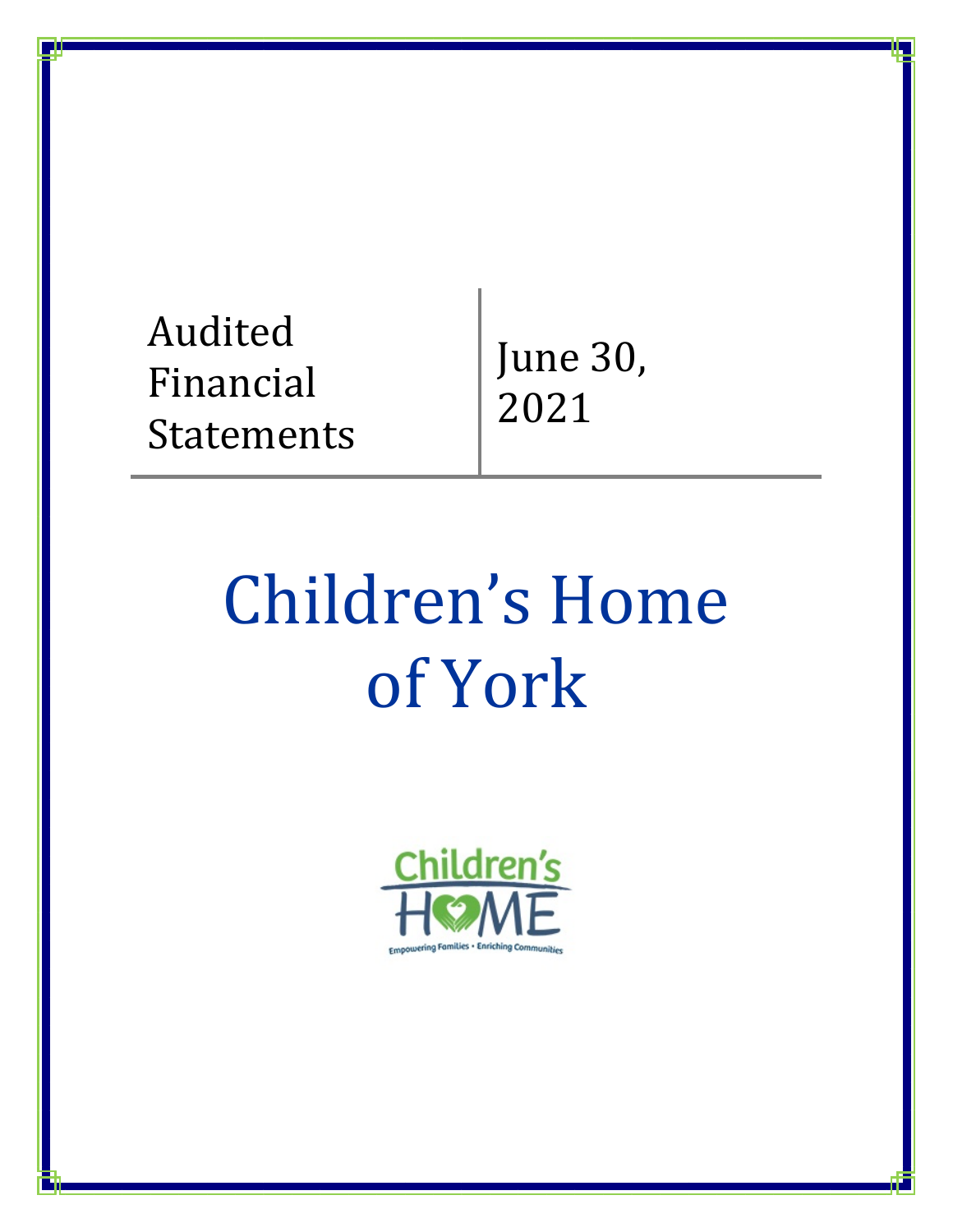# **CONTENTS**

وار

|                                                                | <b>PAGE</b> |
|----------------------------------------------------------------|-------------|
| <b>INDEPENDENT AUDITOR'S REPORT</b>                            | $1 - 2$     |
| <b>FINANCIAL STATEMENTS</b>                                    |             |
| <b>Statements of Financial Position</b>                        | 3           |
| <b>Statements of Activities</b>                                | $4 - 5$     |
| <b>Statements of Functional Expenses</b>                       | $6 - 7$     |
| <b>Statements of Program Revenues and Related Expenses</b>     | $8 - 9$     |
| <b>Statements of Changes in Net Assets</b>                     | 10          |
| <b>Statements of Cash Flows</b>                                | 11          |
| Notes to Financial Statements                                  | $12 - 29$   |
| <b>INDEPENDENT AUDITOR'S REPORT ON INTERNAL CONTROL OVER</b>   | $30 - 31$   |
| <b>FINANCIAL REPORTING AND ON COMPLIANCE AND OTHER MATTERS</b> |             |
| <b>BASED ON AN AUDIT OF FINANCIAL STATEMENTS PERFORMED IN</b>  |             |
| <b>ACCORDANCE WITH GOVERNMENT AUDITING STANDARDS</b>           |             |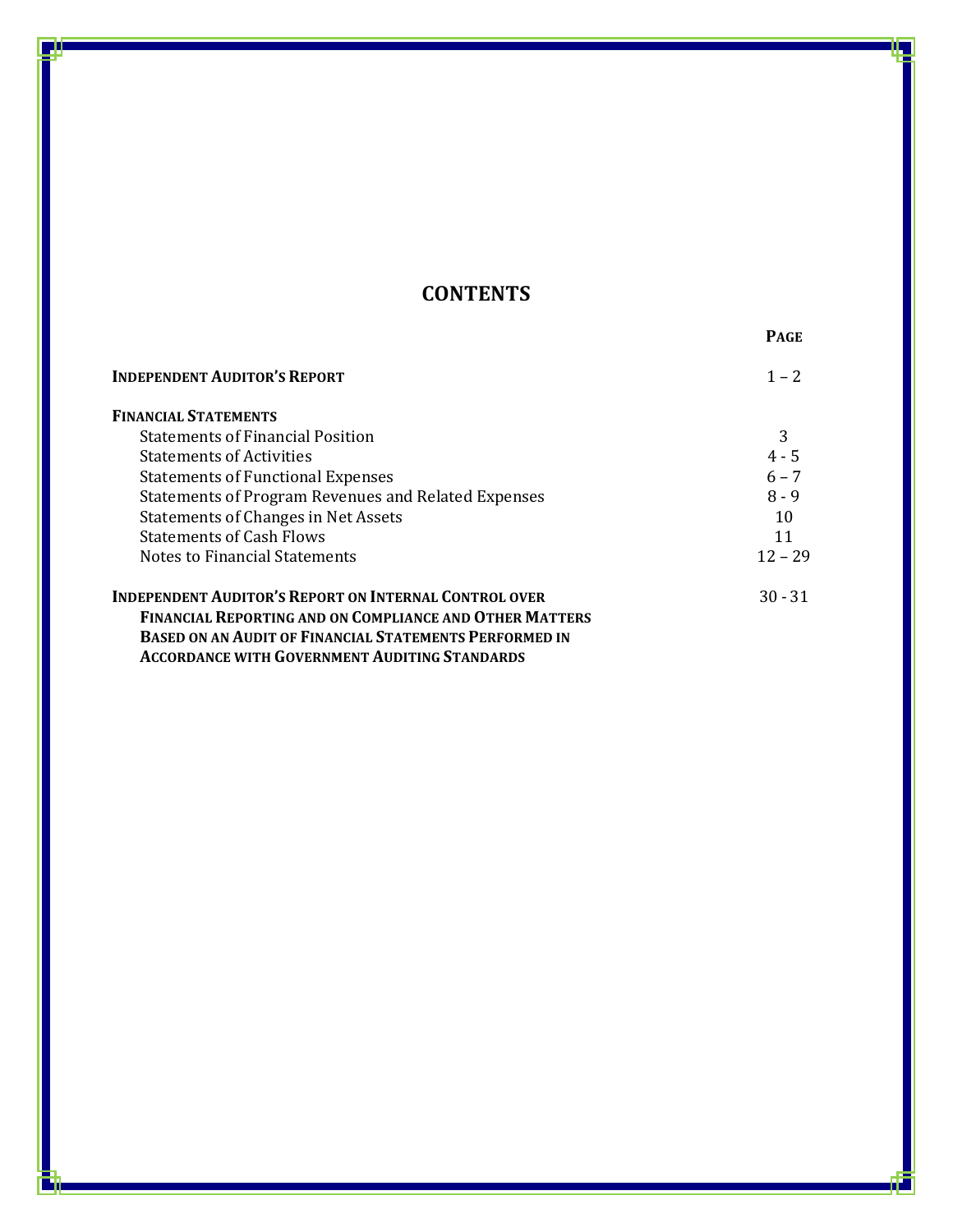

# **INDEPENDENT AUDITOR'S REPORT**

Board of Directors Children's Home of York York, Pennsylvania

We have audited the accompanying financial statements of the Children's Home of York (the Home) (a Pennsylvania nonprofit organization), which comprise the statement of financial position as of June 30, 2021, and the related statements of activities, functional expenses, program revenues and related expenses, changes in net assets, and cash flows for the years then ended, and the related notes to the financial statements.

#### *Management's Responsibility for the Financial Statements*

Management is responsible for the preparation and fair presentation of these financial statements in accordance with accounting principles generally accepted in the United States of America; this includes the design, implementation, and maintenance of internal control relevant to the preparation and fair presentation of financial statements that are free from material misstatement, whether due to fraud or error.

#### *Auditor's Responsibility*

Our responsibility is to express an opinion on these financial statements based on our audit. We conducted our audit in accordance with auditing standards generally accepted in the United States of America and the standards applicable to financial audits contained in *Government Auditing Standards*, issued by the Comptroller General of the United States. Those standards require that we plan and perform the audit to obtain reasonable assurance about whether the financial statements are free from material misstatement.

An audit involves performing procedures to obtain audit evidence about the amounts and disclosures in the financial statements. The procedures selected depend on the auditor's judgment, including the assessment of the risks of material misstatement of the financial statements, whether due to fraud or error. In making those risk assessments, the auditor considers internal control relevant to the entity's preparation and fair presentation of the financial statements in order to design audit procedures that are appropriate in the circumstances, but not for the purpose of expressing an opinion on the effectiveness of the entity's internal control. Accordingly, we express no such opinion. An audit also includes evaluating the appropriateness of the accounting policies used and the reasonableness of significant accounting estimates made by management, as well as evaluating the overall presentation of the financial statements.

We believe that the audit evidence we have obtained is sufficient and appropriate to provide a basis for our audit opinion.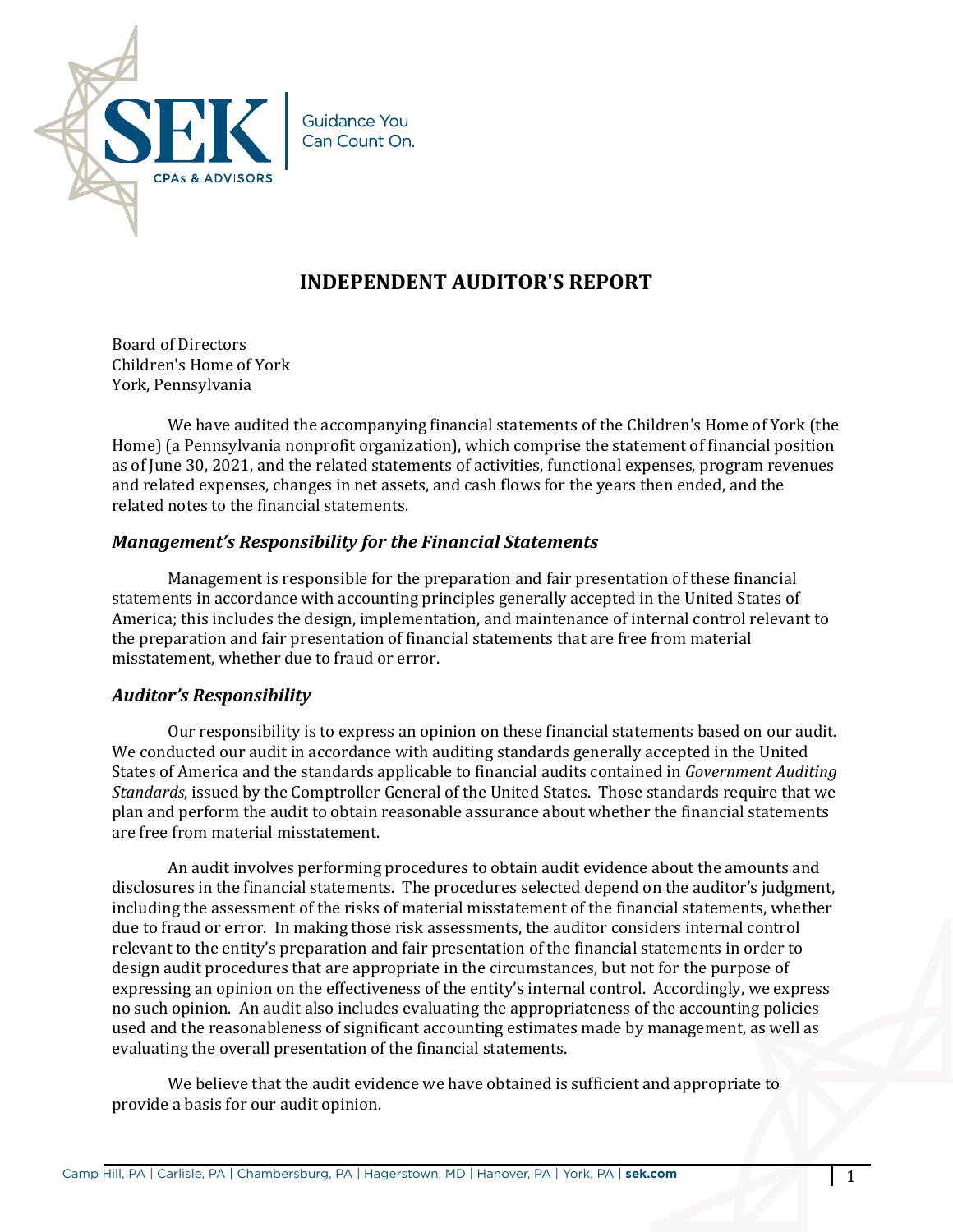#### *Opinion*

In our opinion, the financial statements referred to above present fairly, in all material respects, the financial position of Children's Home of York as of June 30, 2021 and its activities, functional expenses, program revenues and related expenses, changes in its net assets and its cash flows for the year then ended in accordance with accounting principles generally accepted in the United States of America.

#### *Report on June 30, 2020 Financial Statements*

The financial statements of Children's Home of York as of June 30, 2020, were audited by other auditors whose report dated January 15, 2021, expressed an unmodified opinion on those statements

#### *OTHER REPORTING REQUIRED BY GOVERNMENT AUDITING STANDARDS*

In accordance with *Government Auditing Standards*, we have also issued our report dated January 4, 2022, on our consideration of Children's Home of York's internal control over financial reporting and on our tests of its compliance with certain provisions of laws, regulations, contracts, and grant agreements and other matters. The purpose of that report is solely to describe the scope of our testing of internal control over financial reporting and compliance and the results of that testing, and not to provide an opinion on the effectiveness of Children's Home of York's internal control over financial reporting or on compliance. That report is an integral part of an audit performed in accordance with *Government Auditing Standards* in considering Children's Home of York's internal control over financial reporting and compliance.

Smith Elliott Hearns + Company, uc

York, Pennsylvania January 4, 2022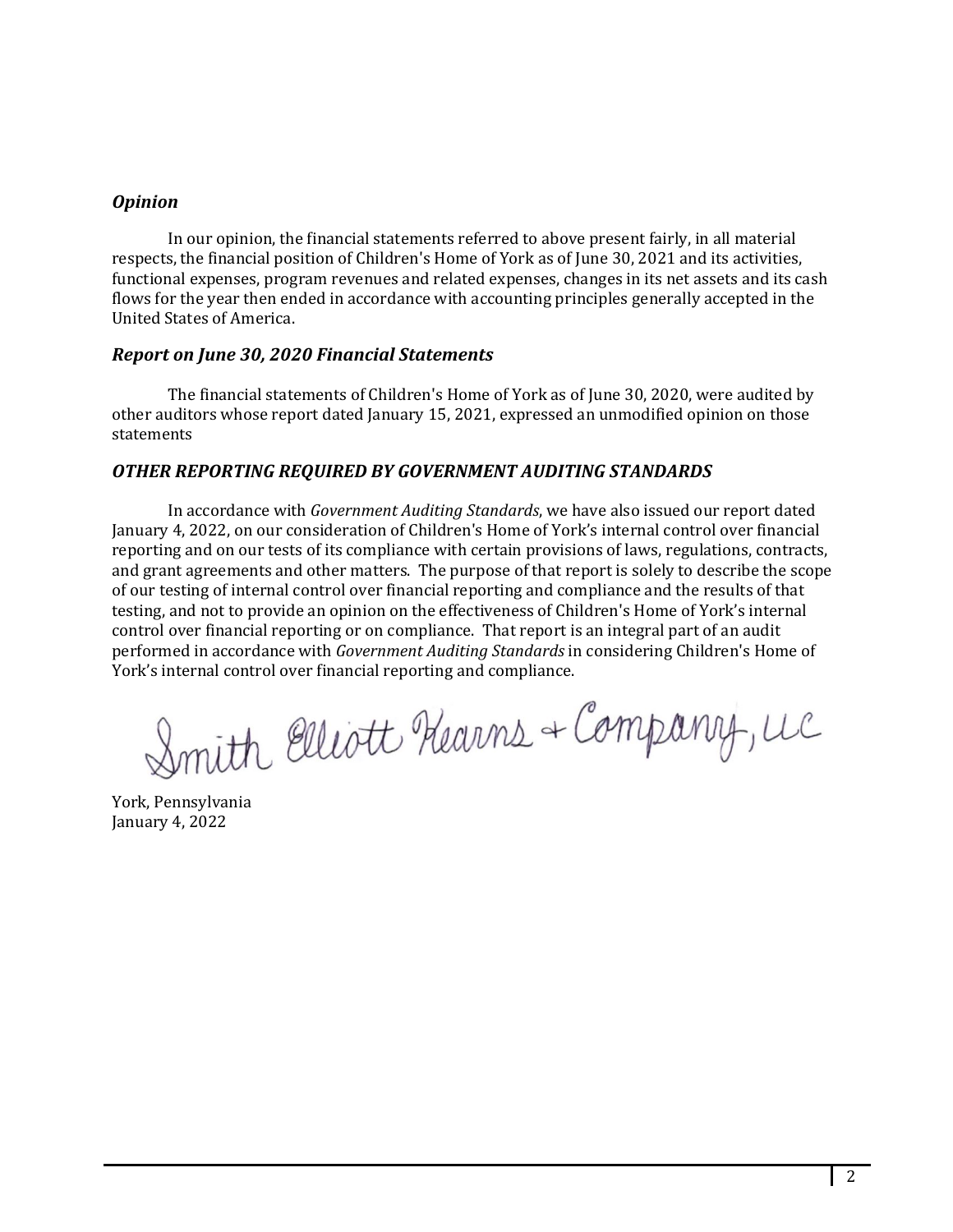# **CHILDREN'S HOME OF YORK Statements of Financial Position June 30, 2021 and 2020**

| <b>ASSETS</b><br><b>Current Assets</b><br>\$<br>Cash<br>1,974,874<br>\$<br>1,859,966<br>805,947<br>Accounts receivable, net of allowance<br>750,290<br>Current portion of pledges receivable, net<br>of present value discount<br>50,000<br>50,000<br>Interest receivable<br>5,279<br>3,896<br>42,831<br>10,926<br>Inventory<br>Prepaid expenses<br>56,430<br>88,266<br><b>Total Current Assets</b><br>2,933,978<br>2,764,727<br>Property and equipment, net of depreciation<br>2,493,592<br>2,537,113<br><b>Other Assets</b><br>Non-current pledges receivable, net<br>of present value discount<br>556,881<br>677,573<br>14,236,197<br>11,430,102<br>Investments<br>Beneficial interest in perpetual trusts<br>2,283,063<br>1,899,768<br>Interest in net assets of a community foundation<br>258,436<br>191,880<br><b>Total Other Assets</b><br>17,334,577<br>14,199,323<br><b>TOTAL ASSETS</b><br>22,762,147<br>19,501,163<br>\$<br>-\$<br><b>LIABILITIES AND NET ASSETS</b><br><b>Current Liabilities</b><br>Deferred revenue<br>\$<br>\$<br>3,000<br>207,904<br>Accounts payable<br>116,958<br>Accrued payroll<br>165,862<br>184,205<br>Accrued vacation<br>90,334<br>84,802<br>Payroll taxes withheld and accrued<br>4,996<br>6,963<br>Current portion of long-term debt<br>1,602,132<br>34,990<br><b>Total Current Liabilities</b><br>509,053<br>1,992,961<br>Long-term debt, net of current portion<br>1,695,997<br><b>Total Liabilities</b><br>1,992,961<br>2,205,050<br><b>Net Assets</b><br>Without donor restrictions<br>17,622,806<br>14,440,223<br>With donor restrictions<br>3,146,380<br>2,855,890<br><b>Total Net Assets</b><br>20,769,186<br>17,296,113 |  | 2021 | 2020 |  |  |
|---------------------------------------------------------------------------------------------------------------------------------------------------------------------------------------------------------------------------------------------------------------------------------------------------------------------------------------------------------------------------------------------------------------------------------------------------------------------------------------------------------------------------------------------------------------------------------------------------------------------------------------------------------------------------------------------------------------------------------------------------------------------------------------------------------------------------------------------------------------------------------------------------------------------------------------------------------------------------------------------------------------------------------------------------------------------------------------------------------------------------------------------------------------------------------------------------------------------------------------------------------------------------------------------------------------------------------------------------------------------------------------------------------------------------------------------------------------------------------------------------------------------------------------------------------------------------------------------------------------------------------------------------------------------------|--|------|------|--|--|
|                                                                                                                                                                                                                                                                                                                                                                                                                                                                                                                                                                                                                                                                                                                                                                                                                                                                                                                                                                                                                                                                                                                                                                                                                                                                                                                                                                                                                                                                                                                                                                                                                                                                           |  |      |      |  |  |
|                                                                                                                                                                                                                                                                                                                                                                                                                                                                                                                                                                                                                                                                                                                                                                                                                                                                                                                                                                                                                                                                                                                                                                                                                                                                                                                                                                                                                                                                                                                                                                                                                                                                           |  |      |      |  |  |
|                                                                                                                                                                                                                                                                                                                                                                                                                                                                                                                                                                                                                                                                                                                                                                                                                                                                                                                                                                                                                                                                                                                                                                                                                                                                                                                                                                                                                                                                                                                                                                                                                                                                           |  |      |      |  |  |
|                                                                                                                                                                                                                                                                                                                                                                                                                                                                                                                                                                                                                                                                                                                                                                                                                                                                                                                                                                                                                                                                                                                                                                                                                                                                                                                                                                                                                                                                                                                                                                                                                                                                           |  |      |      |  |  |
|                                                                                                                                                                                                                                                                                                                                                                                                                                                                                                                                                                                                                                                                                                                                                                                                                                                                                                                                                                                                                                                                                                                                                                                                                                                                                                                                                                                                                                                                                                                                                                                                                                                                           |  |      |      |  |  |
|                                                                                                                                                                                                                                                                                                                                                                                                                                                                                                                                                                                                                                                                                                                                                                                                                                                                                                                                                                                                                                                                                                                                                                                                                                                                                                                                                                                                                                                                                                                                                                                                                                                                           |  |      |      |  |  |
|                                                                                                                                                                                                                                                                                                                                                                                                                                                                                                                                                                                                                                                                                                                                                                                                                                                                                                                                                                                                                                                                                                                                                                                                                                                                                                                                                                                                                                                                                                                                                                                                                                                                           |  |      |      |  |  |
|                                                                                                                                                                                                                                                                                                                                                                                                                                                                                                                                                                                                                                                                                                                                                                                                                                                                                                                                                                                                                                                                                                                                                                                                                                                                                                                                                                                                                                                                                                                                                                                                                                                                           |  |      |      |  |  |
|                                                                                                                                                                                                                                                                                                                                                                                                                                                                                                                                                                                                                                                                                                                                                                                                                                                                                                                                                                                                                                                                                                                                                                                                                                                                                                                                                                                                                                                                                                                                                                                                                                                                           |  |      |      |  |  |
|                                                                                                                                                                                                                                                                                                                                                                                                                                                                                                                                                                                                                                                                                                                                                                                                                                                                                                                                                                                                                                                                                                                                                                                                                                                                                                                                                                                                                                                                                                                                                                                                                                                                           |  |      |      |  |  |
|                                                                                                                                                                                                                                                                                                                                                                                                                                                                                                                                                                                                                                                                                                                                                                                                                                                                                                                                                                                                                                                                                                                                                                                                                                                                                                                                                                                                                                                                                                                                                                                                                                                                           |  |      |      |  |  |
|                                                                                                                                                                                                                                                                                                                                                                                                                                                                                                                                                                                                                                                                                                                                                                                                                                                                                                                                                                                                                                                                                                                                                                                                                                                                                                                                                                                                                                                                                                                                                                                                                                                                           |  |      |      |  |  |
|                                                                                                                                                                                                                                                                                                                                                                                                                                                                                                                                                                                                                                                                                                                                                                                                                                                                                                                                                                                                                                                                                                                                                                                                                                                                                                                                                                                                                                                                                                                                                                                                                                                                           |  |      |      |  |  |
|                                                                                                                                                                                                                                                                                                                                                                                                                                                                                                                                                                                                                                                                                                                                                                                                                                                                                                                                                                                                                                                                                                                                                                                                                                                                                                                                                                                                                                                                                                                                                                                                                                                                           |  |      |      |  |  |
|                                                                                                                                                                                                                                                                                                                                                                                                                                                                                                                                                                                                                                                                                                                                                                                                                                                                                                                                                                                                                                                                                                                                                                                                                                                                                                                                                                                                                                                                                                                                                                                                                                                                           |  |      |      |  |  |
|                                                                                                                                                                                                                                                                                                                                                                                                                                                                                                                                                                                                                                                                                                                                                                                                                                                                                                                                                                                                                                                                                                                                                                                                                                                                                                                                                                                                                                                                                                                                                                                                                                                                           |  |      |      |  |  |
|                                                                                                                                                                                                                                                                                                                                                                                                                                                                                                                                                                                                                                                                                                                                                                                                                                                                                                                                                                                                                                                                                                                                                                                                                                                                                                                                                                                                                                                                                                                                                                                                                                                                           |  |      |      |  |  |
|                                                                                                                                                                                                                                                                                                                                                                                                                                                                                                                                                                                                                                                                                                                                                                                                                                                                                                                                                                                                                                                                                                                                                                                                                                                                                                                                                                                                                                                                                                                                                                                                                                                                           |  |      |      |  |  |
|                                                                                                                                                                                                                                                                                                                                                                                                                                                                                                                                                                                                                                                                                                                                                                                                                                                                                                                                                                                                                                                                                                                                                                                                                                                                                                                                                                                                                                                                                                                                                                                                                                                                           |  |      |      |  |  |
|                                                                                                                                                                                                                                                                                                                                                                                                                                                                                                                                                                                                                                                                                                                                                                                                                                                                                                                                                                                                                                                                                                                                                                                                                                                                                                                                                                                                                                                                                                                                                                                                                                                                           |  |      |      |  |  |
|                                                                                                                                                                                                                                                                                                                                                                                                                                                                                                                                                                                                                                                                                                                                                                                                                                                                                                                                                                                                                                                                                                                                                                                                                                                                                                                                                                                                                                                                                                                                                                                                                                                                           |  |      |      |  |  |
|                                                                                                                                                                                                                                                                                                                                                                                                                                                                                                                                                                                                                                                                                                                                                                                                                                                                                                                                                                                                                                                                                                                                                                                                                                                                                                                                                                                                                                                                                                                                                                                                                                                                           |  |      |      |  |  |
|                                                                                                                                                                                                                                                                                                                                                                                                                                                                                                                                                                                                                                                                                                                                                                                                                                                                                                                                                                                                                                                                                                                                                                                                                                                                                                                                                                                                                                                                                                                                                                                                                                                                           |  |      |      |  |  |
|                                                                                                                                                                                                                                                                                                                                                                                                                                                                                                                                                                                                                                                                                                                                                                                                                                                                                                                                                                                                                                                                                                                                                                                                                                                                                                                                                                                                                                                                                                                                                                                                                                                                           |  |      |      |  |  |
|                                                                                                                                                                                                                                                                                                                                                                                                                                                                                                                                                                                                                                                                                                                                                                                                                                                                                                                                                                                                                                                                                                                                                                                                                                                                                                                                                                                                                                                                                                                                                                                                                                                                           |  |      |      |  |  |
|                                                                                                                                                                                                                                                                                                                                                                                                                                                                                                                                                                                                                                                                                                                                                                                                                                                                                                                                                                                                                                                                                                                                                                                                                                                                                                                                                                                                                                                                                                                                                                                                                                                                           |  |      |      |  |  |
|                                                                                                                                                                                                                                                                                                                                                                                                                                                                                                                                                                                                                                                                                                                                                                                                                                                                                                                                                                                                                                                                                                                                                                                                                                                                                                                                                                                                                                                                                                                                                                                                                                                                           |  |      |      |  |  |
|                                                                                                                                                                                                                                                                                                                                                                                                                                                                                                                                                                                                                                                                                                                                                                                                                                                                                                                                                                                                                                                                                                                                                                                                                                                                                                                                                                                                                                                                                                                                                                                                                                                                           |  |      |      |  |  |
|                                                                                                                                                                                                                                                                                                                                                                                                                                                                                                                                                                                                                                                                                                                                                                                                                                                                                                                                                                                                                                                                                                                                                                                                                                                                                                                                                                                                                                                                                                                                                                                                                                                                           |  |      |      |  |  |
|                                                                                                                                                                                                                                                                                                                                                                                                                                                                                                                                                                                                                                                                                                                                                                                                                                                                                                                                                                                                                                                                                                                                                                                                                                                                                                                                                                                                                                                                                                                                                                                                                                                                           |  |      |      |  |  |
|                                                                                                                                                                                                                                                                                                                                                                                                                                                                                                                                                                                                                                                                                                                                                                                                                                                                                                                                                                                                                                                                                                                                                                                                                                                                                                                                                                                                                                                                                                                                                                                                                                                                           |  |      |      |  |  |
|                                                                                                                                                                                                                                                                                                                                                                                                                                                                                                                                                                                                                                                                                                                                                                                                                                                                                                                                                                                                                                                                                                                                                                                                                                                                                                                                                                                                                                                                                                                                                                                                                                                                           |  |      |      |  |  |
|                                                                                                                                                                                                                                                                                                                                                                                                                                                                                                                                                                                                                                                                                                                                                                                                                                                                                                                                                                                                                                                                                                                                                                                                                                                                                                                                                                                                                                                                                                                                                                                                                                                                           |  |      |      |  |  |
|                                                                                                                                                                                                                                                                                                                                                                                                                                                                                                                                                                                                                                                                                                                                                                                                                                                                                                                                                                                                                                                                                                                                                                                                                                                                                                                                                                                                                                                                                                                                                                                                                                                                           |  |      |      |  |  |
| <b>TOTAL LIABILITIES AND NET ASSETS</b><br>\$<br>22,762,147<br>\$<br>19,501,163                                                                                                                                                                                                                                                                                                                                                                                                                                                                                                                                                                                                                                                                                                                                                                                                                                                                                                                                                                                                                                                                                                                                                                                                                                                                                                                                                                                                                                                                                                                                                                                           |  |      |      |  |  |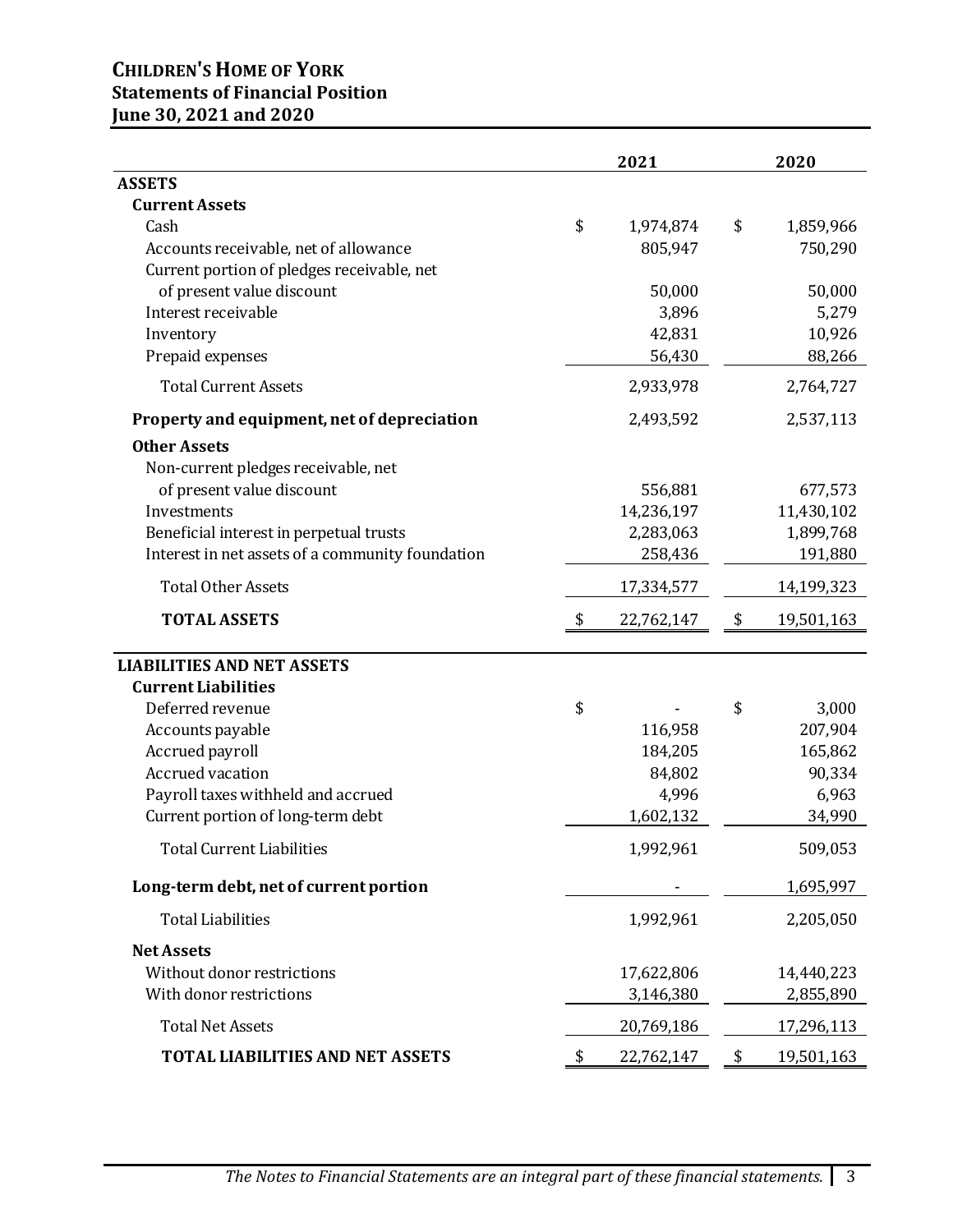# **CHILDREN'S HOME OF YORK Statement of Activities Year Ended June 30, 2021**

|                                            | <b>Net Assets</b><br>without Donor<br><b>Restrictions</b> |            | Net Assets with<br>Donor<br><b>Restrictions</b> | <b>Total</b>    |
|--------------------------------------------|-----------------------------------------------------------|------------|-------------------------------------------------|-----------------|
| <b>REVENUES AND SUPPORT</b>                |                                                           |            |                                                 |                 |
| Program Support                            |                                                           |            |                                                 |                 |
| Board fees and program funding             | \$                                                        | 3,765,665  | \$                                              | \$<br>3,765,665 |
| Insurance/managed care fund                |                                                           | 1,576,041  |                                                 | 1,576,041       |
| Diakon services (SWAN)                     |                                                           | 355,150    |                                                 | 355,150         |
| Other local services                       |                                                           | 173,492    |                                                 | 173,492         |
| Grants                                     |                                                           | 293,263    |                                                 | 293,263         |
| <b>Total Program Support</b>               |                                                           | 6,163,611  |                                                 | 6,163,611       |
| Other Support and Revenues                 |                                                           |            |                                                 |                 |
| Contributions                              |                                                           | 613,330    | 152,266                                         | 765,596         |
| Net investment return                      |                                                           | 2,809,257  |                                                 | 2,809,257       |
| Income from trusts                         |                                                           | 96,307     |                                                 | 96,307          |
| Grants                                     |                                                           |            |                                                 |                 |
| In-kind donations                          |                                                           | 41,520     |                                                 | 41,520          |
| Special event income                       |                                                           | 80,086     |                                                 | 80,086          |
| Changes in value of interest in net assets |                                                           |            |                                                 |                 |
| of a community foundation                  |                                                           | 25,043     | 41,513                                          | 66,556          |
| Changes in value of beneficial interest in |                                                           |            |                                                 |                 |
| perpetual trusts                           |                                                           |            | 383,295                                         | 383,295         |
| Net assets released from restrictions      |                                                           | 286,584    | (286, 584)                                      |                 |
| <b>Total Other Support and Revenues</b>    |                                                           | 3,952,127  | 290,490                                         | 4,242,617       |
| <b>Total Revenues and Support</b>          |                                                           | 10,115,738 | 290,490                                         | 10,406,228      |
| <b>EXPENSES</b>                            |                                                           |            |                                                 |                 |
| Program expenses                           |                                                           | 6,170,168  |                                                 | 6,170,168       |
| Administrative expenses                    |                                                           | 649,916    |                                                 | 649,916         |
| <b>Fundraising expenses</b>                |                                                           | 113,071    |                                                 | 113,071         |
| <b>Total Expenses</b>                      |                                                           | 6,933,155  |                                                 | 6,933,155       |
| <b>Changes in Net Assets</b>               | \$                                                        | 3,182,583  | \$<br>290,490                                   | \$<br>3,473,073 |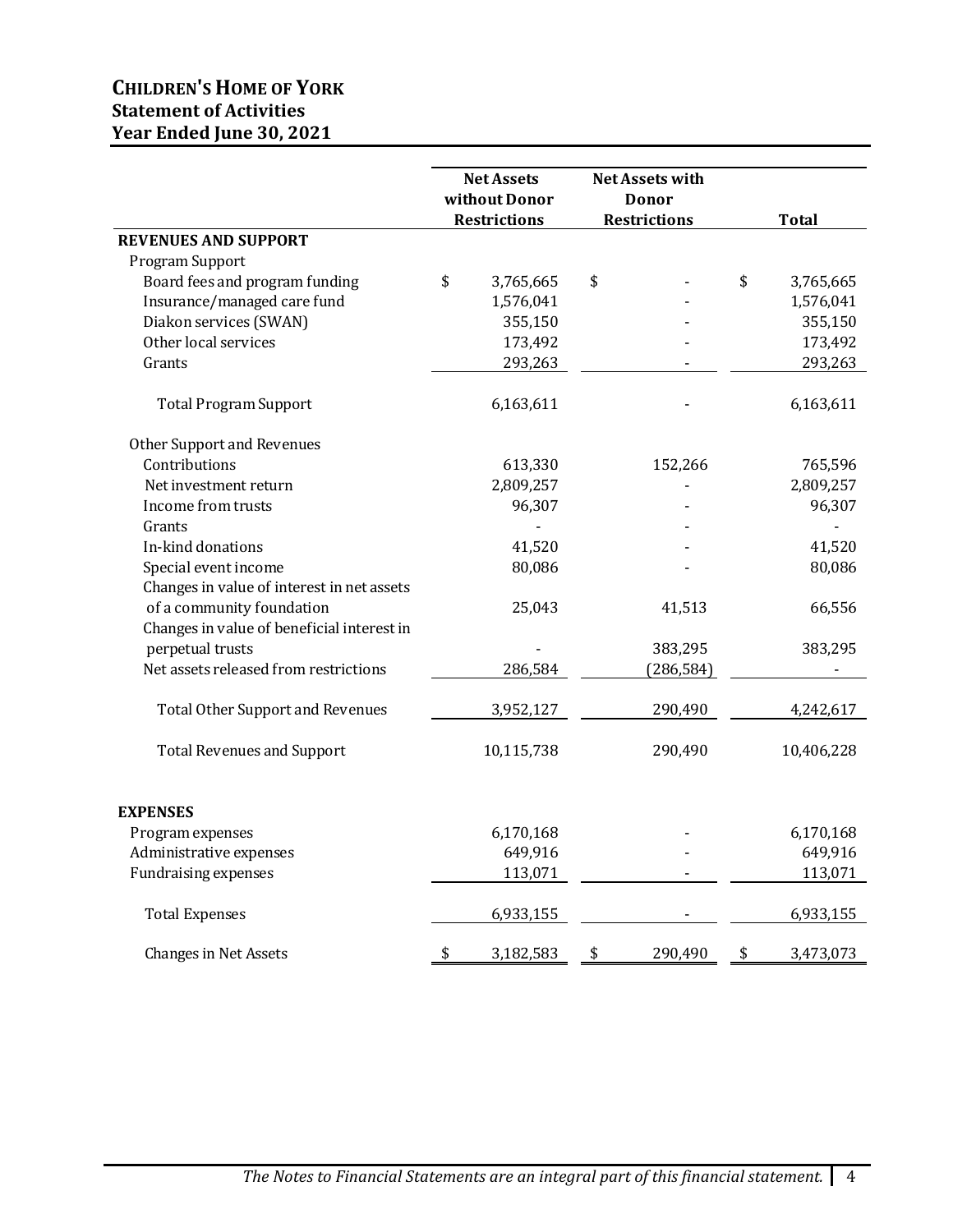# **CHILDREN'S HOME OF YORK Statement of Activities Year Ended June 30, 2020**

|                                            | <b>Net Assets</b><br>without Donor<br><b>Restrictions</b> |           | <b>Net Assets with</b><br><b>Donor</b><br><b>Restrictions</b> | <b>Total</b>    |
|--------------------------------------------|-----------------------------------------------------------|-----------|---------------------------------------------------------------|-----------------|
| <b>REVENUES AND SUPPORT</b>                |                                                           |           |                                                               |                 |
| Program Support                            |                                                           |           |                                                               |                 |
| Board fees and program funding             | \$                                                        | 3,819,784 | \$                                                            | \$<br>3,819,784 |
| Insurance/managed care fund                |                                                           | 1,572,877 |                                                               | 1,572,877       |
| Diakon services (SWAN)                     |                                                           | 368,000   |                                                               | 368,000         |
| Other local services                       |                                                           | 184,430   |                                                               | 184,430         |
| Grants                                     |                                                           | 295,951   |                                                               | 295,951         |
| <b>Total Program Support</b>               |                                                           | 6,241,042 |                                                               | 6,241,042       |
| Other Support and Revenues                 |                                                           |           |                                                               |                 |
| Contributions                              |                                                           | 708,291   | 128,264                                                       | 836,555         |
| Net investment return                      |                                                           | 1,515,238 |                                                               | 1,515,238       |
| Income from trusts                         |                                                           | 114,147   |                                                               | 114,147         |
| Grants                                     |                                                           | 2,500     |                                                               | 2,500           |
| In-kind donations                          |                                                           | 45,732    |                                                               | 45,732          |
| Special event income                       |                                                           | 89,140    |                                                               | 89,047          |
| Changes in value of interest in net assets |                                                           |           |                                                               |                 |
| of a community foundation                  |                                                           | (16, 724) |                                                               | (16, 724)       |
| Changes in value of beneficial interest in |                                                           |           |                                                               |                 |
| perpetual trusts                           |                                                           |           | (50,058)                                                      | (50,058)        |
| Gain on disposal of asset                  |                                                           | 3,352     |                                                               | 3,352           |
| Rent                                       |                                                           | 8,600     |                                                               | 8,600           |
| Net Assets released from restrictions      |                                                           | 29,010    | (29, 010)                                                     |                 |
| <b>Total Other Support and Revenues</b>    |                                                           | 2,499,193 | 49,196                                                        | 2,548,389       |
| <b>Total Revenues and Support</b>          |                                                           | 8,740,235 | 49,196                                                        | 8,789,431       |
| <b>EXPENSES</b>                            |                                                           |           |                                                               |                 |
| Program expenses                           |                                                           | 6,392,402 |                                                               | 6,392,402       |
| Administrative expenses                    |                                                           | 598,464   |                                                               | 598,464         |
| <b>Fundraising expenses</b>                |                                                           | 176,259   |                                                               | 176,259         |
| <b>Total Expenses</b>                      |                                                           | 7,167,125 |                                                               | 7,167,125       |
| <b>Changes in Net Assets</b>               | \$                                                        | 1,573,110 | \$<br>49,196                                                  | \$<br>1,622,306 |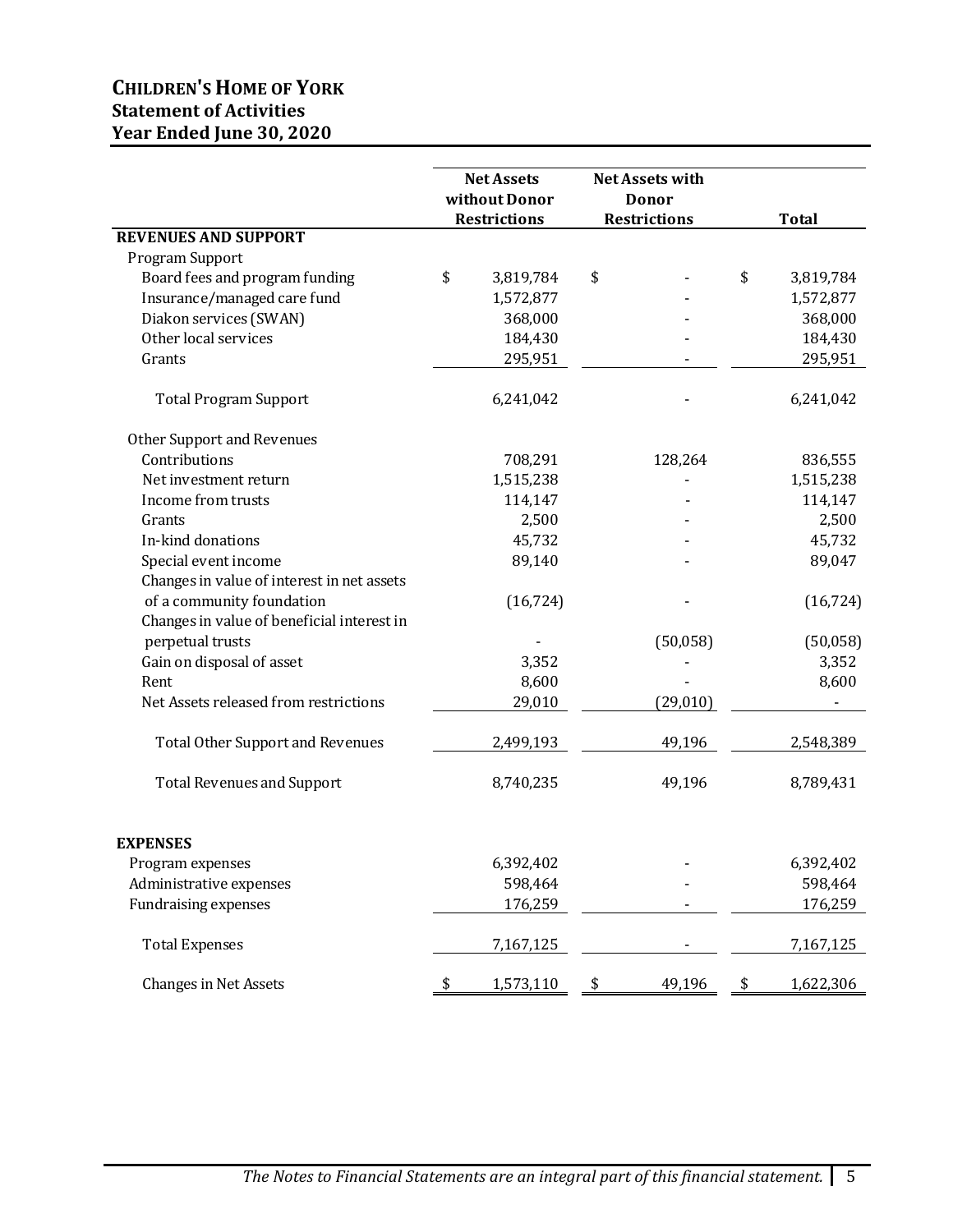# **CHILDREN'S HOME OF YORK Statement of Functional Expenses Year Ended June 30, 2021**

|                                        |                 | <b>Supporting Services</b> |                         |                    |                         |                 |
|----------------------------------------|-----------------|----------------------------|-------------------------|--------------------|-------------------------|-----------------|
|                                        | Program         | Administrative             |                         | <b>Fundraising</b> |                         | Total           |
|                                        | <b>Expenses</b> | <b>Expenses</b>            |                         | <b>Expenses</b>    |                         | <b>Expenses</b> |
| <b>Program Related Expenses</b>        |                 |                            |                         |                    |                         |                 |
| Salaries                               | \$<br>3,193,341 | \$<br>334,097              | \$                      |                    | \$                      | 3,527,438       |
| Foster/host homes payments             | 744,769         |                            |                         | ÷,                 |                         | 744,769         |
| Group insurance                        | 712,377         | 50,489                     |                         |                    |                         | 762,866         |
| Payroll taxes                          | 294,432         | 31,017                     |                         |                    |                         | 325,449         |
| Insurance                              | 218,960         | 21,541                     |                         |                    |                         | 240,501         |
| Depreciation                           | 185,953         | 23,340                     |                         |                    |                         | 209,293         |
| Office supplies                        | 75,216          | 56,757                     |                         |                    |                         | 131,973         |
| Retirement                             | 115,128         | (484)                      |                         |                    |                         | 114,644         |
| Residential health/counseling          | 90,558          | 1,998                      |                         |                    |                         | 92,556          |
| Food                                   | 81,695          | 1,793                      |                         |                    |                         | 83,488          |
| <b>Utilities</b>                       | 73,903          | 7,814                      |                         |                    |                         | 81,717          |
| Bad debt expense                       | 30,160          | $\blacksquare$             |                         |                    |                         | 30,160          |
| Transportation                         | 38,355          | 502                        |                         |                    |                         | 38,857          |
| Legal and accounting                   | 22,722          | 33,780                     |                         |                    |                         | 56,502          |
| Telephone                              | 45,435          | 11,578                     |                         |                    |                         | 57,013          |
| Personnel recruitment                  | 37,281          | 9,592                      |                         |                    |                         | 46,873          |
| Administrative                         | 5,500           | 26,678                     |                         |                    |                         | 32,178          |
| Miscellaneous expense                  | 16,940          | 9,009                      |                         |                    |                         | 25,949          |
| Donor designated expenses              | 30,634          |                            |                         |                    |                         | 30,634          |
| Building and grounds                   | 23,740          | 3,544                      |                         |                    |                         | 27,284          |
| <b>Building repairs</b>                | 29,493          | 614                        |                         |                    |                         | 30,107          |
| Housekeeping                           | 26,085          | 509                        |                         |                    |                         | 26,594          |
| Repairs/maintenance                    | 14,313          | $\blacksquare$             |                         |                    |                         | 14,313          |
| Interest expense                       | 8,123           |                            |                         |                    |                         | 8,123           |
| Membership dues                        | 841             | 21,372                     |                         |                    |                         | 22,213          |
| Allowance/earnings                     | 16,098          | $\overline{a}$             |                         |                    |                         | 16,098          |
| COVID-19 related supplies and training | 17,011          |                            |                         |                    |                         | 17,011          |
| Respite care                           | 4,000           |                            |                         |                    |                         | 4,000           |
| Training/conferences                   | 4,081           | 4,126                      |                         |                    |                         | 8,207           |
| Foster parent insurance                | 7,248           |                            |                         |                    |                         | 7,248           |
| Recreation - non - therapeutic         | 2,852           | $\sim$                     |                         |                    |                         | 2,852           |
| Therapeutic recreation                 | 2,346           | $\overline{a}$             |                         |                    |                         | 2,346           |
| Clothing allowance                     | 578             | 250                        |                         |                    |                         | 828             |
|                                        |                 |                            |                         |                    |                         |                 |
| <b>Total Program Related Expenses</b>  | 6,170,168       | 649,916                    |                         |                    |                         | 6,820,084       |
| <b>Non-program Related Expenses</b>    |                 |                            |                         |                    |                         |                 |
| Fundraising                            |                 |                            |                         | 103,456            |                         | 103,456         |
| In-kind donations                      |                 |                            |                         | 9,615              |                         | 9,615           |
|                                        |                 |                            |                         |                    |                         |                 |
| Total Non-program Related Expenses     |                 |                            |                         | 113,071            |                         | 113,071         |
| <b>Total Expenses</b>                  | \$<br>6,170,168 | \$<br>649,916              | $\sqrt[6]{\frac{1}{2}}$ | 113,071            | $\overline{\mathbf{3}}$ | 6,933,155       |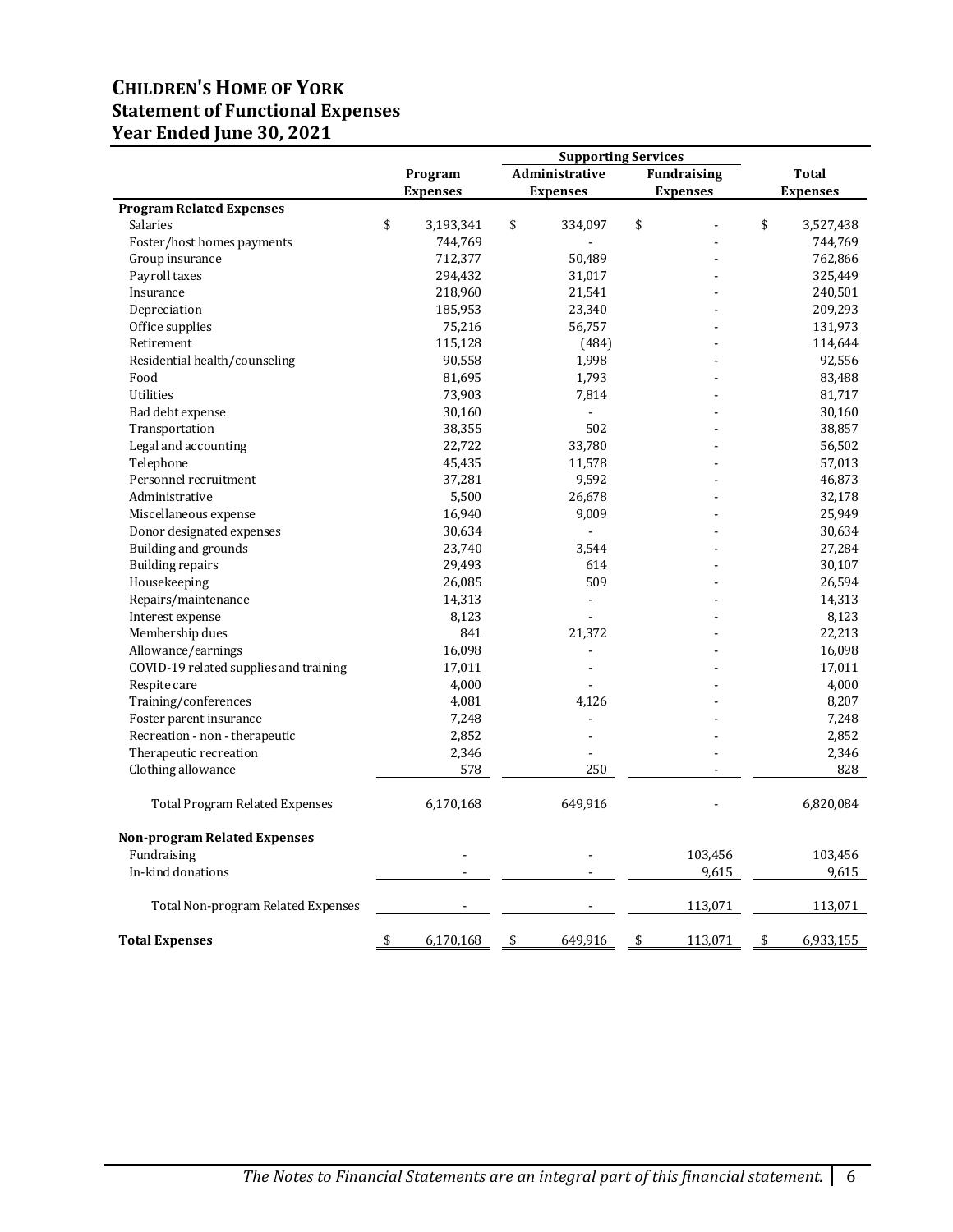# **CHILDREN'S HOME OF YORK Statement of Functional Expenses Year Ended June 30, 2020**

|                                        |     |                 | <b>Supporting Services</b> |                    |                 |
|----------------------------------------|-----|-----------------|----------------------------|--------------------|-----------------|
|                                        |     | Program         | Administrative             | <b>Fundraising</b> | <b>Total</b>    |
|                                        |     | <b>Expenses</b> | <b>Expenses</b>            | <b>Expenses</b>    | <b>Expenses</b> |
| <b>Program Related Expenses</b>        |     |                 |                            |                    |                 |
| Salaries                               | \$  | 3,176,587       | \$<br>282,439              | \$                 | \$<br>3,459,026 |
| Foster/host homes payments             |     | 897,479         |                            |                    | 897,479         |
| Group insurance                        |     | 635,956         | 20,053                     |                    | 656,009         |
| Payroll taxes                          |     | 290,407         | 25,643                     |                    | 316,050         |
| Insurance                              |     | 213,807         | 22,383                     |                    | 236,190         |
| Depreciation                           |     | 205,780         | 17,351                     |                    | 223,131         |
| Office supplies                        |     | 125,578         | 16,960                     |                    | 142,538         |
| Retirement                             |     | 104,134         | 2,906                      |                    | 107,040         |
| Residential health/counseling          |     | 93,642          | 6,061                      |                    | 99,703          |
| Food                                   |     | 96,952          | 2,690                      |                    | 99,642          |
| Utilities                              |     | 70,266          | 8,139                      |                    | 78,405          |
| Bad debt expense                       |     | 75,654          | $\overline{a}$             |                    | 75,654          |
| Transportation                         |     | 74,618          | 496                        |                    | 75,114          |
| Legal and accounting                   |     | 13,923          | 58,596                     |                    | 72,519          |
| Telephone                              |     | 45,346          | 12,512                     |                    | 57,858          |
| Personnel recruitment                  |     | 38,967          | 18,015                     |                    | 56,982          |
| Administrative                         |     |                 | 45,299                     |                    | 45,299          |
| Miscellaneous expense                  |     | 11,572          | 28,260                     |                    | 39,832          |
| Donor designated expenses              |     | 36,850          | L,                         |                    | 36,850          |
| Building and grounds                   |     | 23,754          | 5,982                      |                    | 29,736          |
| <b>Building repairs</b>                |     | 26,309          | 3,407                      |                    | 29,716          |
| Housekeeping                           |     | 23,737          | 707                        |                    | 24,444          |
| Repairs/maintenance                    |     | 21,263          | 1,161                      |                    | 22,424          |
| Interest expense                       |     | 20,825          |                            |                    | 20,825          |
| Membership dues                        |     | 1,757           | 15,761                     |                    | 17,518          |
| Allowance/earnings                     |     | 16,253          |                            |                    | 16,253          |
| COVID-19 related supplies and training |     | 11,611          | 479                        |                    | 12,090          |
| Respite care                           |     | 11,300          |                            |                    | 11,300          |
| Training/conferences                   |     | 5,903           | 3,057                      |                    | 8,960           |
| Foster parent insurance                |     | 8,160           | L,                         |                    | 8,160           |
| Recreation - non - therapeutic         |     | 6,021           |                            |                    | 6,021           |
| Therapeutic recreation                 |     | 4,880           |                            |                    | 4,880           |
| Clothing allowance                     |     | 2,457           |                            |                    | 2,457           |
| Public relations                       |     | 548             |                            |                    | 548             |
| Return of funds                        |     | 106             |                            |                    | 106             |
| <b>Total Program Related Expenses</b>  |     | 6,392,402       | 598,357                    |                    | 6,990,759       |
| <b>Non-program Related Expenses</b>    |     |                 |                            |                    |                 |
| Fundraising                            |     |                 |                            | 141,453            | 141,453         |
| Interest expense                       |     |                 | 107                        |                    | 107             |
| In-kind donations                      |     |                 | $\blacksquare$             | 34,806             | 34,806          |
| Total Non-program Related Expenses     |     |                 | $107\,$                    | 176,259            | 176,366         |
| <b>Total Expenses</b>                  | -\$ | 6,392,402       | \$<br>598,464              | \$<br>176,259      | \$<br>7,167,125 |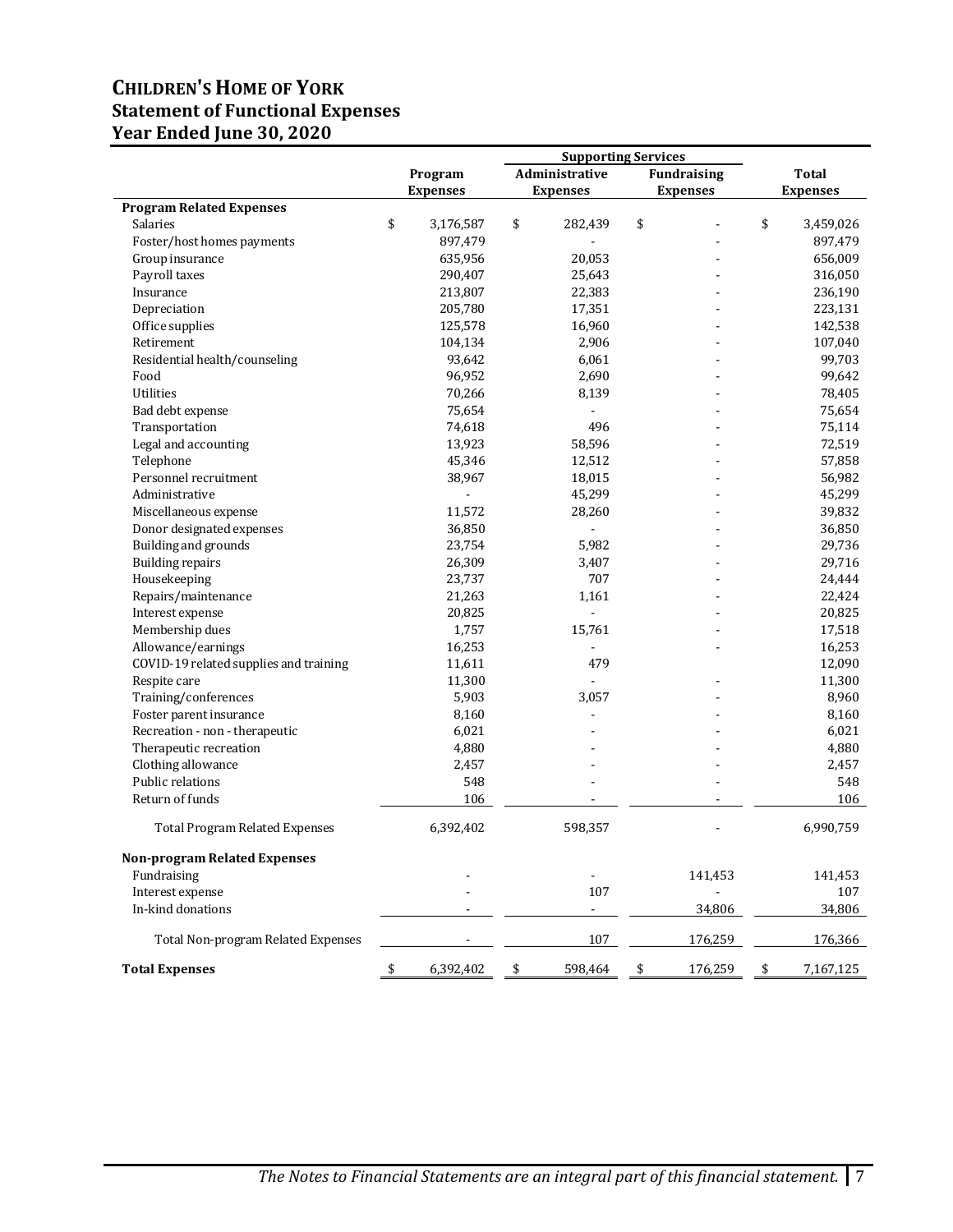# **CHILDREN'S HOME OF YORKStatement of Program Revenues and Related Expenses Year Ended June 30, 2021**

|                                        |                        | George                   | <b>Permanency Programs</b> |             |                |                |                          | Drug &             |                 |                          |                          |             |                  |
|----------------------------------------|------------------------|--------------------------|----------------------------|-------------|----------------|----------------|--------------------------|--------------------|-----------------|--------------------------|--------------------------|-------------|------------------|
|                                        |                        | <b>Street</b>            |                            | Foster      | A.N.G.E.L.     | <b>Bridges</b> |                          |                    | Alcohol         | Gambling                 |                          |             |                  |
|                                        | Administration         | Program                  | <b>Adoption</b>            | Care        | Center         | Program        | <b>SFP</b>               | <b>PREP</b>        | Prevention      | Prevention               | <b>IPT</b>               | <b>RISE</b> | Total            |
| <b>Program Support</b>                 |                        |                          |                            |             |                |                |                          |                    |                 |                          |                          |             |                  |
| Board fees/program funding             | \$                     | \$807,456                | $\mathbf{\hat{s}}$         | \$2,144,805 | \$             | \$<br>$\sim$   | \$                       | $\mathbf{\hat{s}}$ | \$              | \$                       | \$195,536                | \$617,868   | \$3,765,665      |
| Insurance/managed care fund            |                        |                          |                            | 680         | 1,216,734      | 358,627        |                          |                    |                 |                          |                          |             | 1,576,041        |
| Diakon services (SWAN)                 |                        |                          | 355,150                    |             |                |                |                          |                    |                 | $\sim$                   |                          |             | 355,150          |
| Grants                                 | 62,500                 | $\overline{\phantom{a}}$ |                            |             | 20,204         | $\sim$         | $\overline{\phantom{a}}$ | 75,342             | 84,904          | 50,313                   |                          | $\sim$      | 293,263          |
| Other local sources                    | 5,000                  | 2,350                    |                            |             | 59,316         | 104,638        | 2,088                    | $\sim$             |                 |                          |                          | 100         | 173,492          |
| <b>Total Program Support</b>           | 67,500                 | 809,806                  | 355,150                    | 2,145,485   | 1,296,254      | 463,265        | 2,088                    | 75,342             | 84,904          | 50,313                   | 195,536                  | 617,968     | 6,163,611        |
| <b>Program Expenses</b>                |                        |                          |                            |             |                |                |                          |                    |                 |                          |                          |             |                  |
| Salaries                               | 334,097                | 478,980                  | 268,971                    | 515,240     | 976,418        | 306,904        | 16,722                   | 49,549             | 57,921          | 39,282                   | 129,899                  | 353,455     | 3,527,438        |
| Foster/host homes payments             | $\mathbf{r}$           | $\overline{\phantom{a}}$ | $\sim$                     | 744,769     |                | $\sim$         | $\sim$                   | $\blacksquare$     | $\sim$          | $\sim$                   | $\sim$                   | $\sim$      | 744,769          |
| Group insurance                        | 50,489                 | 121,130                  | 67,264                     | 110,059     | 188,258        | 60,315         | 2,806                    | 12,712             | 17,374          | 11,079                   | 26,878                   | 94,502      | 762,866          |
| Payroll taxes                          | 31,017                 | 44,803                   | 24,253                     | 46,935      | 90,858         | 28,382         | 1,579                    | 4,667              | 5,031           | 3,420                    | 12,238                   | 32,266      | 325,449          |
| Insurance                              | 21,541                 | 29,097                   | 24,101                     | 54,202      | 56,491         | 22,641         | 2,883                    | 4,072              | 3,089           | 1,990                    | 7,961                    | 12,433      | 240,501          |
| Depreciation                           | 23,340                 | 13,829                   | 20,012                     | 20,012      | 52,324         | 66,895         | $\sim$                   | $\sim$             | $\sim$          | $\sim$                   | $\sim$                   | 12,881      | 209,293          |
| Office supplies                        | 56,757                 | 8,908                    | 9,064                      | 13,494      | 13,640         | 8,139          | 3,398                    | 7,824              | 3,292           | 772                      | 3,747                    | 2,938       | 131,973          |
| Retirement                             | (484)                  | 23,027                   | 12,321                     | 14,716      | 35,936         | 2,476          | 762                      | 2,529              | 2,969           | 2,004                    | 3,787                    | 14,601      | 114,644          |
| Residential health/counseling          | 1,998                  | 26                       | $\sim$                     | 1,102       | 33,530         | 55,900         | $\sim$                   | $\sim$             |                 | $\sim$                   | $\sim$                   | $\sim$      | 92,556           |
| Food                                   | 1,793                  | 20,521                   | $\sim$                     | 225         | 34,717         | 16,244         | 126                      | 1,981              | 124             | 61                       | 97                       | 7,599       | 83,488           |
| Utilities                              | 7,814                  | 15,016                   | 728                        | 6,308       | 20,131         | 27,027         | $\sim$                   | $\sim$             |                 | ٠                        | 468                      | 4,225       | 81,717           |
| Bad debt expense                       | $\sim$                 | $\sim$                   |                            | $\sim$      | 19,236         | 10,924         |                          |                    |                 |                          | ٠                        | $\sim$      | 30,160           |
|                                        | 502                    | 4,392                    |                            | 29,159      |                | 195            | 95                       | 3                  |                 |                          |                          | 698         | 38,857           |
| Transportation                         | 33,780                 |                          | 1,464                      | 2,943       | 2,339          | 6,000          |                          |                    | 10              | $\overline{\phantom{a}}$ | $\blacksquare$<br>$\sim$ |             |                  |
| Legal and accounting                   | 11,578                 | 4,608                    |                            |             | 6,228<br>2,951 | 3,487          | 232                      | 1,241              |                 | 226                      | 4,011                    | 2,943       | 56,502<br>57,013 |
| Telephone                              |                        | 4,529                    | 6,689                      | 14,859      |                |                |                          |                    | 1,598           |                          |                          | 5,612       |                  |
| Personnel recruitment                  | 9,592                  | 1,621                    | 2,299                      | 7,986       | 16,005         | 6,305          | 534                      | 13                 | 184             | 23                       | 299                      | 2,012       | 46,873           |
| Administrative                         | 26,678                 | ÷                        |                            |             | 5,500          |                |                          |                    |                 |                          |                          |             | 32,178           |
| Miscellaneous expense                  | 9,009                  | 179                      | $\sim$                     | 1,245       | 12,587         | $\sim$         |                          |                    |                 | $\sim$                   | $\sim$                   | 2,929       | 25,949           |
| Donor designated expenses              |                        | 4,455                    | $\sim$                     | $\sim$      | 23,483         | 1,839          |                          |                    |                 | $\sim$                   | 765                      | 92          | 30,634           |
| Building and grounds                   | 3,544                  | 4,445                    | 2,950                      | 2,861       | 4,013          | 3,980          | 96                       | 96                 | 96              | 96                       | 865                      | 4,242       | 27,284           |
| <b>Building repairs</b>                | 614                    | 6,839                    | 507                        | 835         | 11,821         | 5,099          | q                        | -9                 | 16              | 40                       | 28                       | 4,290       | 30,107           |
| Housekeeping                           | 509                    | 10,324                   | 132                        | 398         | 10,179         | 3,202          | 6                        | 6                  | 45              | 44                       | 36                       | 1,713       | 26,594           |
| Repairs/maintenance                    |                        | 5,471                    | 1,089                      | 2,424       | 4,294          | 877            |                          |                    |                 | ٠                        |                          | 158         | 14,313           |
| Interest expense                       |                        | $\sim$                   |                            |             | 8,123          | $\sim$         | $\sim$                   |                    |                 | $\sim$                   | ÷,                       | $\sim$      | 8,123            |
| Membership dues                        | 21,372                 | 40                       |                            | 99          | 40             | 89             | 177                      | 129                | 89              | 89                       | 89                       | $\sim$      | 22,213           |
| Allowance/earnings                     |                        | 7,550                    |                            |             | 7,898          |                | $\sim$                   |                    |                 | $\overline{\phantom{a}}$ | ÷.                       | 650         | 16,098           |
| COVID-19 related supplies and training | ÷                      | 2,845                    | $\overline{4}$             | 381         | 6,827          | 3.502          | $\overline{4}$           | $\overline{4}$     |                 | $\sim$                   | 432                      | 3,012       | 17,011           |
| Respite care                           |                        | $\sim$                   | 334                        | 3,666       | $\sim$         | $\sim$         |                          | $\overline{a}$     |                 |                          | $\sim$                   | $\sim$      | 4,000            |
| Training/conferences                   | 4,126                  | 228                      | 62                         | 291         | 1,737          | 875            |                          | 299                | 30              |                          | 252                      | 307         | 8,207            |
| Foster parent insurance                |                        | $\sim$                   |                            | 7,248       |                |                |                          |                    |                 |                          | $\overline{\phantom{a}}$ | $\sim$      | 7,248            |
| Recreation - non - therapeutic         |                        | 1,389                    |                            | 572         | 819            |                |                          |                    |                 |                          | $\sim$                   | 72          | 2,852            |
| Therapeutic recreation                 |                        | 79                       |                            | $\sim$      | 2,166          | 40             |                          |                    |                 |                          | $\sim$                   | 61          | 2,346            |
| Clothing allowance                     | 250                    | 333                      |                            |             | 45             | 32             |                          |                    |                 |                          |                          | 168         | 828              |
|                                        | 649,916                | 814,664                  | 442,244                    | 1,602,029   | 1,648,594      | 641,369        | 29,429                   | 85,134             | 91,868          | 59,126                   | 191,852                  | 563,859     | 6,820,084        |
| Administration Expense (Income)        | (649, 916)             | 85,724                   | 49,979                     | 85,724      | 221,361        | 64,277         |                          | 7,149              | 14,298          |                          | 35,680                   | 85,724      |                  |
| Total Program Expenses                 |                        | 900,388                  | 492,223                    | 1,687,753   | 1,869,955      | 705,646        | 29,429                   | 92,283             | 106,166         | 59,126                   | 227,532                  | 649,583     | 6,820,084        |
| (Deficiency) Excess of Program         |                        |                          |                            |             |                |                |                          |                    |                 |                          |                          |             |                  |
| Support Over Program Expenses          | 67,500<br>$\mathsf{s}$ | $$^{(90,582)}$           | \$(137,073)                | \$457,732   | \$ (573,701)   | \$(242, 381)   | \$(27,341)               | \$(16, 941)        | (21, 262)<br>\$ | (8, 813)<br>- \$         | \$ (31,996)              | \$ (31,615) | \$ (656, 473)    |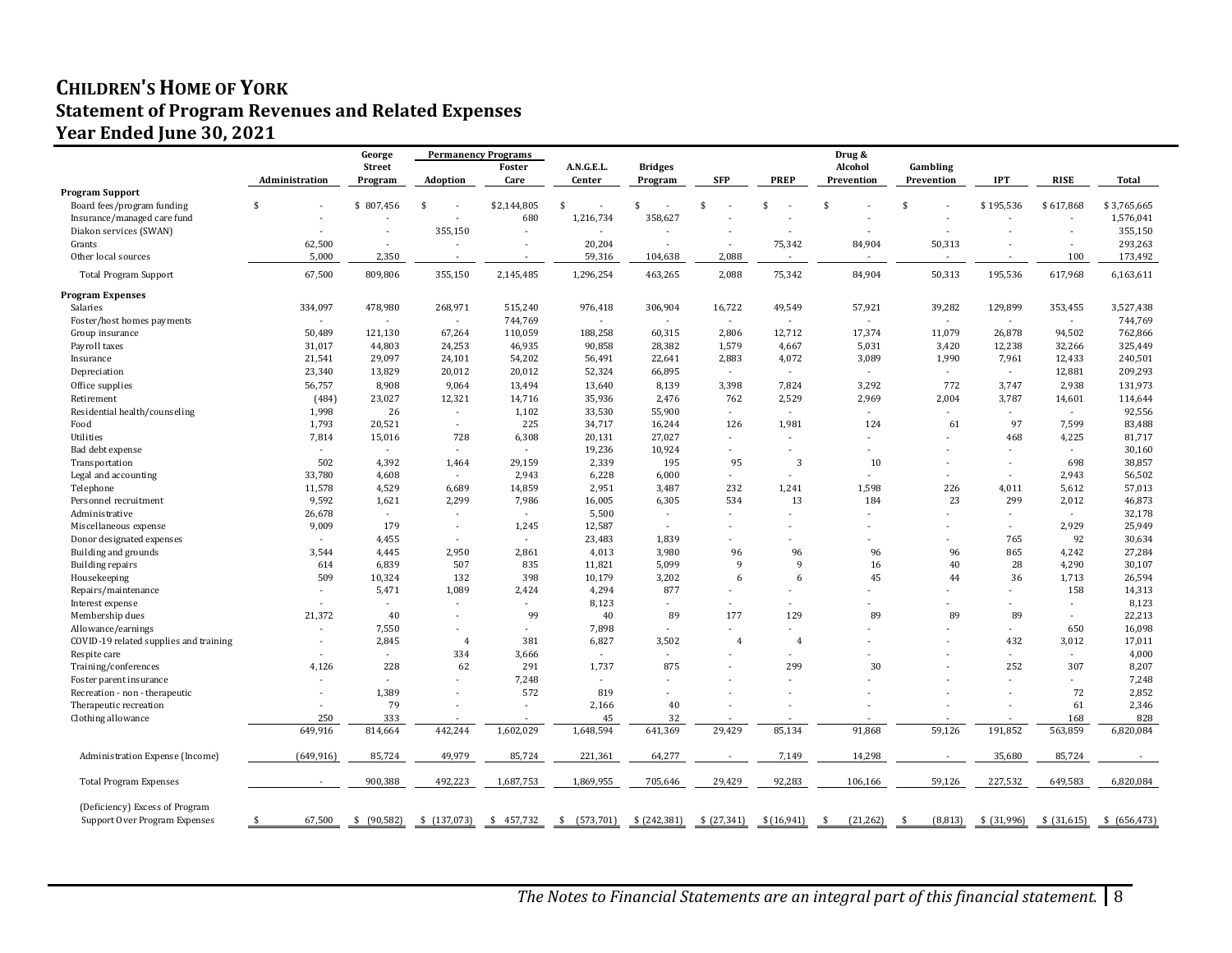# **CHILDREN'S HOME OF YORKStatement of Program Revenues and Related Expenses Year Ended June 30, 2020**

|                                                                 | George<br><b>Permanency Programs</b> |               |              |                |                  |                           |                              | Drug &                   |                    |                   |                    |             |                          |              |
|-----------------------------------------------------------------|--------------------------------------|---------------|--------------|----------------|------------------|---------------------------|------------------------------|--------------------------|--------------------|-------------------|--------------------|-------------|--------------------------|--------------|
|                                                                 |                                      | <b>Street</b> |              | Foster         | Early            | A.N.G.E.L.                | <b>Bridges</b>               |                          |                    | Alcohol           | Gambling           |             |                          |              |
|                                                                 | Administration                       | Program       | Adoption     | Care           | Development      | Center                    | Program                      | <b>SFP</b>               | <b>PREP</b>        | Prevention        | Prevention         | <b>IPT</b>  | <b>RISE</b>              | Total        |
| Program Support                                                 |                                      |               |              |                |                  |                           |                              |                          |                    |                   |                    |             |                          |              |
| Board fees/program funding                                      | \$                                   | \$706,652     | \$           | \$2,384,994    | \$               | $\ddot{\bm{x}}$<br>$\sim$ | $\mathbf{\hat{s}}$<br>$\sim$ | \$                       | $\mathbf{\hat{s}}$ | \$                | $\mathbf{\hat{s}}$ | \$197,025   | \$531,113                | \$3,819,784  |
| Insurance/managed care fund                                     |                                      |               |              | 128            |                  | 1,223,160                 | 349,589                      |                          |                    |                   |                    |             |                          | 1,572,877    |
| Diakon services (SWAN)                                          |                                      |               | 368,000      |                |                  |                           |                              |                          |                    |                   |                    |             |                          | 368,000      |
| Grants                                                          | 5,000                                | 11,173        |              |                |                  | 47,063                    |                              |                          | 80,650             | 102,629           | 49,436             |             |                          | 295,951      |
| Other local sources                                             | 59                                   | 1,215         |              | 346            |                  | 500                       | 121,609                      | 55,405                   |                    |                   |                    | 2,400       | 2.896                    | 184,430      |
| Total Program Support                                           | 5,059                                | 719,040       | 368,000      | 2,385,468      |                  | 1,270,723                 | 471,198                      | 55,405                   | 80,650             | 102,629           | 49,436             | 199,425     | 534,009                  | 6,241,042    |
| <b>Program Expenses</b>                                         |                                      |               |              |                |                  |                           |                              |                          |                    |                   |                    |             |                          |              |
| Salaries                                                        | 282,439                              | 423,589       | 268,752      | 546,830        | 9,718            | 933,298                   | 278,713                      | 37,645                   | 50,763             | 59,498            | 33,265             | 171,480     | 363,036                  | 3,459,026    |
| Foster/host homes payments                                      | $\sim$                               | $\sim$        | $\sim$       | 897,479        |                  | $\sim$                    | $\sim$                       | $\overline{\phantom{a}}$ | $\sim$             | ÷.                | $\sim$             | $\sim$      | $\sim$                   | 897,479      |
| Group insurance                                                 | 20,053                               | 97,837        | 55,359       | 111,302        | 1,369            | 172,488                   | 46,531                       | 4,501                    | 11,059             | 15,872            | 8,458              | 31,716      | 79,464                   | 656,009      |
| Payroll taxes                                                   | 25,643                               | 39,404        | 24,350       | 50,194         | 887              | 85,728                    | 25,905                       | 3,561                    | 4,685              | 4,873             | 2,782              | 15,690      | 32,348                   | 316,050      |
| Insurance                                                       | 22,383                               | 27,101        | 23,858       | 52,799         | 298              | 56,000                    | 21,818                       | 3,603                    | 4,188              | 3,050             | 1,890              | 7,675       | 11,527                   | 236,190      |
| Depreciation                                                    | 17,351                               | 9,557         | 24,459       | 24,850         | $\sim$           | 53,405                    | 77,264                       | $\sim$                   | $\sim$             | ÷                 | $\sim$             | $\sim$      | 16,245                   | 223,131      |
| Office supplies                                                 | 47,545                               | 6,856         | 10,381       | 15,057         |                  | 11,838                    | 7,353                        | 9,433                    | 10,034             | 13,542            | 1,719              | 6,040       | 2,740                    | 142,538      |
| Retirement                                                      | 2.906                                | 15,686        | 7,500        | 17.113         | 458              | 36,255                    | 6,733                        | 1,107                    | 2,419              | 2,832             | 1,557              | 4,649       | 7,825                    | 107,040      |
| Residential health/counseling                                   | 6,061                                | $\sim$        | ×.           | 608            |                  | 49,611                    | 43,218                       | 205                      | $\sim$             | $\sim$            | $\sim$             | $\sim$      | $\sim$                   | 99,703       |
| Food                                                            | 2,690                                | 20,010        | 167          | 946            |                  | 35,709                    | 14,153                       | 13,574                   | 2,456              | 1,608             | 445                | 318         | 7,566                    | 99,642       |
| Utilities                                                       | 8,139                                | 10,406        | 757          | 6,435          |                  | 21,145                    | 27,868                       | ٠                        | ٠                  | ٠                 |                    | 483         | 3,172                    | 78,405       |
| Bad debt expense                                                | $\sim$                               | $\sim$        | $\sim$       | 1,621          |                  | 24,949                    | 49,084                       | $\sim$                   | $\sim$             | $\sim$            |                    | $\sim$      | $\sim$                   | 75,654       |
| Transportation                                                  | 496                                  | 5,954         | 5,804        | 54,531         |                  | 2,692                     | 200                          | 916                      | 418                | 1,344             |                    | 1,705       | 1,054                    | 75,114       |
| Legal and accounting                                            | 58,596                               | 1,749         | $\sim$       | 587            |                  | 5,500                     | 5,500                        | ٠                        | $\sim$             | ٠                 |                    |             | 587                      | 72,519       |
| Telephone                                                       | 12,512                               | 4,900         | 7,921        | 14,160         |                  | 2,224                     | 4,496                        | 326                      | 1,241              | 1,069             | 546                | 3,726       | 4,737                    | 57,858       |
| Personnel recruitment                                           | 17,896                               | 3,801         | 3,862        | 12,976         |                  | 11,251                    | 2,854                        | 2,194                    | 187                | 80                |                    | 983         | 898                      | 56,982       |
| Administrative                                                  | 45,295                               | $\sim$        | $\sim$       | $\overline{4}$ |                  | $\sim$                    |                              | ٠                        | $\sim$             | ٠                 |                    | $\sim$      | $\overline{\phantom{a}}$ | 45,299       |
| Miscellaneous expense                                           | 29,333                               | $\sim$        | $\sim$       | 100            |                  | 1,013                     | $\sim$                       | $\sim$                   | ×,                 | 70                | $\sim$             | $\sim$      | $\sim$                   | 30,516       |
| Donor designated expenses                                       | $\sim$                               | 12,531        | $\sim$       |                |                  | 5,407                     |                              | ×                        | $\sim$             | $\sim$            | 570                | 4,174       | 14,168                   | 36,850       |
| Building and grounds                                            | 5,982                                | 4,059         | 3,567        | 3,567          |                  | 3,916                     | 6,282                        | 32                       | 32                 | 138               | 32                 | 138         | 1,991                    | 29,736       |
| <b>Building repairs</b>                                         | 3.407                                | 10,920        | 700          | 934            |                  | 5.867                     | 3.865                        | 28                       | 37                 | 94                | 96                 | 281         | 3,487                    | 29,716       |
|                                                                 | 1,044                                | 7,944         | 249          | 509            |                  | 8,163                     | 2,373                        | 154                      | 1,760              | 16                | 331                | 203         | 1,698                    | 24,444       |
| Housekeeping                                                    | 1,161                                | 7,875         | 2,019        | 3,652          |                  | 3,227                     | 2,989                        | 19                       | $\sim$             | 19                | 19                 | 38          | 1,406                    | 22,424       |
| Repairs/maintenance                                             |                                      | ×             |              |                |                  | 20,825                    |                              |                          |                    |                   |                    |             | $\sim$                   | 20,825       |
| Interest expense                                                |                                      |               |              | 160            |                  | 40                        | 82                           |                          | 910                |                   |                    |             |                          | 17,518       |
| Membership dues                                                 | 15,761                               | 565           | ٠            |                |                  |                           |                              |                          |                    |                   |                    |             | $\sim$                   |              |
| Allowance/earnings                                              | $\sim$                               | 5,418         |              |                |                  | 10,273                    |                              |                          | ٠                  | ÷.                | ä,                 |             | 562                      | 16,253       |
| COVID-19 related supplies and training                          | 479                                  | 1,975         |              | 911            |                  | 4,729                     | 374                          | ×                        | 80                 | 101               | 112                | 220         | 3,109                    | 12,090       |
| Respite care                                                    | $\sim$                               | $\sim$        | 680          | 10,551         |                  | 69                        | $\sim$                       | $\sim$                   | $\sim$             | $\sim$            | $\sim$             | $\sim$      | $\sim$                   | 11,300       |
| Training/conferences                                            | 3.176                                | 408           | 620          | 597            |                  | 1,428                     | 529                          | 352                      | 447                | 820               | 350                | 146         | 87                       | 8,960        |
| Foster parent insurance                                         |                                      |               | ×.           | 8,160          |                  | $\sim$                    | $\sim$                       | ×                        | $\sim$             |                   |                    |             |                          | 8,160        |
| Recreation - non - therapeutic                                  |                                      | 2,044         | 1,166        | 618            |                  | 2,039                     |                              |                          |                    |                   |                    |             | 154                      | 6,021        |
| Therapeutic recreation                                          |                                      | 385           | 6            | $\sim$         |                  | 3,450                     | 120                          |                          | 906                |                   |                    |             | 13                       | 4,880        |
| Clothing allowance                                              |                                      | 827           | ×.           | 1,410          |                  | 48                        |                              |                          |                    |                   |                    |             | 172                      | 2,457        |
| Public relations                                                |                                      | $\sim$        | 250          | 250            |                  |                           | 48                           |                          |                    |                   |                    |             | $\sim$                   | 548          |
| Return of funds                                                 |                                      | 53            |              | 9.316          |                  |                           |                              |                          |                    |                   |                    |             | 53                       | 9,422        |
|                                                                 | 630,348                              | 721,854       | 442,427      | 1,848,227      | 12,730           | 1,572,587                 | 628,352                      | 77,650                   | 91,622             | 105,026           | 52,172             | 249,665     | 558,099                  | 6,990,759    |
| Administration Expense (Income)                                 | (630, 348)                           | 85,601        | 54,462       | 116,740        |                  | 163,451                   | 77,848                       |                          | 7,753              | 7,753             | 7,753              | 31,139      | 77,848                   |              |
| <b>Total Program Expenses</b>                                   |                                      | 807,455       | 496,889      | 1,964,967      | 12,730           | 1,736,038                 | 706,200                      | 77,650                   | 99,375             | 112,779           | 59.925             | 280,804     | 635,947                  | 6,990,759    |
| (Deficiency) Excess of Program<br>Support Over Program Expenses | 5.059<br>-\$                         | \$ (88, 415)  | \$ (128,889) | 420.501<br>\$  | (12,730)<br>- \$ | \$ (465,315)              | \$(235,002)                  | \$(22, 245)              | \$(18, 725)        | (10, 150)<br>- \$ | (10.489)<br>- \$   | \$ (81,379) | \$f101.938]              | \$(749, 717) |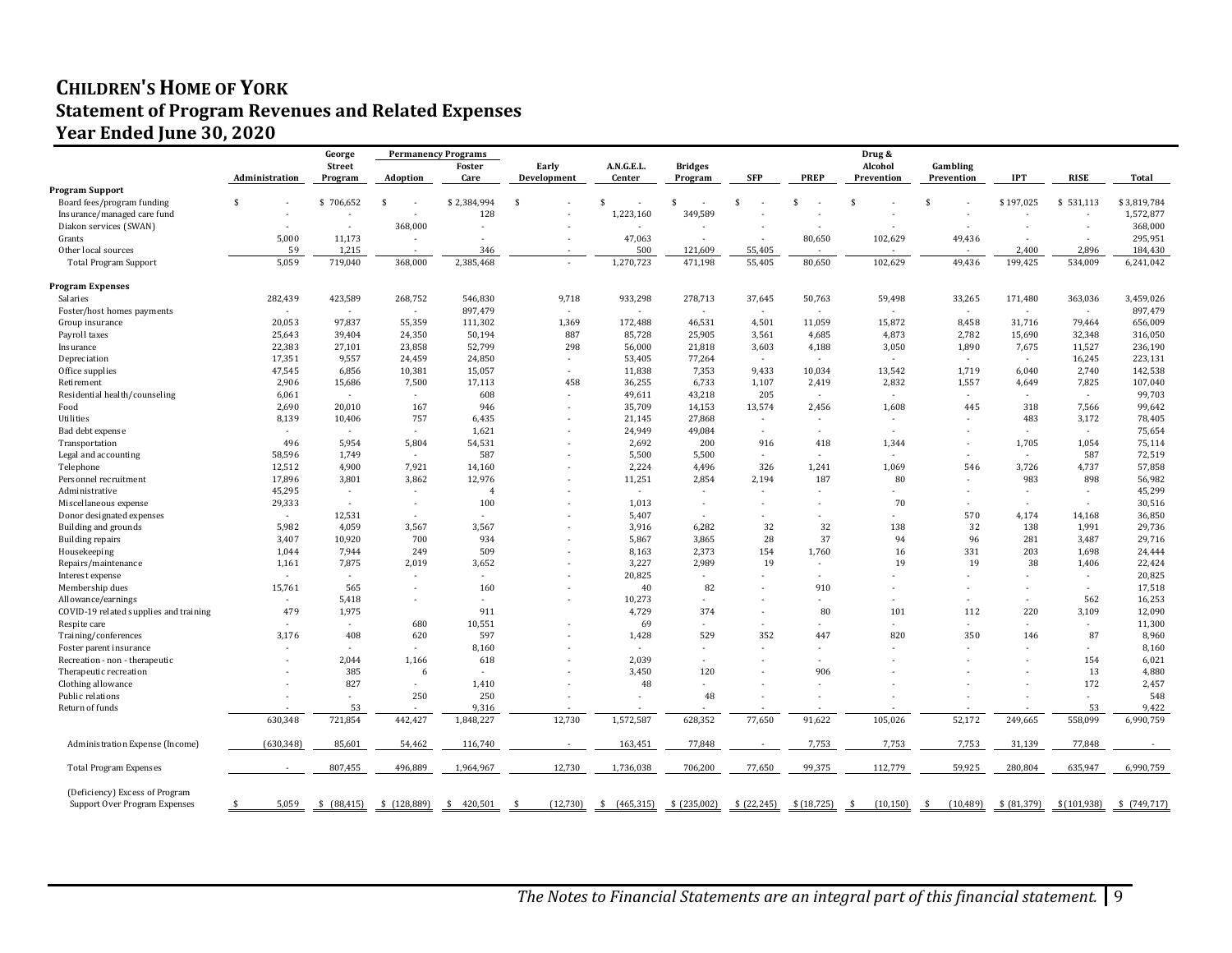# **CHILDREN'S HOME OF YORK Statements of Net Assets Years Ended June 30, 2021 and 2020**

|                            |    | <b>Net Assets</b><br><b>Without Donor</b><br><b>Restrictions</b> | <b>Net Assets With</b><br>Donor<br><b>Restrictions</b> | <b>Total</b>     |  |  |
|----------------------------|----|------------------------------------------------------------------|--------------------------------------------------------|------------------|--|--|
| Net assets - June 30, 2019 | \$ | 12,867,113                                                       | \$<br>2,806,694                                        | \$<br>15,673,807 |  |  |
| Changes in net assets      |    | 1,573,110                                                        | 49,196                                                 | 1,622,306        |  |  |
| Net assets - June 30, 2020 |    | 14,440,223                                                       | 2,855,890                                              | 17,296,113       |  |  |
| Changes in net assets      |    | 3,182,583                                                        | 290,490                                                | 3,473,073        |  |  |
| Net assets - June 30, 2021 | \$ | 17,622,806                                                       | \$<br>3.146.380                                        | \$<br>20.769.186 |  |  |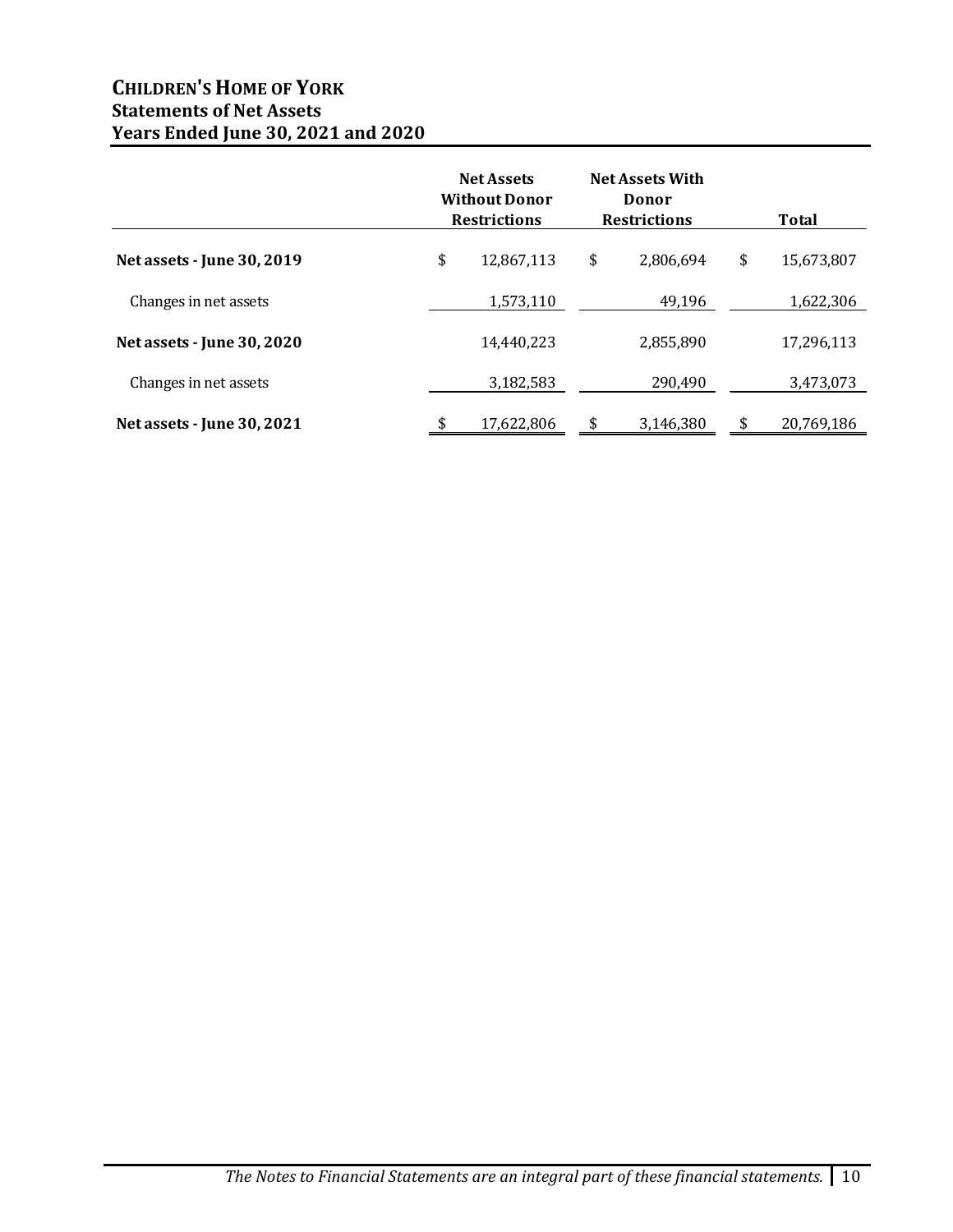# **CHILDREN'S HOME OF YORK Statement of Cash Flows Years Ended June 30, 2021 and 2020**

|                                                             | 2021            | 2020            |  |  |
|-------------------------------------------------------------|-----------------|-----------------|--|--|
| <b>CASH FLOWS FROM OPERATING ACTIVITIES</b>                 |                 |                 |  |  |
| Change in net assets                                        | \$<br>3,473,073 | \$<br>1,622,306 |  |  |
| Adjustments to reconcile change in net assets to net        |                 |                 |  |  |
| provided (used) by operating activities:                    |                 |                 |  |  |
| Depreciation                                                | 209,293         | 223,131         |  |  |
| Net investment return                                       | (2,809,257)     | (1,515,238)     |  |  |
| (Gain) loss on sale of property and equipment               | 5,503           | (3, 352)        |  |  |
| Change in donated inventory                                 | (31, 905)       | (10, 926)       |  |  |
| Changes in value of beneficial interest in perpetual trusts | (383, 295)      | 50,058          |  |  |
| Changes in value of interest in net assets of a             |                 |                 |  |  |
| community foundation                                        | (66, 556)       | 16,724          |  |  |
| (Increase) decrease in assets:                              |                 |                 |  |  |
| Accounts and pledges receivable                             | 65,035          | 364,102         |  |  |
| Interest receivable                                         | 1,383           | 1,428           |  |  |
| Prepaid expenses                                            | 31,836          | (11, 278)       |  |  |
| Increase (decrease) in liabilities:                         |                 |                 |  |  |
| Accounts payable                                            | (90, 946)       | (22, 242)       |  |  |
| Deferred revenue                                            | (3,000)         | (4, 183)        |  |  |
| Accrued payroll                                             | 18,343          | 16,605          |  |  |
| Accrued vacation                                            | (5, 532)        | (18,966)        |  |  |
| Payroll taxes withheld and accrued                          | (1,967)         | (6,953)         |  |  |
| Net Cash Provided (Used) By Operating Activities            | 411,876         | 701,216         |  |  |
| <b>CASH FLOWS FROM INVESTING ACTIVITIES</b>                 |                 |                 |  |  |
| Purchases of property and equipment                         | (171, 275)      | (22, 299)       |  |  |
| Net proceeds from sale of investments                       | 1,949,017       | 1,578,726       |  |  |
| Purchases of investments                                    | (1, 945, 855)   | (1,580,654)     |  |  |
| Net Cash Provided (Used) By Investing Activities            | (168, 113)      | (24, 227)       |  |  |
| <b>CASH FLOWS FROM FINANCING ACTIVITIES</b>                 |                 |                 |  |  |
| Proceeds from borrowings                                    |                 | 955,417         |  |  |
| Repayments of long-term debt                                | (128, 855)      | (32, 430)       |  |  |
| Net Cash Provided (Used) By Financing Activities            | (128, 855)      | 922,987         |  |  |
| Net Increase (Decrease) In Cash                             | 114,908         | 1,599,976       |  |  |
| <b>CASH AT BEGINNING OF YEAR</b>                            | 1,859,966       | 259,990         |  |  |
| <b>CASH AT END OF YEAR</b>                                  | \$<br>1,974,874 | \$<br>1,859,966 |  |  |
| SUPPLEMENTAL DISCLOSURE OF CASH FLOW INFORMATION            |                 |                 |  |  |
| Interest paid                                               | \$<br>8,123     | \$<br>20,932    |  |  |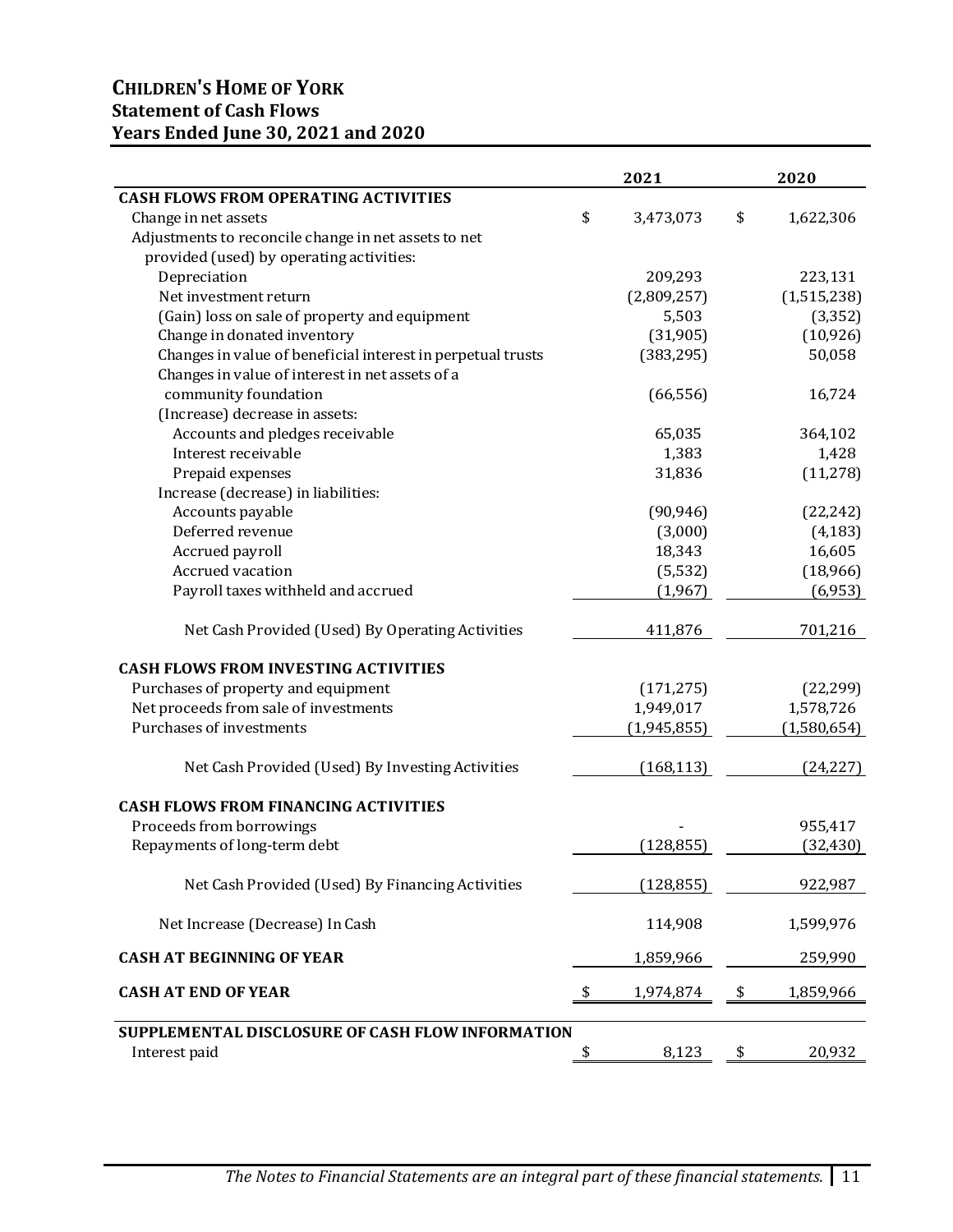#### **NOTE 1 SUMMARY OF SIGNIFICANT ACCOUNTING POLICIES**

#### *Nature of Operations*

Children's Home of York (the Home) is a regional not-for-profit organization that provides a continuum of diagnostic, residential, foster family care, and counseling services to troubled children, youth, and their families living in York and surrounding communities.

The Home's primary sources of revenue are program support, contributions, and investment income.

#### *Description of Programs*

*George Street Program ‐*  A community-based group home for boys ages fourteen to eighteen, to develop the skills necessary to live on their own.

*Permanency Programs* - This program provides a variety of services for children and their biological, foster, kinship, and adoptive families from birth through the age of eighteen. All costs associated with the Permanency Partners have been included in the foster care program.

*Adoption Program* - A licensed adoption program to facilitate the permanent adoption placement of children currently in foster care, residential programs, or other temporary living arrangements.

*Foster Care Program ‐* A family foster care program for children from birth to eighteen.

*Early Development* - An in-home service designed to meet the developmental needs of infants and toddlers, with a disability or developmental delay, and the needs of the family related to enhancing the infant or toddlers' development. This program ended in January 2018; however, the Home is exploring the option to reopen this program.

*A.N.G.E.L. Center ‐* A licensed residential treatment facility that serves girls between the ages of thirteen and eighteen. The facility specializes in treating post-traumatic stress disorder.

*Bridges Program* - *Child and Adolescent Partial Hospitalization Program* - A year-round program providing stabilization, intense therapy, and educational services for males and females ages eleven to nineteen, who are experiencing severe psychotic symptoms.

*Strengthening Families Program (SFP)* - Provides family skills training to reduce problem behaviors, delinquency, and alcohol and drug abuse in children and to improve social competencies and school performance for high-risk families.

*Personal Responsibility Education Program (PREP)* - Aims to reduce the number of young people, who engage in risky behaviors by providing them with essential knowledge, attitudes, beliefs, skills, motivation, and self-esteem needed to make healthy choices.

*Drug and Alcohol Prevention* - Education programs provided to York County schools that teaches drug prevention strategies and life skills.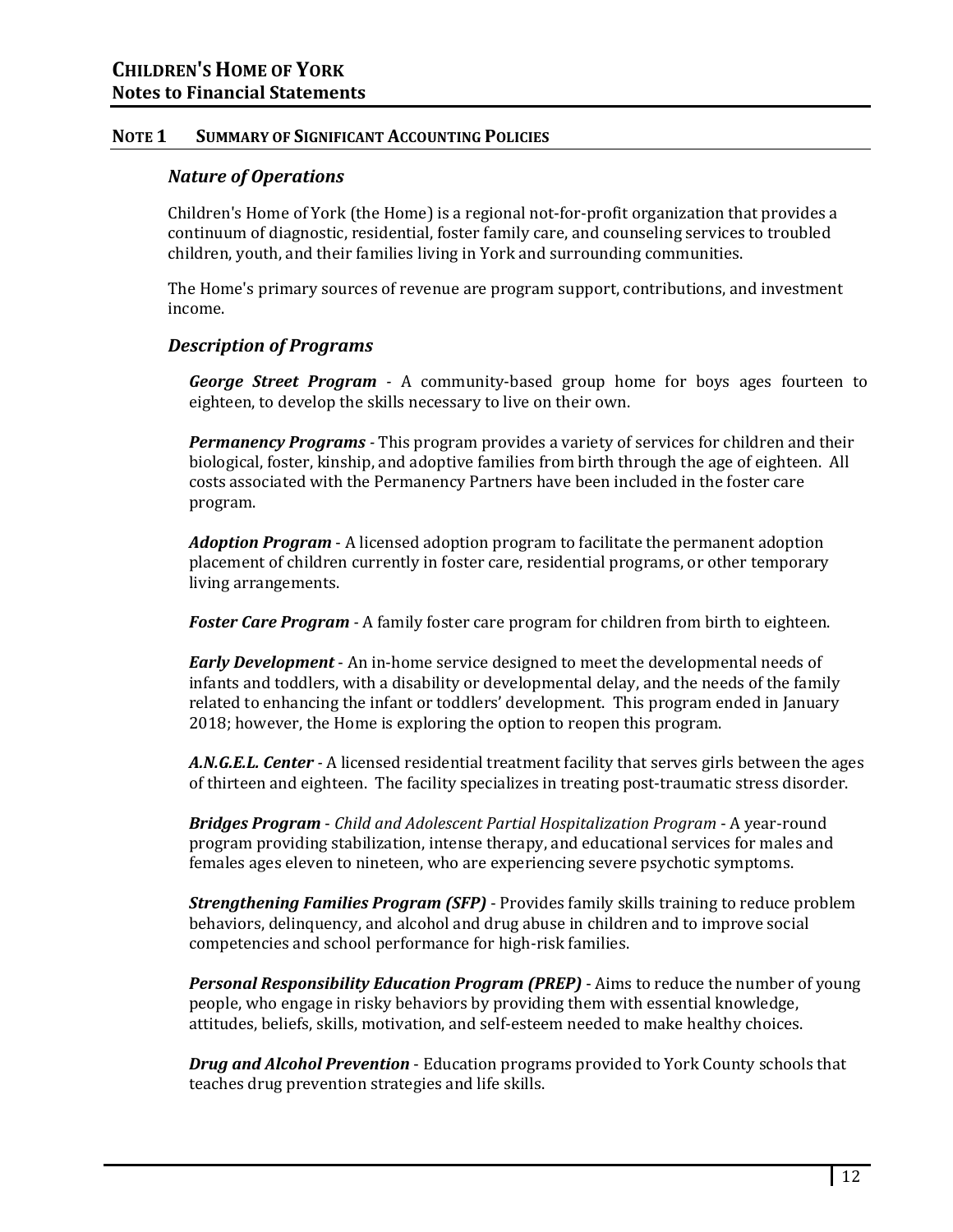#### *Description of Programs (Continued)*

*Gambling Prevention* - Problem Gambling Prevention education in York County for children and adolescents and for Senior Citizens.

*Integrated Practice Team (IPT)* - A prevention service in collaboration with York County Children and Youth Services that provides an Interdisciplinary Team approach to provide necessary community-oriented services to children and families in need. This program is provided in an effort to avoid further need of placements for children by introducing community resources and action steps of services to the family unit.

*Reaching Independence through Support and Experiences (RISE) ‐* program for youth who require individualized 2:1 supervision due to their history of struggling to succeed in other residential settings and/or other lower levels of care. The program is designed to provide specialized Independent Living services and prepare the youth to either successfully live on their own as productive members of the community, or to return to their families better prepared to be a productive member of the family.

#### *Basis of Accounting*

The financial statements of the Home have been prepared on the accrual basis of accounting in accordance with accounting principles generally accepted in the United States of America. Under this basis, support is recognized when services are rendered, and expenses are recognized when incurred.

#### **Basis** of **Presentation**

The Home reports net assets, revenues, expenses, gains and losses based on the existence or absence of donor-imposed restrictions. Accordingly, net assets of the Home and changes therein are classified and reported as follows:

*Net assets without donor restrictions* **–** Net assets that are not subject to donor-imposed stipulations, including those that are Board designated.

*Net assets with donor restrictions* **–** Net assets subject to donor-imposed stipulations that may or will be met either by actions of the Home and/or the passage of time. When a restriction expires, the Home reports the transfer on the Statement of Activities as net assets released from restrictions.

#### *Cash*

Cash consists of cash on hand, cash in banks and all highly liquid debt instruments with original maturities of three months or less.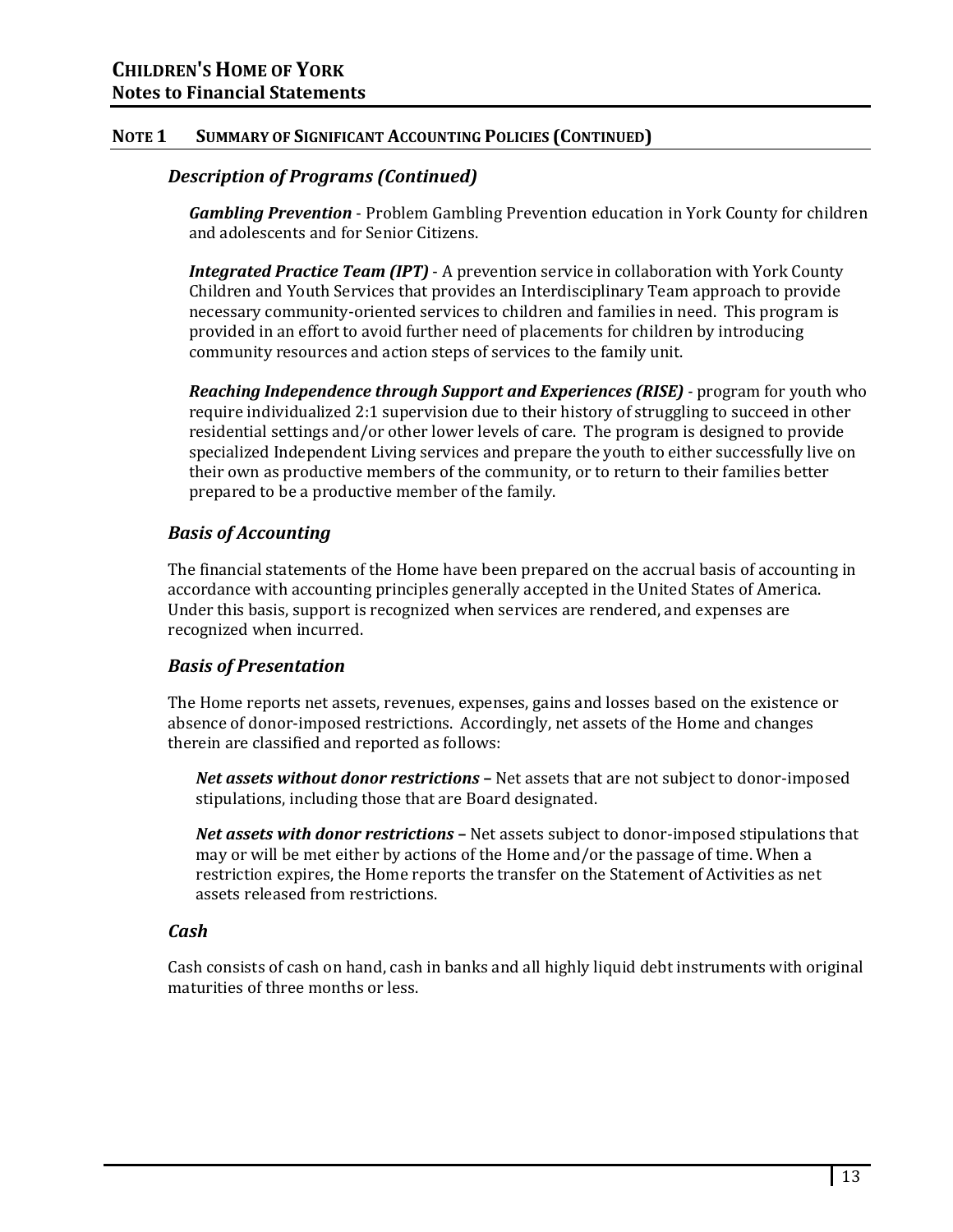#### *Accounts Receivable and Bad Debt*

Accounts receivable are stated as outstanding balances, net of an allowance for doubtful accounts. If collection becomes doubtful, an allowance for doubtful accounts is established or the account will be charged to income. Unpaid balances remaining outstanding beyond the original payment terms are deemed to be past due. Recoveries for prior accounts charged-off are recognized as income when received. For the years ending June 30, 2021 and 2020, the allowance was \$36,322 and \$38,258, respectively.

#### *Pledges Receivable*

Pledges receivable are all expected to be collected and are recorded at net realizable value. Those receivables not expected to be collected within one year are recorded as non-current on the Statements of Financial Position.

#### *Property and Equipment*

Property and equipment are stated at cost. Depreciation is computed using the straight-line method of accounting over the estimated useful lives of the assets. Maintenance and repairs are expensed as incurred and major replacements and betterments are capitalized. The Home's policy is to capitalize purchases of \$ 2,000 or more. When assets are retired or otherwise disposed of, the cost and related depreciation are removed from the accounts and any resulting gain or loss is reflected in income for the period.

#### *Investments*

Investments in debt and equity securities with readily determinable fair values are reported at fair value. The unrealized gain or loss is reported as an increase or decrease in net assets without restrictions unless their use is restricted by explicit donor-imposed stipulations or by law. The realized gain or loss on the sale of investments is computed on a specific identification basis and is included as an increase or decrease in net assets without restrictions unless the use is restricted by donor-imposed stipulations or by law.

In addition, recent economic uncertainty and market events as a result of the COVID-19 pandemic and other market forces have led to unprecedented volatility in currency, commodity, credit and equity markets. These recent events underscore the level of investment risk associated with the current economic environment, and accordingly the level of risk in the longterm investments and perpetual trust assets reported in the financial statements.

#### *Beneficial Interest in Perpetual Trusts*

Beneficial interests in perpetual trusts are reported at fair value as determined by the Home's interest percentage in the trusts. The change in value of perpetual trusts is reported as an increase or decrease in net assets with donor restrictions.

#### *Interest in Net Assets of a Community Foundation*

Interest in net assets of a community foundation is reported at fair value as determined by the community foundation.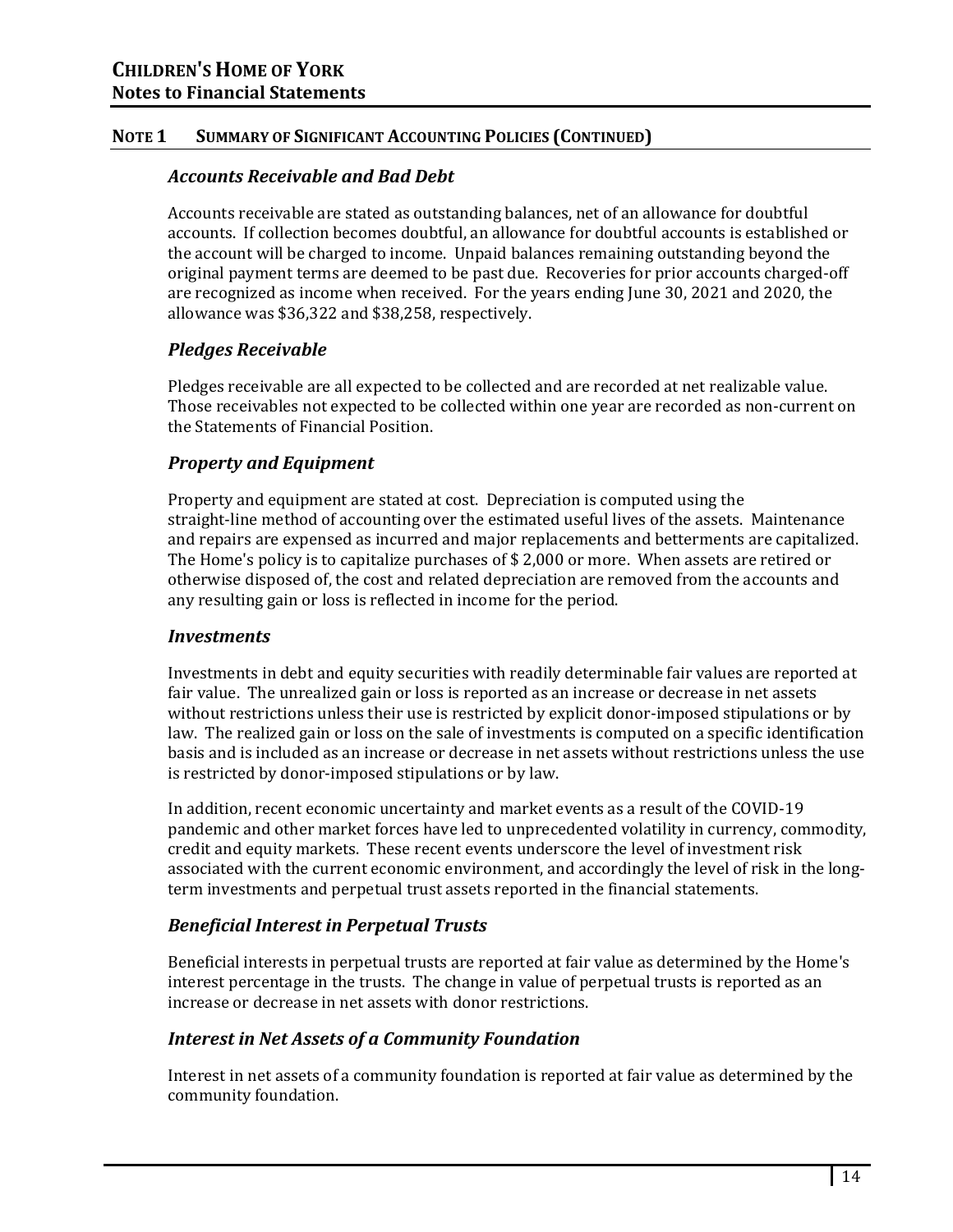#### *Financial Instruments*

The carrying amounts of cash, receivables, accounts payable, accrued expenses, and other current liabilities approximate the fair value because of the short maturity of these items. Other financial instruments, including investments for which the fair value measurement is recurring, are measured in accordance with an established hierarchy of inputs to the valuation techniques under accounting principles generally accepted in the United States of America. The methodology for establishing fair value is more fully described in Note 9 - Fair Value Measurements.

#### *Revenue Recognition*

Grant revenue is deemed to be an exchange transaction and is classified as revenue or deferred revenue, as appropriate, when received or receivable. Such grant revenue is not deemed to be a contribution since the proceeds thereof are used to pursue objectives of the grantor. The Home accounts for grant revenue and contributions in accordance with the recommendations of ASC No. 958-605, Revenue Recognition. All contributions are considered to be net assets without donor restrictions unless specifically restricted by donor-imposed stipulations or by law.

The Home reports gifts of cash and other assets as net assets with donor restrictions if they are received with donor-imposed stipulations that limit the use of the donated assets. When a donor-imposed stipulation expires, that is, when a stipulated time restriction ends or purpose restriction is accomplished, net assets are reclassified to net assets without donor restrictions and reported on the Statements of Activities as net assets released from restrictions. Restricted contributions that are received and expended in the same year are recorded as net assets without donor restrictions.

#### *Donated Assets and Services*

Donated materials and services meeting the criteria for recognition are reflected in the financial statements as non-cash contributions at their estimated value on the date of receipt. In addition to the amount recorded in the financial statements, volunteers have donated significant amounts of time assisting the Home. These contributed services do not meet the criteria for recognition in the financial statements.

#### *Functional Expense Classification*

The costs of providing the various programs and other activities are summarized on a functional basis in the Statements of Activities and Statements of Functional Expenses by Natural Classifications. Accordingly, certain costs have been allocated among the programs and supporting services benefited based on personnel time.

#### *Administrative and Indirect Expenses*

For the fiscal year ending June 30, 2021 and 2020, all programs, residential and nonresidential, are allocated a portion of administrative and indirect expenses based on the number of fulltime, equivalent employees in the programs on the statement of program revenues and related expenses.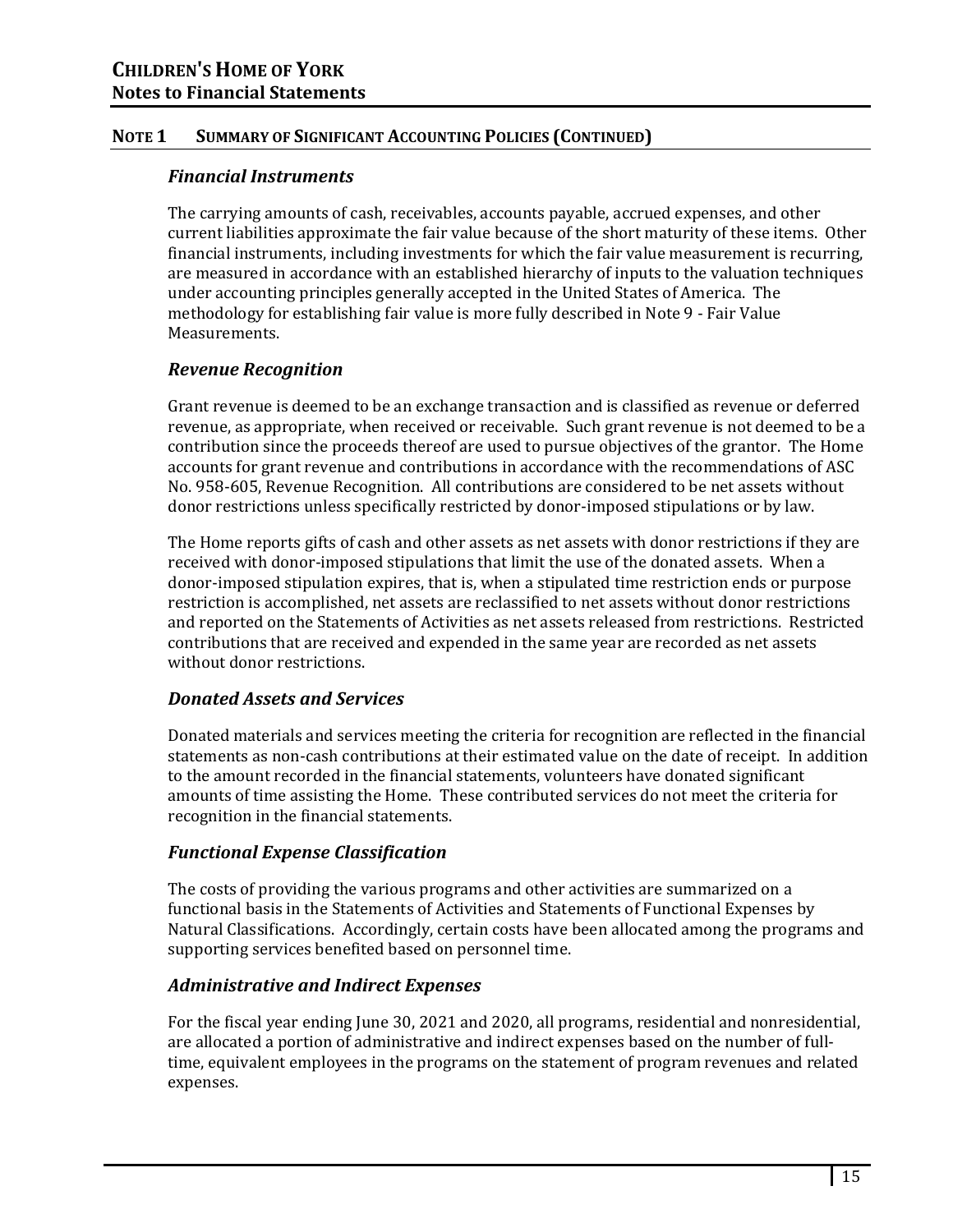#### *Advertising*

Advertising costs are expensed when incurred. Advertising costs were \$ 100 and \$ 5,795 as of June 30, 2021 and 2020, respectively.

#### *Concentration of Credit Risk*

The Home's cash balances in financial institutions located in Pennsylvania, at times, may exceed the Federal Deposit Corporation (FDIC) insured limits. Management regularly monitors the financial condition of the financial institutions, along with their cash balances, in order to keep potential risks to a minimum. Management does not believe that there is a significant risk of loss as a result of these excess deposits and has not experienced any such losses on these accounts.

#### *Income Taxes*

No provision is made for income taxes because the Home is a tax-exempt entity under Section  $501(c)(3)$  of the Internal Revenue Code. The Home is not deemed to be a private foundation by the Internal Revenue Service.

Accounting principles generally accepted in the United States of America require management to evaluate tax positions taken by the Home and recognize the tax liability if the Home has taken uncertain positions that more likely than not would not be sustained upon examination by the government authority. The Home is subject to routine audits by taxing jurisdictions, generally for a period of three years after the returns are filed; however, there are currently no audits for any tax periods in progress.

#### *Use of Estimates*

The preparation of financial statements in conformity with generally accepted accounting principles requires management to make estimates and assumptions that affect the reported amounts of assets and liabilities, and the disclosure of contingent assets and liabilities, if any, at the date of the financial statements, and the reported amounts of revenues and expenses during the reporting period. Actual results could differ from those estimates.

#### *Reclassifications*

Certain amounts in the prior year have been reclassified to conform to the current year financial presentation.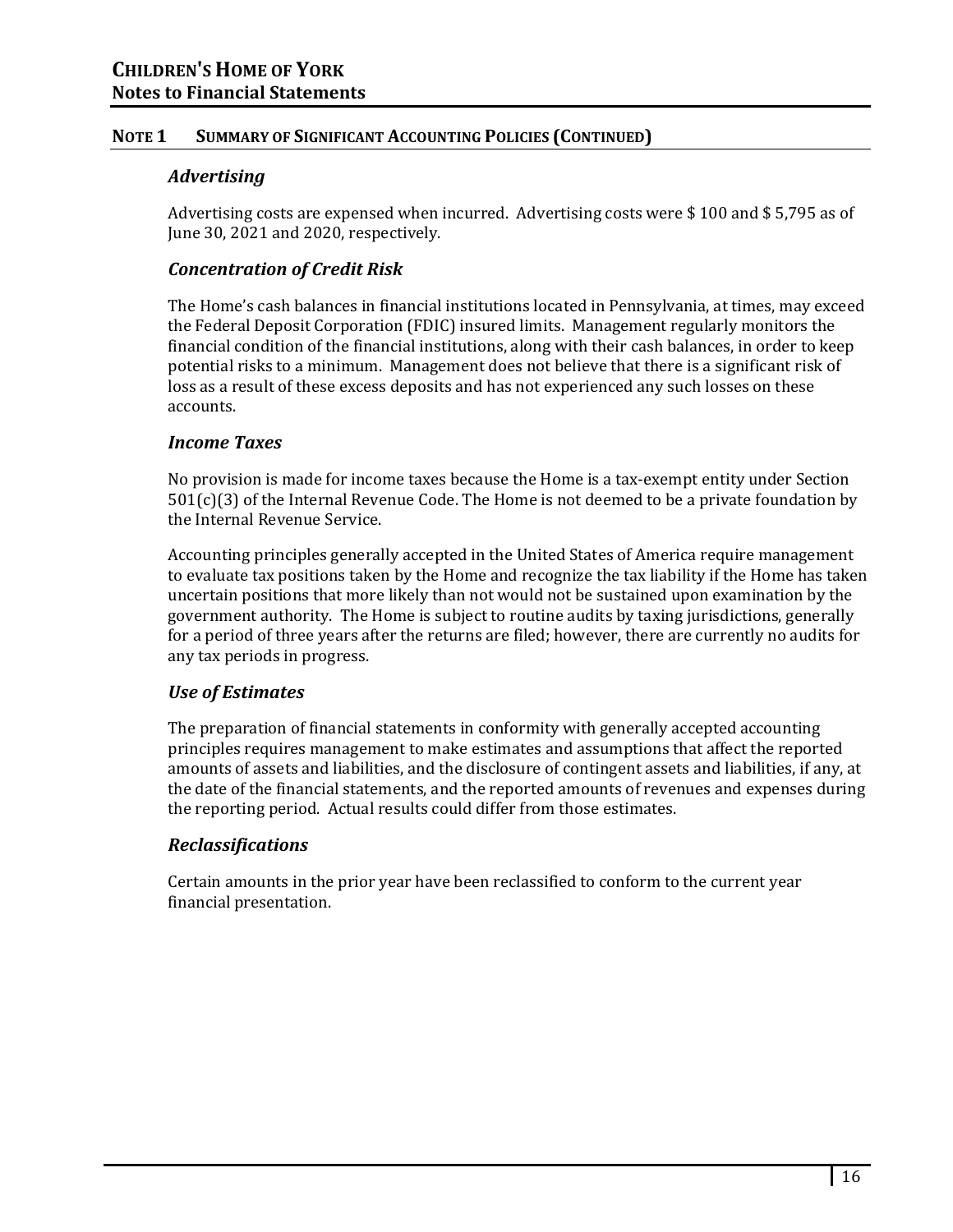#### **NOTE 2 CASH**

Cash consist of the following at June 30:

|                                                | 2021          | 2020         |
|------------------------------------------------|---------------|--------------|
| Checking account - Wells Fargo                 | \$<br>103,329 | \$<br>65,896 |
| Checking account - Wells Fargo                 | 369,252       | 326,655      |
| Payroll account - Wells Fargo                  | 301,323       | 451          |
| Money market account - Members 1 <sup>st</sup> | 893,843       | 1,175,603    |
| Savings account - Members 1 <sup>st</sup>      | 35            |              |
| Capital improvements cash - Merrill Lynch      | 15,153        | 15,301       |
| Checking account - Fulton Bank                 | 246,820       | 246,586      |
| Money market account - M&T Bank                | 40,028        | 24,249       |
| Payroll account - BB&T                         | 4,621         | 4,755        |
| Cash on hand                                   | 470           | 470          |
|                                                |               |              |
| Total cash                                     | 1,974,874     | 1,859,966    |

#### **NOTE 3 PLEDGES RECEIVABLE**

Unconditional pledges receivable consisted of the following as of June 30:

|                                  | 2021         | 2020 |           |  |  |
|----------------------------------|--------------|------|-----------|--|--|
| Less than one year               | \$<br>50,000 | \$   | 50,000    |  |  |
| One year to five years           | 250,000      |      | 250,000   |  |  |
| More than five years             | 343,203      |      | 465,831   |  |  |
| Total promises to give           | 643,203      |      | 765,831   |  |  |
| Less: net present value discount | (36, 322)    |      | (38, 258) |  |  |
| Net Pledges Receivable           | 606,881      |      | 727,573   |  |  |

#### **NOTE 4 PREPAID EXPENSES**

Prepaid expenses consist of the following at June 30:

|                        | 2021   | 2020   |
|------------------------|--------|--------|
| Prepaid insurance      | 24,368 | 59,772 |
| Other prepaids         | 32,062 | 28,494 |
|                        |        |        |
| Total prepaid expenses | 56,430 | 88,266 |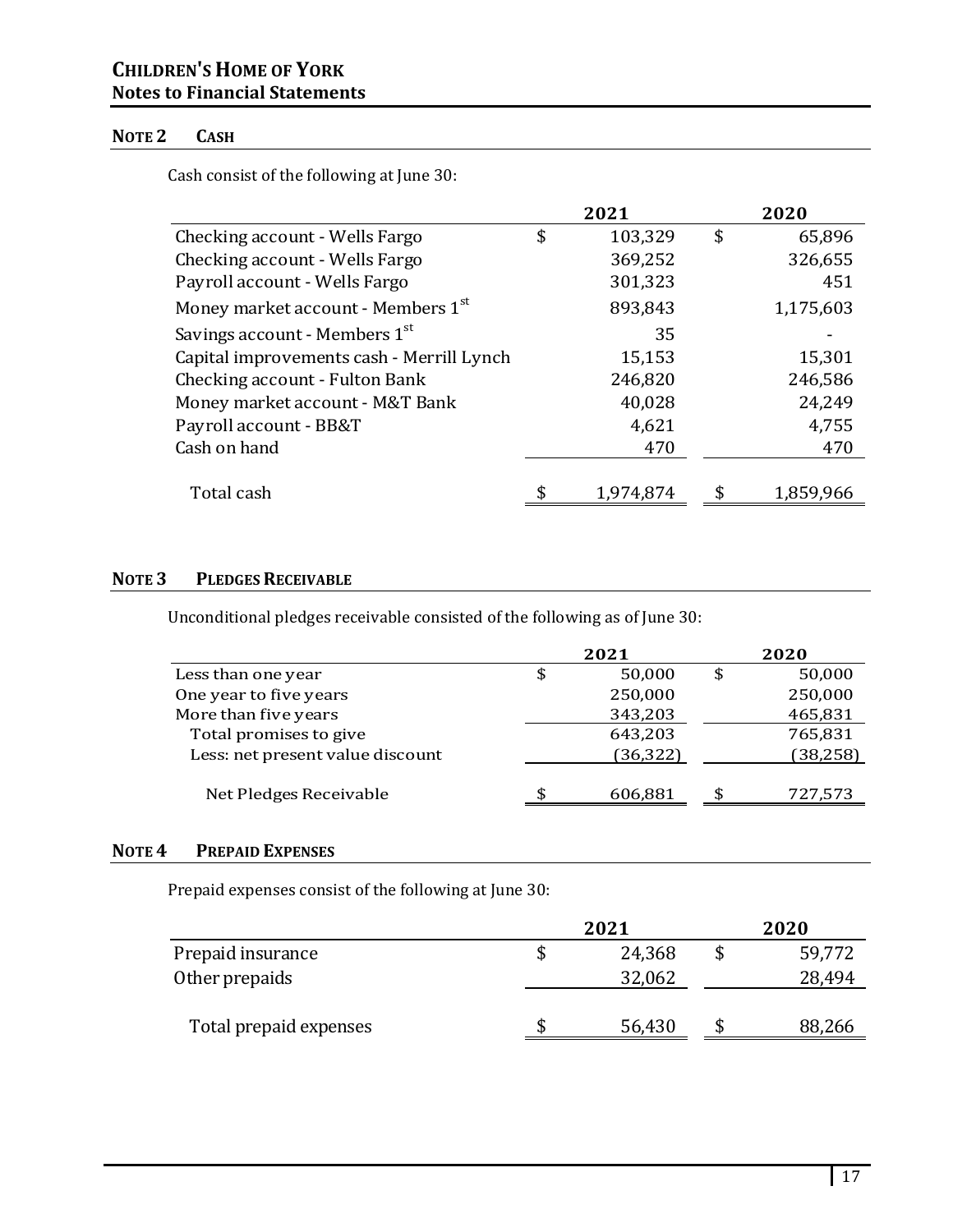# **NOTE 5 PROPERTY AND EQUIPMENT**

|                                 | 2021                 |           |                     |                 |  |  |  |  |  |  |  |  |
|---------------------------------|----------------------|-----------|---------------------|-----------------|--|--|--|--|--|--|--|--|
|                                 |                      |           | <b>Accumulated</b>  | Net Book        |  |  |  |  |  |  |  |  |
|                                 | <b>Useful Lives</b>  | Cost      | <b>Depreciation</b> | Value           |  |  |  |  |  |  |  |  |
| Land and improvements           |                      |           |                     |                 |  |  |  |  |  |  |  |  |
| George Street Program           | - \$<br>5 - 25 Years | 20,835    | \$                  | \$<br>20,835    |  |  |  |  |  |  |  |  |
| Building and improvements       |                      |           |                     |                 |  |  |  |  |  |  |  |  |
| George Street Program           | 10 - 25 Years        | 317.458   | 230.179             | 87,279          |  |  |  |  |  |  |  |  |
| Girls' Center                   | 40 Years             | 1,756,773 | 791,116             | 965,657         |  |  |  |  |  |  |  |  |
| Gymnasium                       | 25 Years             | 1,500,577 | 917,406             | 583,171         |  |  |  |  |  |  |  |  |
| Child and Family Counseling     | 25 Years             | 1,071,249 | 573,368             | 497,881         |  |  |  |  |  |  |  |  |
| <b>Emergency Shelter</b>        | 5 - 40 Years         | 1,059,948 | 947,361             | 112,587         |  |  |  |  |  |  |  |  |
| Klinger Property                | 25 Years             | 277,339   | 143,727             | 133,612         |  |  |  |  |  |  |  |  |
| <b>Administration Building</b>  | 25 Years             | 455,705   | 415,236             | 40,469          |  |  |  |  |  |  |  |  |
| Total building and improvements |                      | 6,439,049 | 4,018,393           | 2,420,656       |  |  |  |  |  |  |  |  |
| Furniture and equipment         |                      |           |                     |                 |  |  |  |  |  |  |  |  |
| George Street Program           | 5 - 10 Years         | 82,697    | 82,697              |                 |  |  |  |  |  |  |  |  |
| Girls' Center                   | 5 Years              | 118,406   | 104,105             | 14,301          |  |  |  |  |  |  |  |  |
| Gymnasium                       | $3 - 5$ Years        | 53,037    | 53,037              |                 |  |  |  |  |  |  |  |  |
| Child and Family Counseling     | 5 Years              | 61,640    | 61.142              | 498             |  |  |  |  |  |  |  |  |
| <b>Emergency Shelter</b>        | 5 - 18 Years         | 104,164   | 101,588             | 2,576           |  |  |  |  |  |  |  |  |
| <b>Administrative Building</b>  | 5 - 20 Years         | 208,747   | 204,508             | 4,239           |  |  |  |  |  |  |  |  |
| <b>Bridges Program</b>          | $3 - 5$ Years        | 18,216    | 18,216              |                 |  |  |  |  |  |  |  |  |
| Automobiles                     | 3 Years              | 146,970   | 146,970             |                 |  |  |  |  |  |  |  |  |
| Video presentation              | 3 - 15 Years         | 113,750   | 83,263              | 30,487          |  |  |  |  |  |  |  |  |
| Total furniture and equipment   |                      | 907,627   | 855,526             | 52,101          |  |  |  |  |  |  |  |  |
| Total property and equipment    | \$                   | 7,367,511 | 4,873,919<br>\$     | 2,493,592<br>\$ |  |  |  |  |  |  |  |  |

Property and equipment consist of the following at June 30: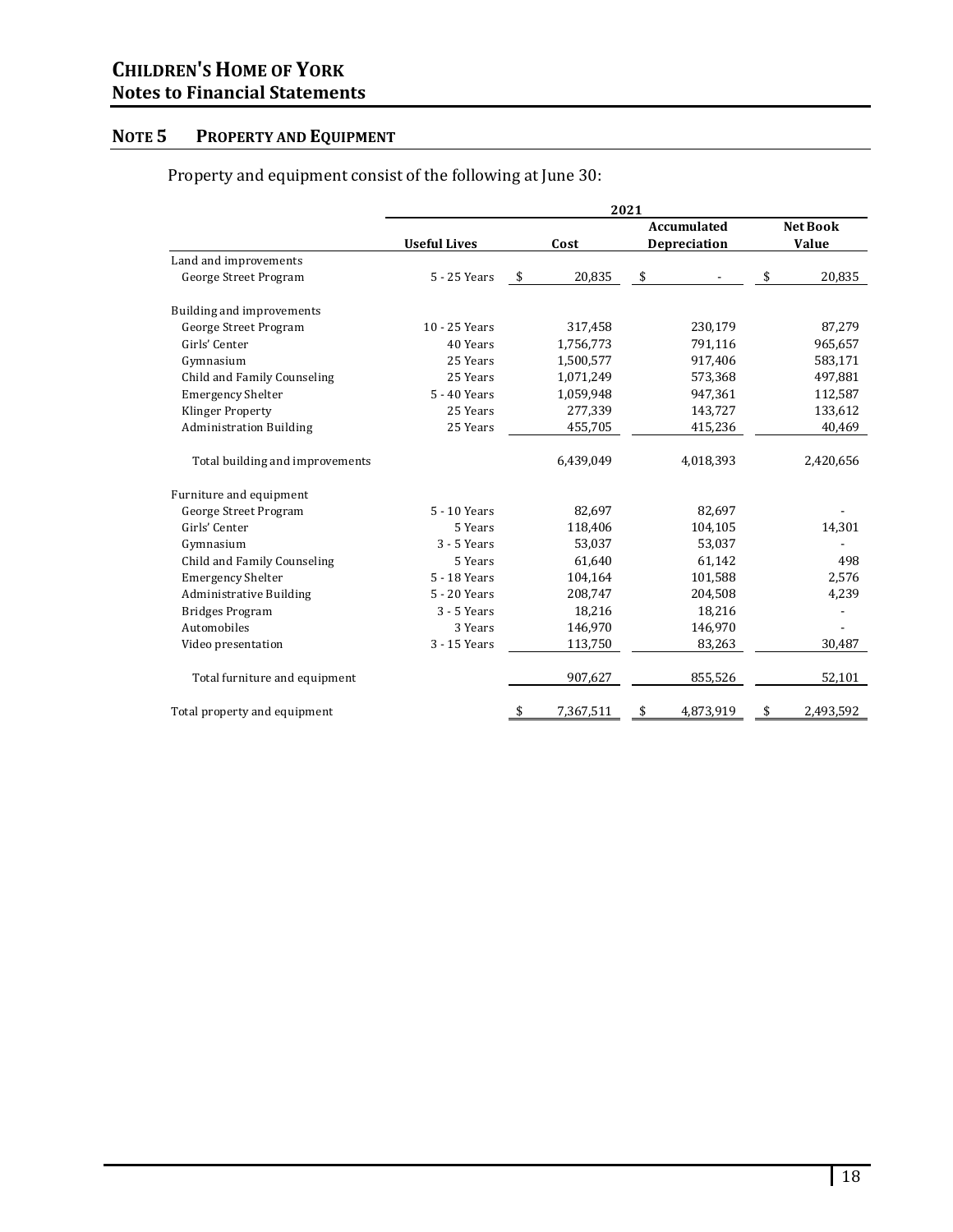#### **NOTE 5 PROPERTY AND EQUIPMENT (CONTINUED)**

|                                  | 2020                |      |           |                                           |           |                   |           |  |  |  |  |
|----------------------------------|---------------------|------|-----------|-------------------------------------------|-----------|-------------------|-----------|--|--|--|--|
|                                  | <b>Useful Lives</b> | Cost |           | <b>Accumulated</b><br><b>Depreciation</b> |           | Net Book<br>Value |           |  |  |  |  |
| <b>Land and improvements</b>     |                     |      |           |                                           |           |                   |           |  |  |  |  |
| George Street Program            | 5 - 25 Years        | \$   | 20,835    | -\$                                       |           | \$                | 20,835    |  |  |  |  |
| <b>Building and improvements</b> |                     |      |           |                                           |           |                   |           |  |  |  |  |
| George Street Program            | 10 - 25 Years       |      | 249,054   |                                           | 216,406   |                   | 32,648    |  |  |  |  |
| Girls' Center                    | 40 Years            |      | 1,747,279 |                                           | 745,844   |                   | 1,001,435 |  |  |  |  |
| Gymnasium                        | 25 Years            |      | 1,500,577 |                                           | 879,403   |                   | 621,174   |  |  |  |  |
| Child and Family Counseling      | 25 Years            |      | 1,071,249 |                                           | 540,592   |                   | 530,657   |  |  |  |  |
| <b>Emergency Shelter</b>         | 5 - 40 Years        |      | 1,020,052 |                                           | 921,391   |                   | 98,661    |  |  |  |  |
| Klinger Property                 | 25 Years            |      | 273,289   |                                           | 129,802   |                   | 143,487   |  |  |  |  |
| <b>Administration Building</b>   | 25 Years            |      | 439,095   |                                           | 410,257   |                   | 28,838    |  |  |  |  |
| Total building and improvements  |                     |      | 6,300,595 |                                           | 3,843,695 |                   | 2,456,900 |  |  |  |  |
| <b>Furniture and equipment</b>   |                     |      |           |                                           |           |                   |           |  |  |  |  |
| George Street Program            | 5 - 10 Years        |      | 82,697    |                                           | 82,641    |                   | 56        |  |  |  |  |
| Girls' Center                    | 5 Years             |      | 118,406   |                                           | 99.541    |                   | 18,865    |  |  |  |  |
| Gymnasium                        | $3 - 5$ Years       |      | 53,037    |                                           | 53,037    |                   |           |  |  |  |  |
| Child and Family Counseling      | 5 Years             |      | 61,640    |                                           | 60,744    |                   | 896       |  |  |  |  |
| <b>Emergency Shelter</b>         | 5 - 18 Years        |      | 104,164   |                                           | 99,527    |                   | 4,637     |  |  |  |  |
| <b>Administrative Building</b>   | 5 - 20 Years        |      | 210,011   |                                           | 201,191   |                   | 8,820     |  |  |  |  |
| <b>Bridges Program</b>           | $3 - 5$ Years       |      | 18,216    |                                           | 18,216    |                   |           |  |  |  |  |
| Automobiles                      | 3 Years             |      | 146,970   |                                           | 144,076   |                   | 2,894     |  |  |  |  |
| Video presentation               | 3 - 15 Years        |      | 85,168    |                                           | 61,958    |                   | 23,210    |  |  |  |  |
| Total furniture and equipment    |                     |      | 880,309   |                                           | 820,931   |                   | 59,378    |  |  |  |  |
| Total property and equipment     |                     | \$   | 7,201,739 | \$                                        | 4,664,626 | \$                | 2,537,113 |  |  |  |  |

Depreciation expense amounted to \$ 209,293 and \$ 223,131 for 2021 and 2020, respectively.

#### **NOTE 6 INVESTMENTS**

Investments were comprised of the following at June 30:

|                                                         | 2021                              |  |                                    |  |                                                | 2020 |                                   |  |                                   |  |                                                   |
|---------------------------------------------------------|-----------------------------------|--|------------------------------------|--|------------------------------------------------|------|-----------------------------------|--|-----------------------------------|--|---------------------------------------------------|
|                                                         | Cost                              |  | <b>Fair Market</b><br>Value        |  | Unrealized<br>Gain (Loss)                      |      | Cost                              |  | <b>Fair Market</b><br>Value       |  | <b>Unrealized</b><br>Gain (Loss)                  |
| Money market funds<br>Fixed income<br>Equity securities | 357.949<br>3,448,364<br>2,959,380 |  | 357.949<br>3,452,341<br>10,425,907 |  | $\overline{\phantom{a}}$<br>3.977<br>7,466,527 | \$   | 567.164<br>2,456,459<br>2,868,627 |  | 567.164<br>2,448,624<br>8,414,314 |  | $\overline{\phantom{a}}$<br>(7, 835)<br>5,545,687 |
| Total                                                   | 6,765,693                         |  | 14.236.197                         |  | 7,470,504                                      |      | \$5.892.250                       |  | 11,430,102                        |  | 5,537,852                                         |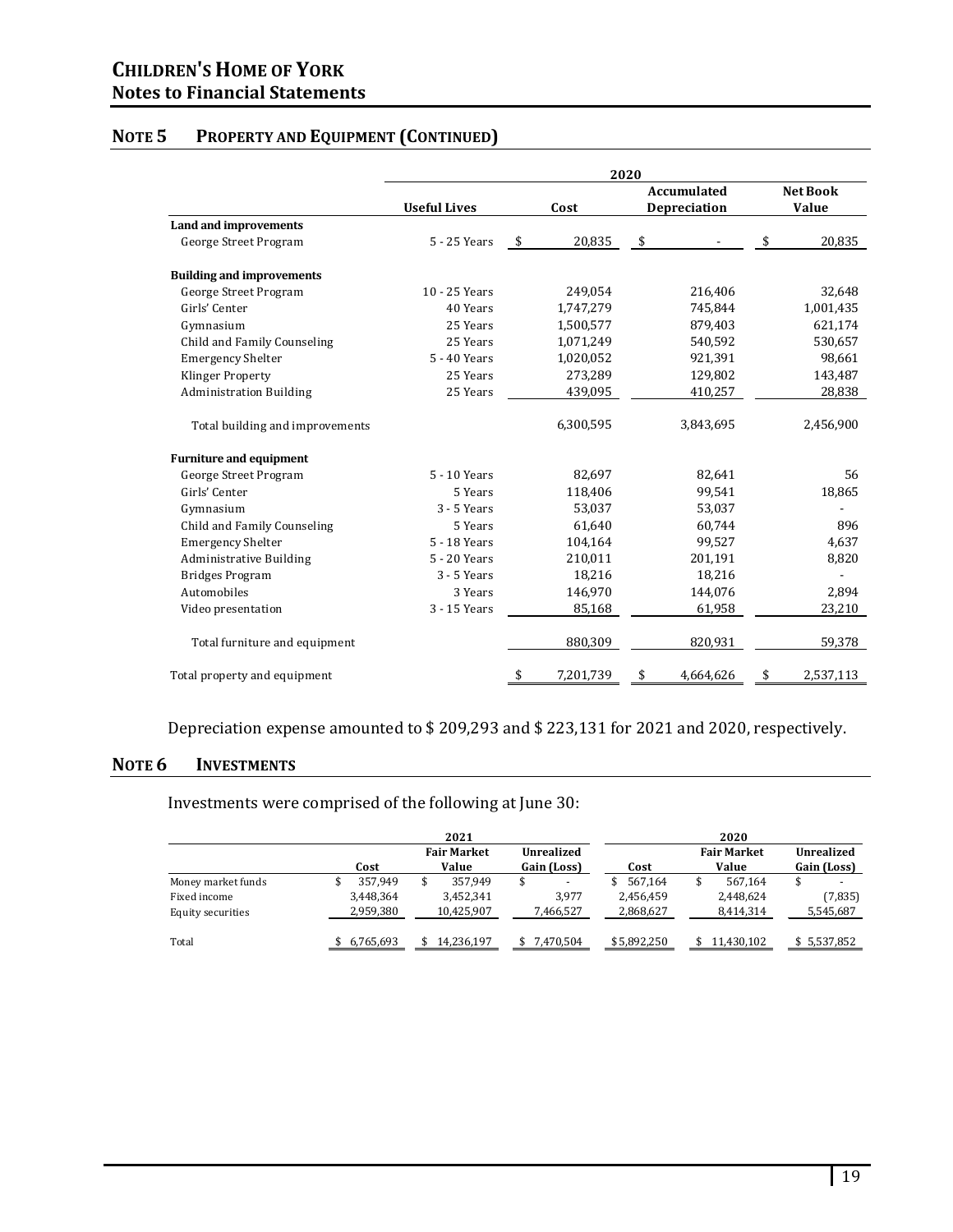#### **NOTE 6 INVESTMENTS (CONTINUED)**

Investments in marketable equity securities, with readily determinable fair values, are stated at the fair value on a recurring basis. The fair value is determined, based on quoted prices for identical investments in their respective active markets, which is a Level 1 valuation input, as described in Note 9 - Fair Value Measurements.

The following table is a summary of investment activities for the years ended June 30:

|                              | 2021             | 2020         |
|------------------------------|------------------|--------------|
| Beginning balance            | 11,430,102<br>\$ | \$9,912,936  |
| Interest and dividends       | 117,674          | 114,255      |
| Realized and unrealized gain | 2,738,599        | 1,442,782    |
| Sales of investments         | (1,949,017)      | (1,578,726)  |
| Purchases                    | 1,945,855        | 1,580,654    |
| Other income (fees)          | (47, 016)        | (41, 799)    |
| <b>Ending balance</b>        | 14,236,197       | \$11,430,102 |

The Home invests in a diversified portfolio of marketable securities consisting of common stocks, corporate bonds, U.S. government obligations, and money market accounts. The Home pays a professional investment consultant to manage their investment program. At the direction of the board, the supervised portfolio is to be invested as follows:

| Reserve funds                | 25.0% - 45.0%       |
|------------------------------|---------------------|
| Fixed income                 | $25.0\%$ - $45.0\%$ |
| Marketable equity securities | 55.0% - 75.0%       |

The portfolio is used to subsidize program services, program development and fund capital projects.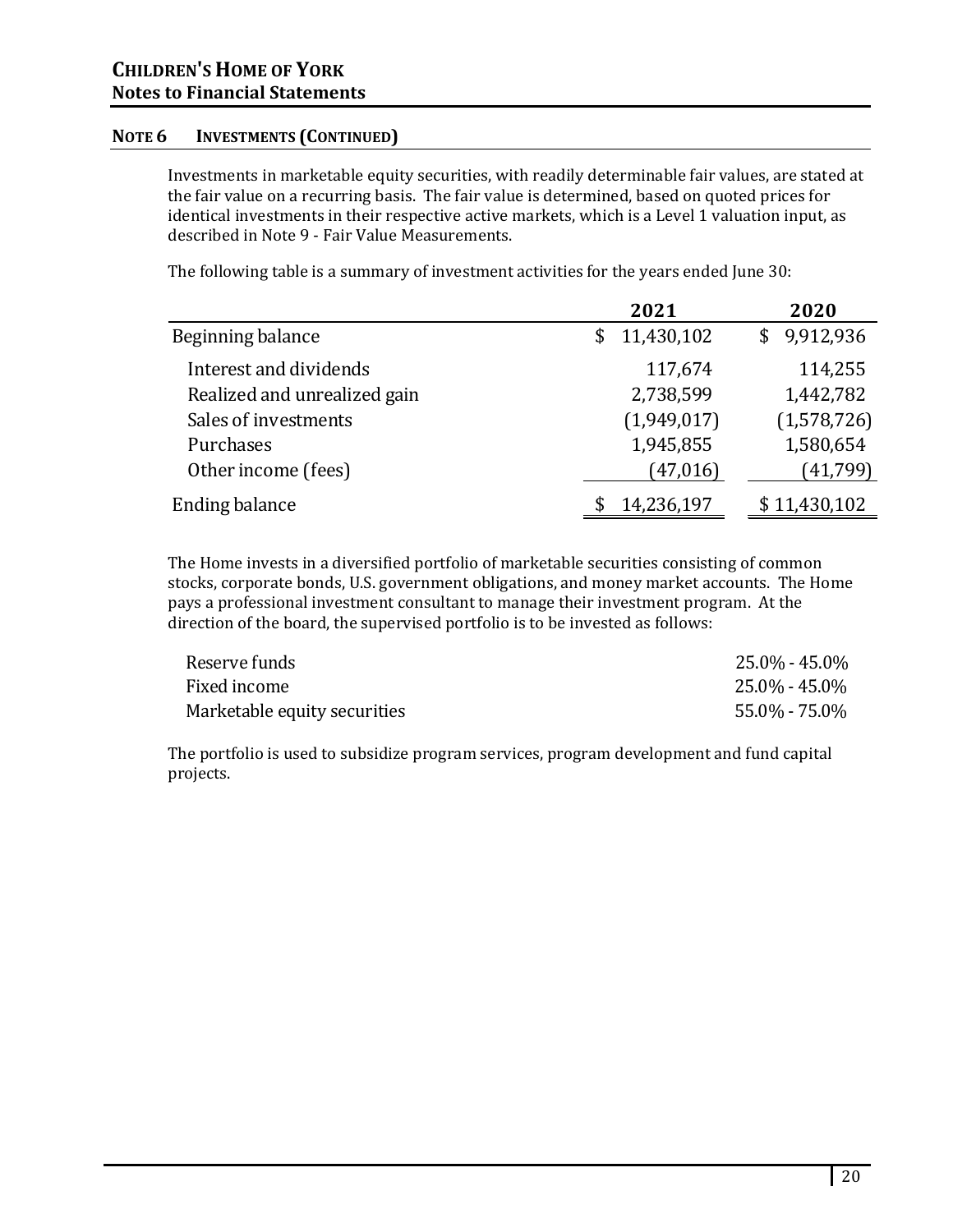#### **NOTE 7 BENEFICIAL INTEREST IN PERPETUAL TRUSTS**

The Home is named as a beneficiary under several trusts administered by various local banks. The Home's beneficiary percentage ranges from 8.33 percent to 100.0 percent. The assets held in the perpetual trusts are recorded at fair value on the Statements of Financial Position. The beneficial interests in perpetual trusts are as follows at June 30:

| 2021          | 2020          |
|---------------|---------------|
| \$<br>837,464 | \$<br>695,221 |
| 519,665       | 428,896       |
| 336,866       | 273,593       |
| 190,321       | 169,742       |
| 188,741       | 156,015       |
| 113,672       | 93,753        |
| 35,322        | 30,713        |
| 33,450        | 28,072        |
| 27,562        | 23,763        |
|               |               |
| 2,283,063     | 1,899,768     |
|               |               |

The fair value of the Home's beneficial interest in perpetual trusts is determined based on management's assumptions of what market participants would use in pricing the assets. The assumptions are developed based on best information available, which is a Level 2 valuation input as described in Note 9 - Fair Value Measurements.

The income received by the Home from the perpetual trusts and other donor designated funds consists of the following for the years ended June 30:

|                                                   | 2021         | 2020         |
|---------------------------------------------------|--------------|--------------|
| Wells Fargo Omnibus Trust                         | \$<br>33,000 | \$<br>34,375 |
| <b>York Foundation</b>                            |              | 25,911       |
| Walter S. Souder Trust                            | 19,333       | 19,333       |
| David Horn Trust                                  | 20,250       | 10,500       |
| Florence and Stewart Bortner Trust                |              | 9,239        |
| York Society to Protect Children and Aged Persons | 7,960        | 7,117        |
| Sarah A. K. Hoober Trust                          | 4,000        | 4,600        |
| Elmira M. Quickel Trust                           | 1,370        | 1,206        |
| Howard D. Baer Trust                              | 921          | 764          |
| Mary A. Roche Trust                               | 3,722        | 559          |
| Stewardship Foundation                            |              | 543          |
| <b>Other</b>                                      | 5,751        |              |
|                                                   |              |              |
| Total                                             | 96,307       | 114,147      |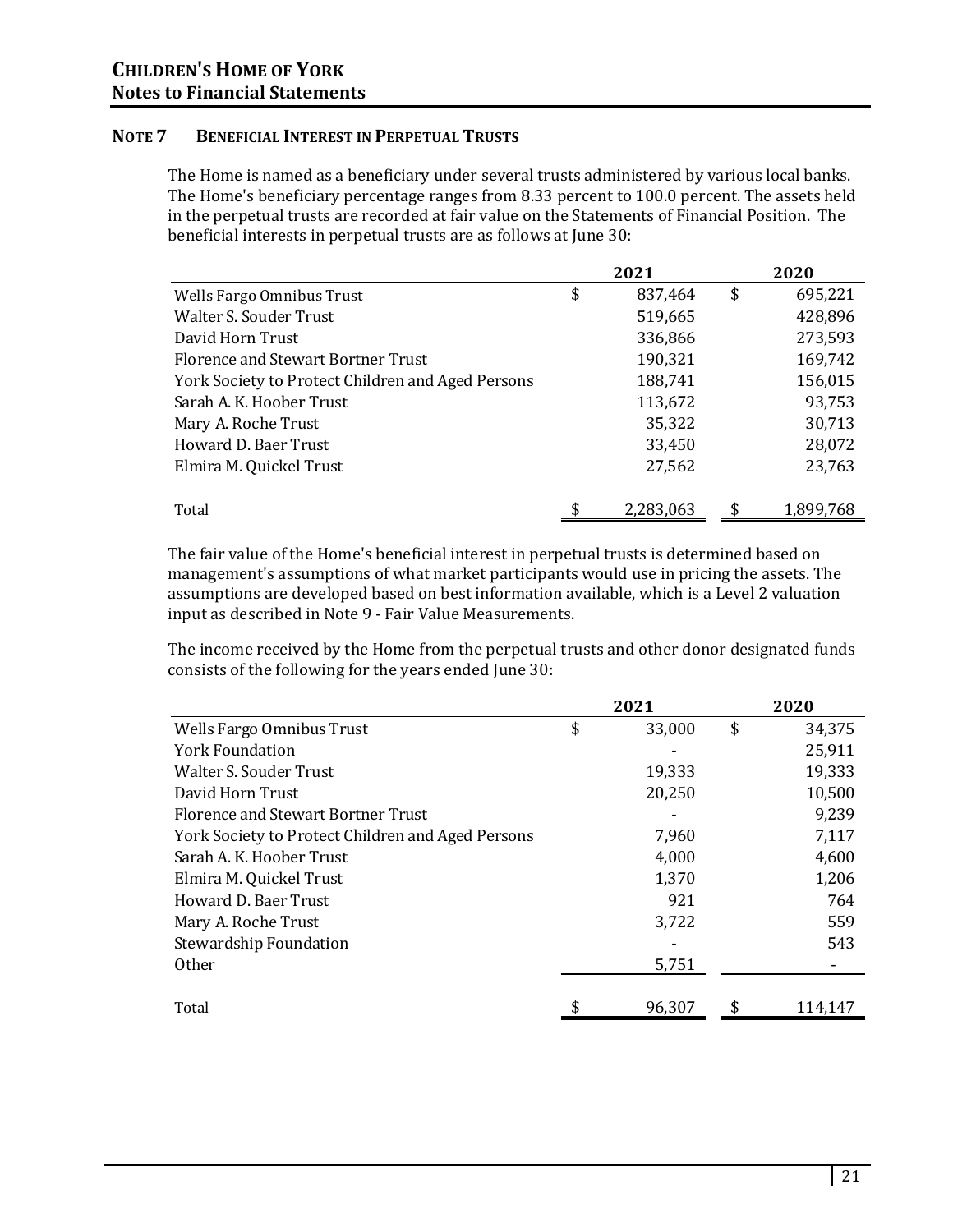#### **NOTE 8 INTEREST IN NET ASSETS OF A COMMUNITY FOUNDATION**

In accordance with ASC No. 958-605, Not-for-Profit Entities Financially Interrelated Entities, contributions made to the York County Community Foundation are considered an asset of the Home and are reflected on the Statements of Financial Position as interest in net assets of a community foundation. The spending policy of the community foundation for the years ended June 30, 2021 and 2020 was 4.5 percent. The following table is a summary of the activity for the years ended June 30.

|                          | 2021          |  |         |  |  |  |
|--------------------------|---------------|--|---------|--|--|--|
| Beginning balance        | \$<br>191,880 |  | 208,604 |  |  |  |
| Contributions            | 917           |  | ۰       |  |  |  |
| Investment income (loss) | 67,847        |  |         |  |  |  |
| Fees                     | (2,208)       |  | (930)   |  |  |  |
| Ending balance           | 258,436       |  | 191,880 |  |  |  |

The fair value of the Home's beneficial interest in net assets held by a community foundation is determined based on management's assumptions, based on the best information available, which is a Level 2 valuation input as described in Note 9 - Fair Value Measurements.

#### **NOTE 9 FAIR VALUE MEASUREMENTS**

The framework for measuring fair value provides a fair value hierarchy that prioritizes the inputs to valuation techniques used to measure fair value. The hierarchy gives the highest priority to unadjusted quoted prices in active markets for identical assets or liabilities (level 1) and the lowest priority to unobservable inputs (level 3). Valuation techniques maximize the use of relevant observable inputs and minimize the use of unobservable inputs. The three levels of the fair value hierarchy under FASB ASC 820 are described as follows:

**Level 1** – Inputs to the valuation methodology are quoted prices (unadjusted) in active markets for identical assets or liabilities that the organization can access at the measurement date.

**Level 2** – Inputs other than quoted prices included within Level 1 that are observable for the asset or liability, either directly or indirectly, such as:

- Quoted prices for similar assets or liabilities in active markets;
- Quoted prices for identical or similar assets or liabilities in inactive markets;
- Inputs other than quoted prices that are observable for the asset or liability;
- Inputs that are derived principally from or corroborated by observable market data by correlation or other means.

**Level 3** – Inputs that are unobservable inputs for the asset or liability.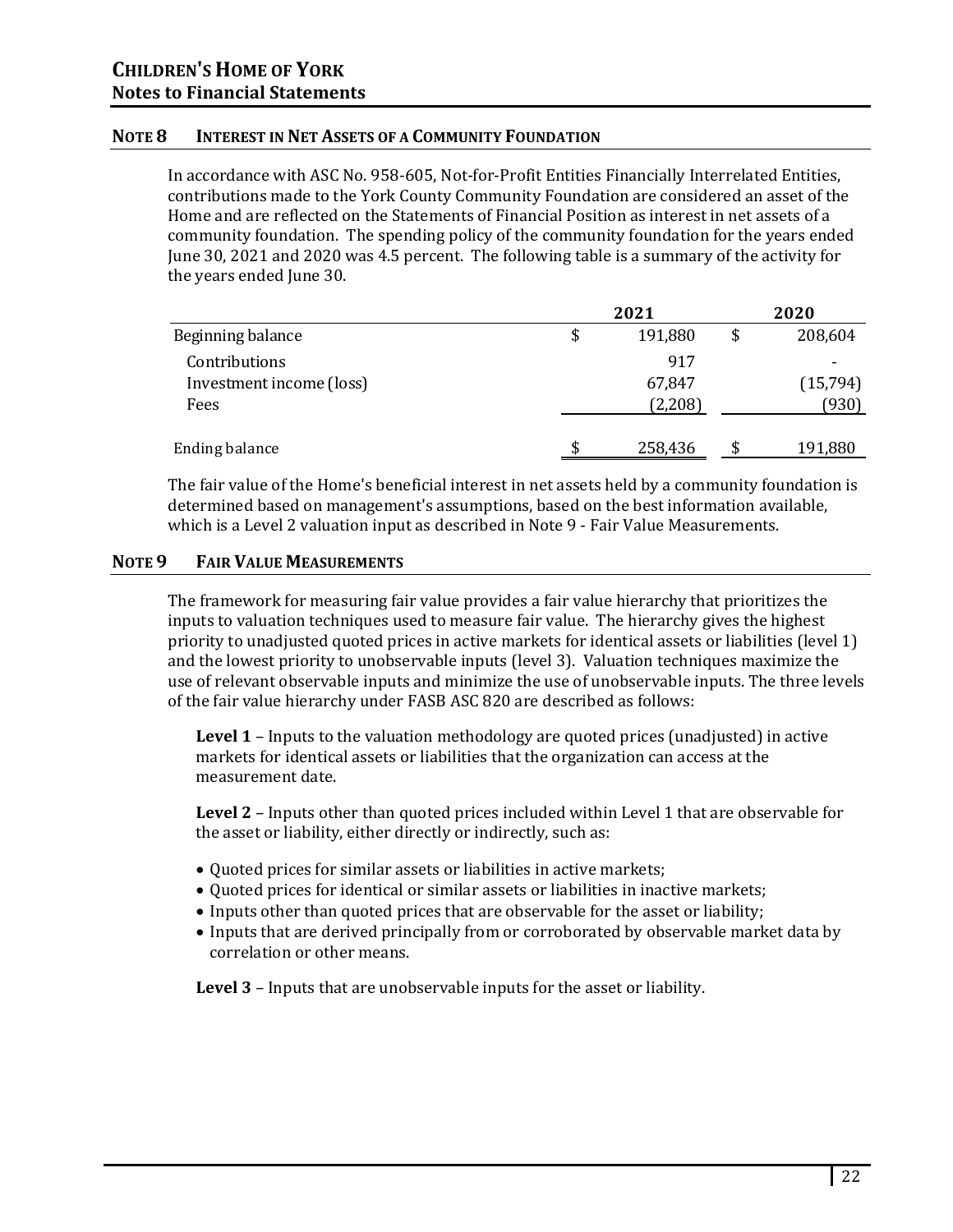#### **NOTE 9 FAIR VALUE MEASUREMENTS (CONTINUED)**

Following is a description of the valuation methodologies used for assets measured at fair value. There have been no changes in the methodologies used at June 30, 2021.

**Money market funds**: Money markets are valued at stable \$ 1.00 net asset value which is the value at which the fund is traded and approximates fair value based on the fair value of the underlying investments.

**Equity securities:** Valued at closing price reported on the active market on which the individual securities are traded.

**Fixed income funds (U.S. government securities and corporate debt):** Valued using pricing models maximizing the use of observable inputs for similar securities. This includes basing value on yields currently available on comparable securities of issuers with similar credit ratings.

**Interest in net assets of community foundation**: Valued at net asset value of the percentage owned of the underlying assets of the fund. The fund is invested in a variety of fixed income and equity mutual funds whereby the investment policies employed are meant to achieve long-term growth while providing modest investment income. There are no unfunded commitments or restrictions.

**Beneficial interest in perpetual trusts:** Valued at net asset value (NAV) of the percentage owned of the underlying assets of the trusts. The trusts are invested in a variety of fixed income (both domestic and international), equity (both domestic and international) and mutual funds whereby the investment policies employed are meant to achieve long-term growth while providing modest investment income. There are no unfunded commitments related to the trusts and the trust assets are to be maintained in perpetuity such that the Home can never invade the principal.

**Pledges receivable***:* Valued at the initial pledge amount committed by the donor discounted to their present value less any allowance for uncollectible contributions as determined by management based upon management's analysis of specific promises made and prior collection history.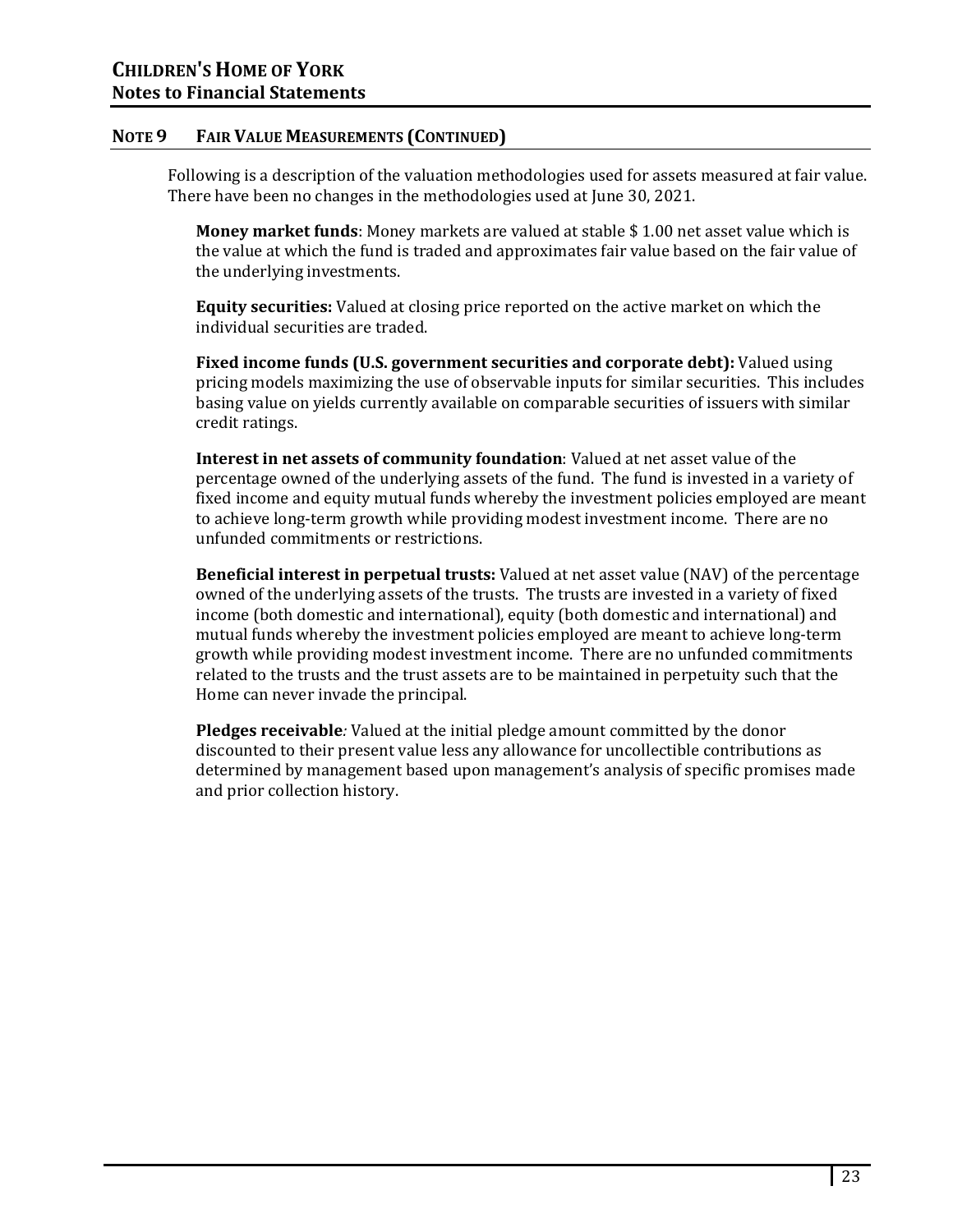#### **NOTE 9 FAIR VALUE MEASUREMENTS (CONTINUED)**

The following table sets forth by level, within the fair value hierarchy, the Home's assets at fair value as of June 30:

|                                         | Assets at Fair Value as of June 30, 2021 |            |    |                |    |         |    |            |  |
|-----------------------------------------|------------------------------------------|------------|----|----------------|----|---------|----|------------|--|
|                                         |                                          | Level 1    |    | <b>Level 2</b> |    | Level 3 |    | Total      |  |
| Investments                             |                                          |            |    |                |    |         |    |            |  |
| Money market funds                      | \$                                       | 357,949    | \$ |                | \$ |         | \$ | 357,949    |  |
| Fixed income                            |                                          |            |    |                |    |         |    |            |  |
| Government and agency securities        |                                          | 3,270,481  |    |                |    |         |    | 3,270,481  |  |
| Corporate Bonds                         |                                          |            |    |                |    |         |    |            |  |
| <b>BBB</b>                              |                                          | 92,680     |    |                |    |         |    | 92,680     |  |
| BBB-                                    |                                          | 89,180     |    |                |    |         |    | 89,180     |  |
| Equity securities                       |                                          |            |    |                |    |         |    |            |  |
| Communications                          |                                          | 811,953    |    |                |    |         |    | 811,953    |  |
| Consumer Cyclical                       |                                          | 967,872    |    |                |    |         |    | 967,872    |  |
| <b>Real Estate</b>                      |                                          | 1,393,470  |    |                |    |         |    | 1,393,470  |  |
| Technology                              |                                          | 1,535,784  |    |                |    |         |    | 1,535,784  |  |
| Healthcare                              |                                          | 2,424,911  |    |                |    |         |    | 2,424,911  |  |
| <b>Consumer Defensive</b>               |                                          | 86,556     |    |                |    |         |    | 86,556     |  |
| <b>Basic Materials</b>                  |                                          | 454,882    |    |                |    |         |    | 454,882    |  |
| <b>Financial Services</b>               |                                          | 1,744,279  |    |                |    |         |    | 1,744,279  |  |
| Industrials                             |                                          | 1,006,200  |    |                |    |         |    | 1,006,200  |  |
| Beneficial interest in perpetual trusts |                                          |            |    | 2,283,063      |    |         |    | 2,283,063  |  |
| Interest in net assets of community     |                                          |            |    |                |    |         |    |            |  |
| foundation                              |                                          |            |    | 258,436        |    |         |    | 258,436    |  |
| Pledges receivable                      |                                          |            |    | 606,881        |    |         |    | 606,881    |  |
| Total assets at fair value              |                                          | 14,236,197 | \$ | 3,148,380      |    |         |    | 17,384,577 |  |

|                                         | Assets at Fair Value as of June 30, 2020 |            |    |                |    |         |    |            |  |
|-----------------------------------------|------------------------------------------|------------|----|----------------|----|---------|----|------------|--|
|                                         |                                          | Level 1    |    | <b>Level 2</b> |    | Level 3 |    | Total      |  |
| Investments                             |                                          |            |    |                |    |         |    |            |  |
| Money market funds                      | \$                                       | 567,164    | \$ |                | \$ |         | \$ | 567,164    |  |
| Fixed income                            |                                          |            |    |                |    |         |    |            |  |
| Government and agency securities        |                                          | 2,301,814  |    |                |    |         |    | 2,301,814  |  |
| Corporate Bonds                         |                                          |            |    |                |    |         |    |            |  |
| <b>BBB</b>                              |                                          | 79,209     |    |                |    |         |    | 79,209     |  |
| BBB-                                    |                                          | 67,601     |    |                |    |         |    | 67,601     |  |
| <b>Equity securities</b>                |                                          |            |    |                |    |         |    |            |  |
| Communications                          |                                          | 388,239    |    |                |    |         |    | 388,239    |  |
| Consumer Cyclical                       |                                          | 768,061    |    |                |    |         |    | 768,061    |  |
| <b>Real Estate</b>                      |                                          | 1,312,808  |    |                |    |         |    | 1,312,808  |  |
| Technology                              |                                          | 1,317,764  |    |                |    |         |    | 1,317,764  |  |
| Healthcare                              |                                          | 1,809,832  |    |                |    |         |    | 1,809,832  |  |
| <b>Basic Materials</b>                  |                                          | 401,732    |    |                |    |         |    | 401,732    |  |
| <b>Financial Services</b>               |                                          | 1,417,162  |    |                |    |         |    | 1,417,162  |  |
| Industrials                             |                                          | 998,716    |    |                |    |         |    | 998,716    |  |
| Beneficial interest in perpetual trusts |                                          |            |    | 1,899,768      |    |         |    | 1,899,768  |  |
| Interest in net assets of community     |                                          |            |    |                |    |         |    |            |  |
| foundation                              |                                          |            |    | 191,880        |    |         |    | 191,880    |  |
| Pledges receivable                      |                                          |            |    | 727,573        |    |         |    | 727,573    |  |
| Total assets at fair value              |                                          | 11,430,102 | \$ | 2,819,221      |    |         |    | 14,249,323 |  |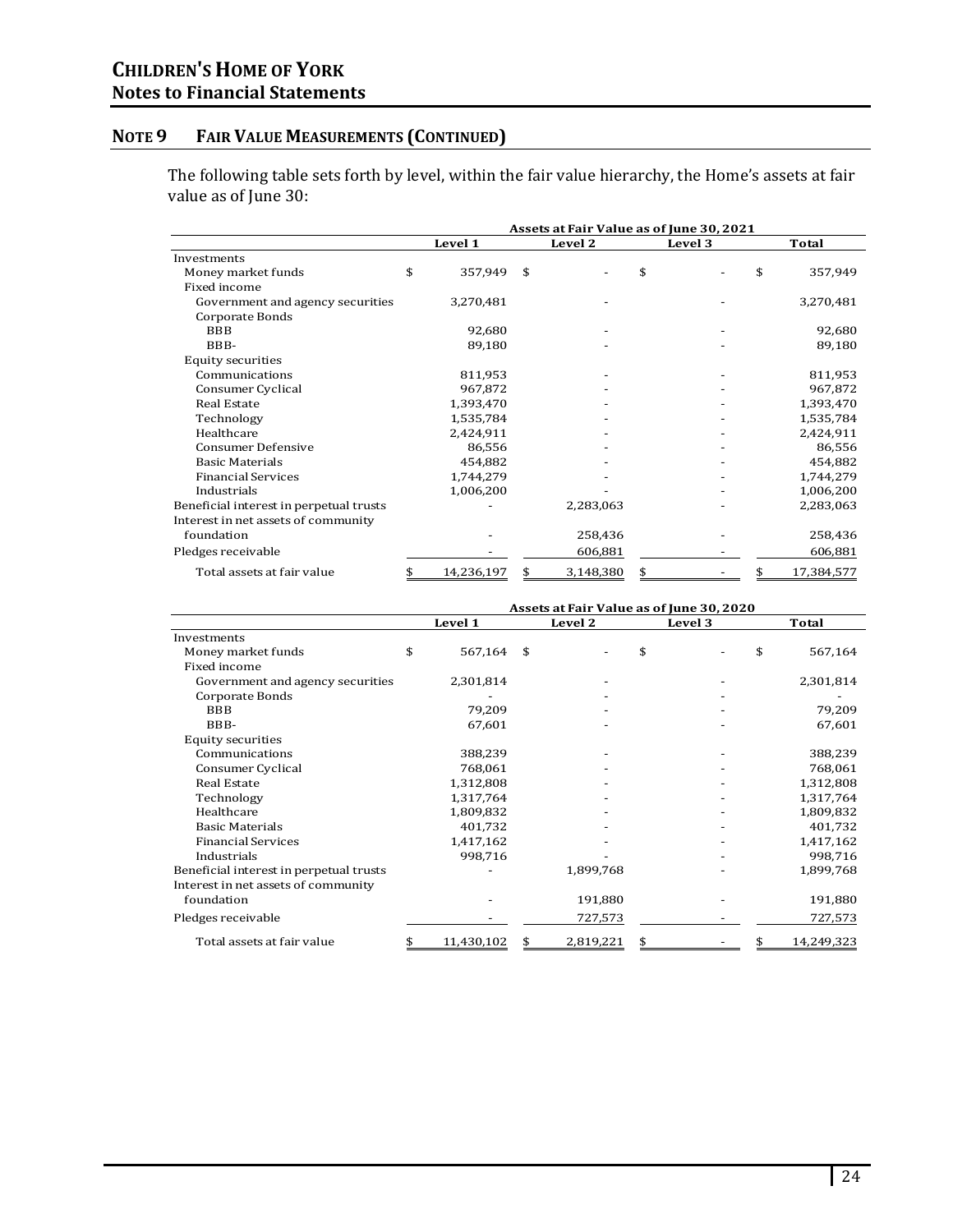#### **NOTE 10 LINE OF CREDIT**

The Home has a line of credit with Fulton Bank up to the maximum amount of \$ 500,000. The line is secured by the Home's administrative property. The interest rate was 3.25% at June 30, 2021 and 2020. At June 30, 2021 and 2020 there were no borrowings on the line.

#### **NOTE 11 LONG‐TERM DEBT/GUARANTEE OF DEBT**

Long-term debt consists of the following at June 30:

|                                     | <b>Interest Rate</b> | 2021          | 2020      |
|-------------------------------------|----------------------|---------------|-----------|
| PPP Loan - Member's 1 <sup>st</sup> | 1.00%                | \$<br>955.417 | 955,417   |
| Note payable - Wells Fargo          | 1.16%                | 646,715       | 775,570   |
|                                     |                      | 1,602,132     | 1,730,987 |
| Less: current portion               |                      | (1,602,132)   | (34,990)  |
|                                     |                      |               |           |
| Total long-term debt                |                      |               | 1,695,997 |
|                                     |                      |               |           |

On April 15, 2020 the Home received a Paycheck Protection Program (PPP) Loan from Member's 1st in the amount of \$ 955,417. The PPP Loan bears interest at a fixed rate of 1.0% per annum, with the first six months of interest deferred, has a term of two years, and is unsecured and guaranteed by the US Small Business Administration.

Under the PPP Loan, the Home may apply for forgiveness of all, or a portion of, the amount due if certain criteria is satisfied. Should full forgiveness not be achieved, the loan balance would convert to a two-year note. Subsequent to year end, the Home received notice from the Small Business Administration (SBA) that all conditions had been met for forgiveness in relation to the proceeds received under the PPP as referenced above.

Subsequent to June 30, 2021, in July 2021, the Home applied for and received loan forgiveness in the amount of \$ 955,417.

The note payable was for construction of the Girls' Center. Interest is calculated at the onemonth London InterBank Offered Rate (LIBOR), plus 1.0 percent, which was 1.10% and 1.16% at June 30, 2021 and 2020, respectively. The note requires scheduled monthly principal and interest payments through April 30, 2037. The note is collateralized by the Home's investments. The amount outstanding at June 30, 2021 and 2020, was \$ 646,715 and \$ 775,570, respectively.

Subsequent to June 30, 2021, in September 2021, the Home satisfied this loan in full as a result of transitioning the collateral investments to Wilmington Trust in October 2021.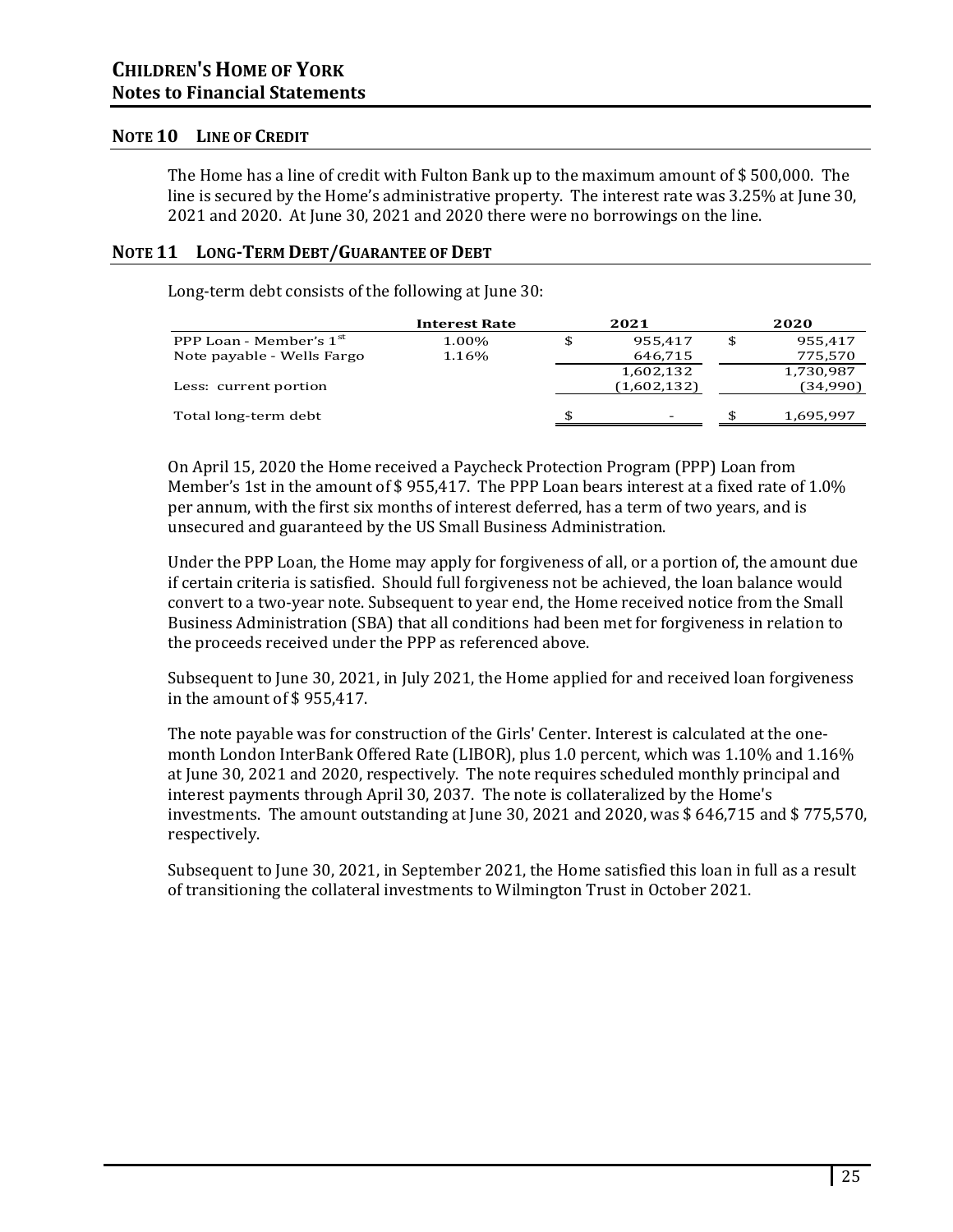#### **NOTE 12 BOARD DESIGNATED NET ASSETS**

The Home's Board of Directors have designated an investment account for the purpose of generating funds for the future needs of the Organization. The amount of funds designated by the Home's Board of Directors as of June 30, 2021 and 2020 was \$ 622,679 and \$ 667,305, respectively.

#### **NOTE 13 NET ASSETS WITH DONOR RESTRICTIONS**

|                                              |                | 2021      |     | 2020      |
|----------------------------------------------|----------------|-----------|-----|-----------|
| Subject to the passage of time               |                |           |     |           |
| Pledges receivable                           | \$             | 606,881   | -\$ | 727,573   |
| Subject to expenditure for specified purpose |                |           |     |           |
| Mortgage principal                           |                |           |     | 50,000    |
| George Street                                | 330<br>31,112  |           |     |           |
| A.N.G.E.L. Center                            | 15,000         |           |     |           |
| <b>RISE Curriculum</b>                       | 4,683          |           |     |           |
| Equine therapy                               | 5071<br>22,462 |           |     |           |
| Integrated Practice Team (IPT)               |                |           |     | 1,193     |
| IT and electronics                           | 62,798         |           |     |           |
| Weighted blankets and linens                 | 1,054          |           |     |           |
| Kids Trust Fund Grant - EMDR                 |                | 240       |     |           |
|                                              |                | 69,493    |     | 124,450   |
|                                              |                |           |     |           |
| Perpetual in Nature<br>Investments           |                | 104,099   |     | 104,099   |
| Third-party trusts                           |                | 2,365,907 |     | 1,899,768 |
|                                              |                | 2,470,006 |     | 2,003,867 |
|                                              |                |           |     |           |
| Total net assets with donor restrictions     | \$             | 3,146,380 | \$  | 2,855,890 |
| Cash                                         | \$             | 69,493    | \$  | 124,450   |
| Pledges receivable                           |                | 606,881   |     | 727,573   |
| Investments                                  |                | 104,099   |     | 104,099   |
| Third-party trusts                           |                | 2,365,907 |     | 1,899,768 |
|                                              | \$             | 3,146,380 | \$  | 2,855,890 |

Net assets with donor restrictions are restricted as follows as of June 30: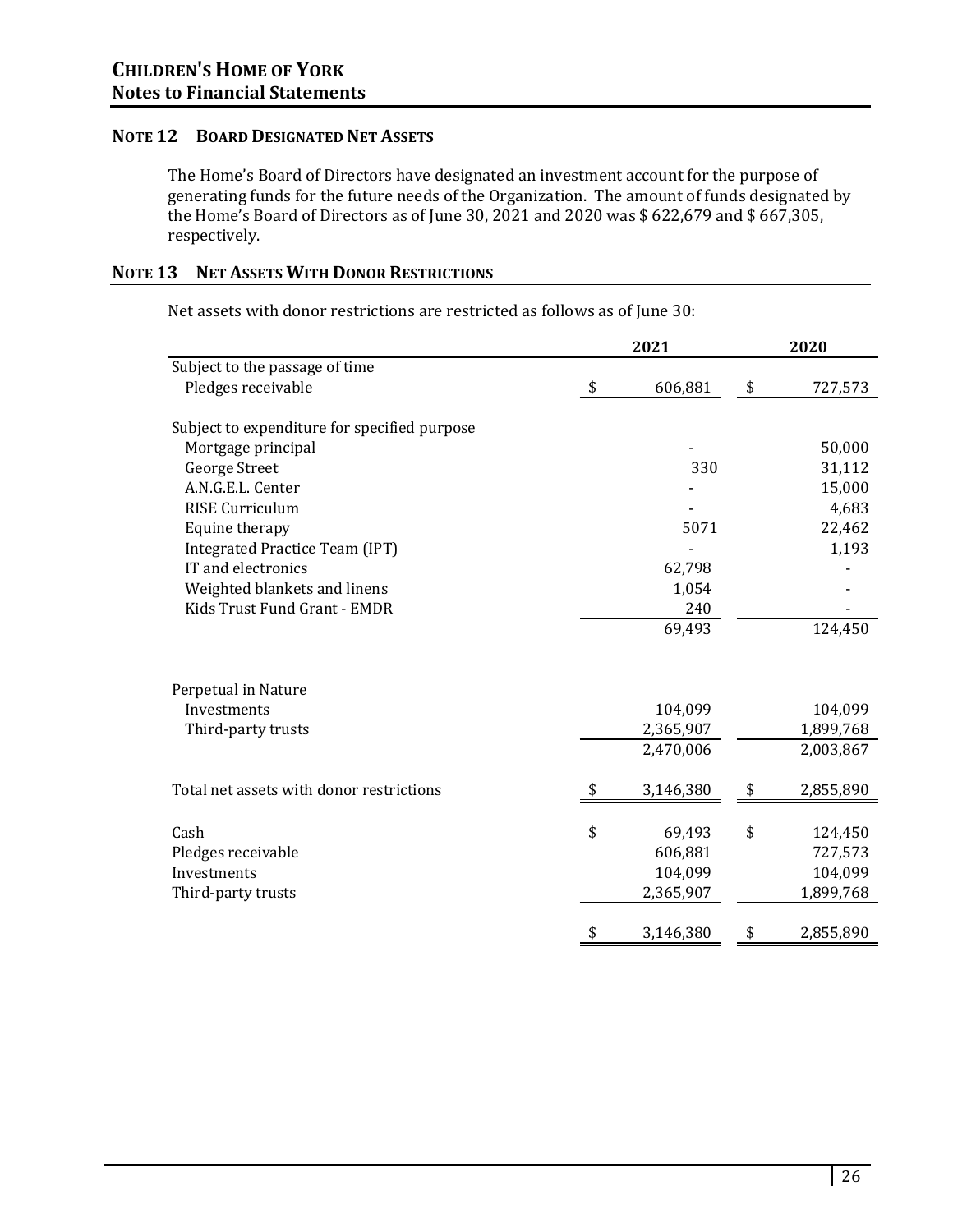#### **NOTE 14 LIQUIDITY AND AVAILABILITY**

The Home's financial assets available within one year of the statement of financial position date for general expenditures are as follows:

| Cash                                     | \$<br>1,974,874 |
|------------------------------------------|-----------------|
| Accounts receivable, net of allowance    | 805,947         |
| Interest receivable                      | 3,896           |
|                                          | 2,784,717       |
| Less: cash restricted by donors          | (69, 493)       |
|                                          |                 |
| Total available for general expenditures | 2,715,224       |

None of these financial assets are subject to donor or other contractual restrictions that make them unavailable for general expenditure within one year of the statement of financial position date. Cash in the amount of \$ 69,493 has been excluded above, because they have been designated by donors for certain purpose restrictions as described further in Note 13. The Home has a policy to structure its financial assets to be available as its general expenditures, liabilities, and other obligations come due and management periodically reviews the Home's liquid asset needs. Also, as more fully described in Note 10, the Home has a line of credit with availability of \$ 500,000 at June 30, 2021, which it could draw upon in the event of an unanticipated liquidity need.

#### **NOTE 15 COMMITMENTS**

In April 2018, the Home entered into a sixty-month lease for several copiers. Monthly payments for the first twenty-four months are \$ 324 and then increase to \$ 1,676 for months twenty-five through sixty. The total expenses related to this lease for the years ending June 30, 2021 and 2020 were approximately \$ 20,000 and \$ 8,000, respectively.

In August 2018, the Home entered into a thirty-six-month lease for printers. Monthly payments are \$ 235. In August 2018, the Home also entered into a thirty-six-month service agreement for shredding services. Monthly payments are \$ 47. Total expenses for the year ending June 30, 2021 and 2020 related to this lease were approximately \$ 3,400.

The following are the future minimum payments on the above leases and service agreements:

| 2022 | 14,258 |
|------|--------|
| 2023 | 10,517 |
|      |        |
|      | 24,775 |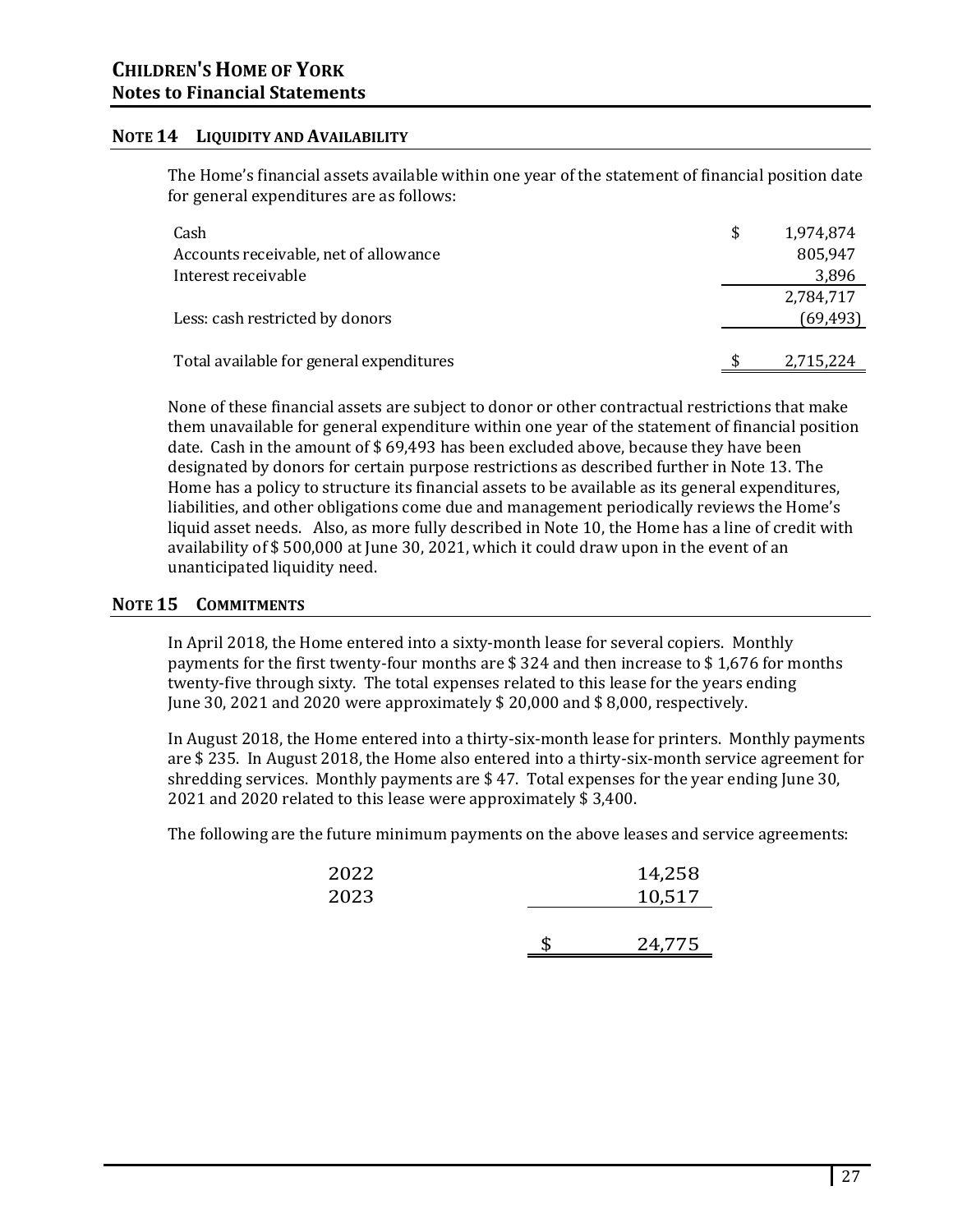#### **NOTE 16 RETIREMENT PLANS**

The Home maintains a defined contribution retirement plan for all employees, who have reached age twenty-one and have completed one year and 1,000 hours of service. The plan is a noncontributory plan.

Contributions by the Home were 5.0 percent of each participant's gross earnings for each year. Total retirement expense for the years ended June 30, 2021 and 2020 was \$114,644 and \$107,040, respectively.

#### **NOTE 17 RELATED PARTIES**

During the years ending June 30, 2021 and 2020, the Home paid \$ 443 and \$ 28,545, respectively, for legal services to a company which employs a member of the Board of Directors.

During the years ending June 30, 2021 and 2020, the Home paid \$ 0 and \$ 6,690, respectively, for maintenance services to a company which is owned by a member of the Board of Directors.

#### **NOTE 18 COVID‐19/CONTINGENCIES**

In December 2019, COVID-19 emerged and has subsequently spread worldwide. The World Health Organization has declared COVID-19 a pandemic resulting in federal, state and local governments and private entities mandating various restrictions, including travel restrictions, restrictions on public gatherings, stay at home orders and advisories and quarantining of people who may have been exposed to the virus.

After close monitoring of internal risk and in response to guidance from federal, state and local governments, the Home closed the campus to the public and all non-essential staff effective March 19, 2020. Where feasible, administrative and programmatic operations were provided remotely to mitigate risk to team members and clients. One program, BRIDGES™ PHP, was closed for in person services from April through September as schools closed in response to federal, state and local guidance. Residential programs operated uninterrupted but with enhanced health and safety protocols established and monitored to reduce the risk of an internal outbreak. Admissions were paused while staffing numbers were sustained to ensure the organization was able to meet regulatory staff/client ratios should team members or clients become infected with COVID-19. The Home continues to monitor developments, including government requirements and recommendations at the national, state and local level to evaluate possible extensions to all or parts of such limitations.

The Home also received funds through the Paycheck Protection Program (PPP Loan) to fund payroll, rent, utilities, and interest on mortgages and existing debt, which is a part of the Coronavirus Aid, Relief, and Economic Security Act (CARES Act) enacted by Congress on March 7, 2020 (See Note 11).

The COVID-19 outbreak in the United States and around the world has caused business disruption through mandated and voluntary closings, including the Home and its donors. While the disruption is currently expected to be temporary, there is considerable uncertainty about the duration and extent of the economic impact. Therefore, it is reasonable to expect that the Home could be negatively impacted, however the degree of such impact is uncertain at this time.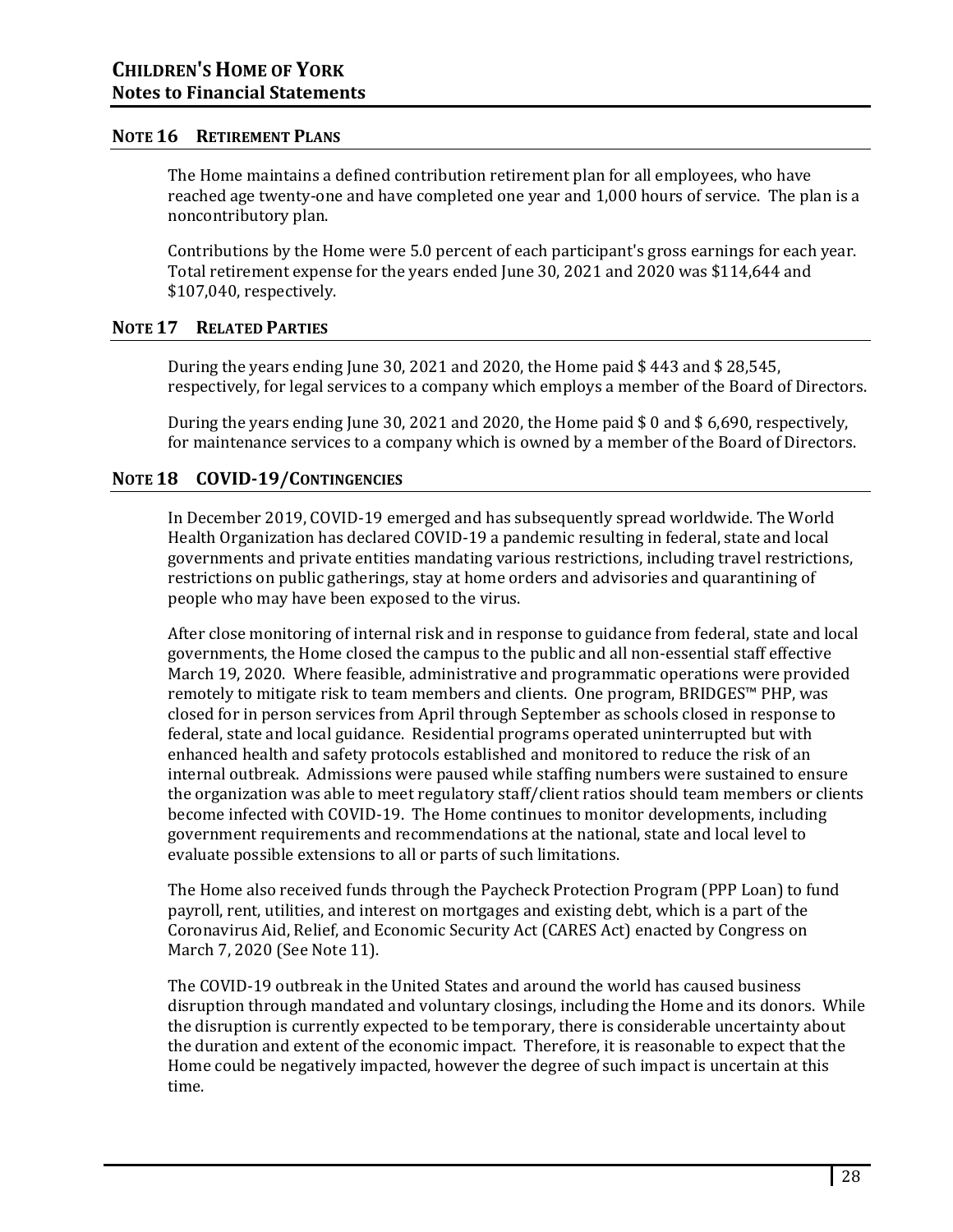#### **NOTE 19 SUBSEQUENT EVENTS**

The Home has evaluated events and transactions subsequent to June 30, 2021 through January 4, 2022, the date these financial statements were available to be issued. Based on the definitions and requirements of generally accepted accounting principles, management has identified one event, discussed within Note 11, that has occurred subsequent to June 30, 2021 and through January 4, 2022, that requires recognition or disclosure in the financial statements.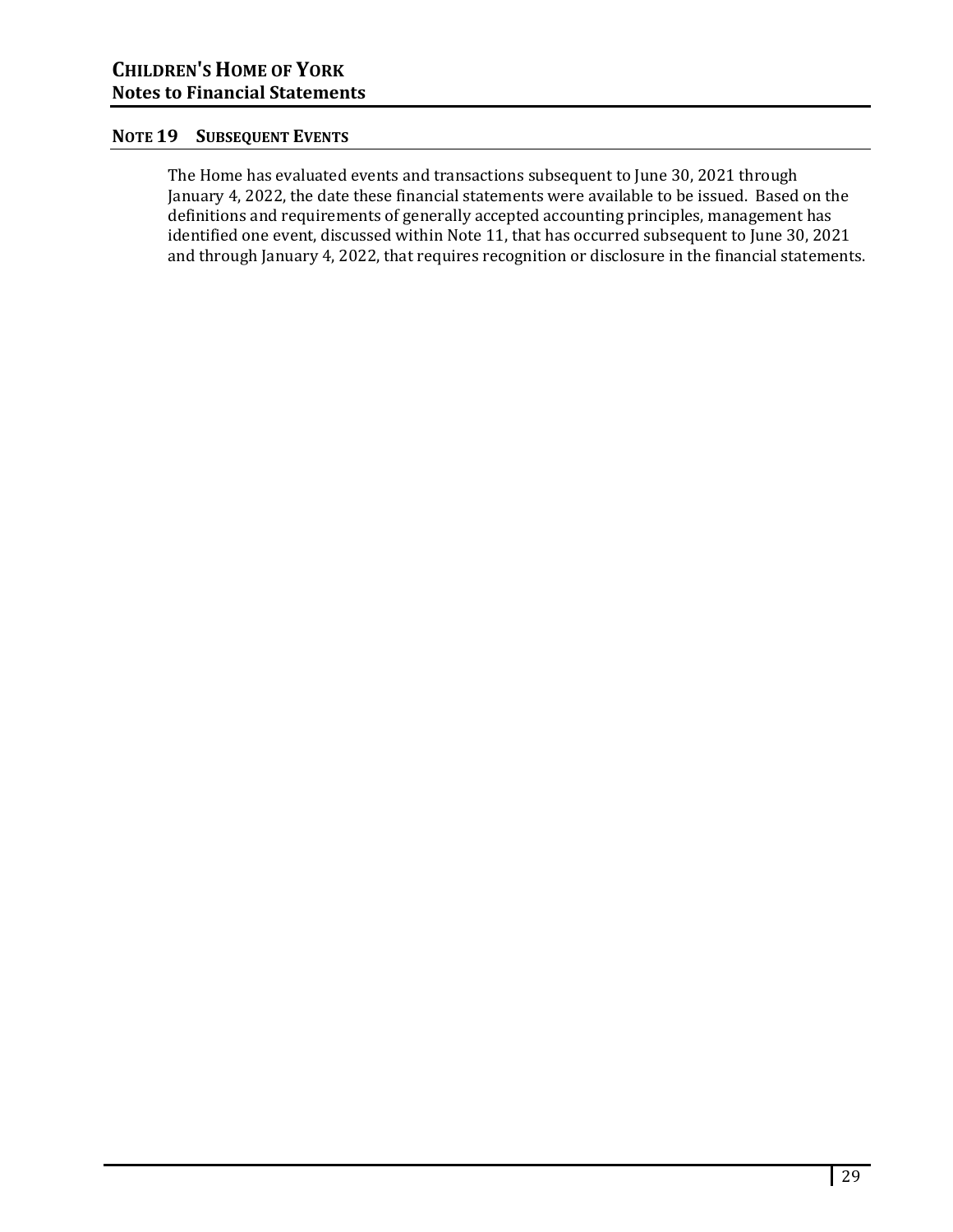

# **INDEPENDENT AUDITOR'S REPORT ON INTERNAL CONTROL OVER FINANCIAL REPORTING AND ON COMPLIANCE AND OTHER MATTERS BASED ON AN AUDIT OF FINANCIAL STATEMENTS PERFORMED IN ACCORDANCE WITH** *GOVERNMENT AUDITING STANDARDS*

Board of Directors Children's Home of York York, Pennsylvania

We have audited, in accordance with the auditing standards generally accepted in the United States of America and the standards applicable to financial audits contained in *Government Auditing Standards* issued by the Comptroller General of the United States, the financial statements of Children's Home of York (the Home) (a Pennsylvania nonprofit organization), which comprise the statement of financial position as of June 30, 2021, and the related statements of activities, functional expenses, program revenues and expenses, changes in net assets, and cash flows for the year then ended, and the related notes to the financial statements, which collectively comprise the Home's basis financial statements, and have issued our report thereon dated January 4, 2022.

#### *INTERNAL CONTROL OVER FINANCIAL REPORTING*

In planning and performing our audit of the financial statements, we considered the Home's internal control over financial reporting (internal control) as a basis for designing audit procedures that are appropriate in the circumstances for the purpose of expressing our opinion on the financial statements, but not for the purpose of expressing an opinion on the effectiveness of the Home's internal control. Accordingly, we do not express an opinion on the effectiveness of the Home's internal control.

A *deficiency in internal control* exists when the design or operation of a control does not allow management or employees, in the normal course of performing their assigned functions, to prevent, or detect and correct, misstatements on a timely basis. A *material weakness* is a deficiency, or a combination of deficiencies, in internal control, such that there is a reasonable possibility that a material misstatement of the entity's financial statements will not be prevented or detected and corrected on a timely basis. A *significant deficiency* is a deficiency, or a combination of deficiencies, in internal control that is less severe than a material weakness, yet important enough to merit attention by those charged with governance.

Our consideration of internal control was for the limited purpose described in the first paragraph of this section and was not designed to identify all deficiencies in internal control that might be material weaknesses or significant deficiencies and therefore, material weaknesses or significant deficiencies may exist that have not been identified. We did identify one deficiency in internal controls, descried below that we considered to be a material weakness: